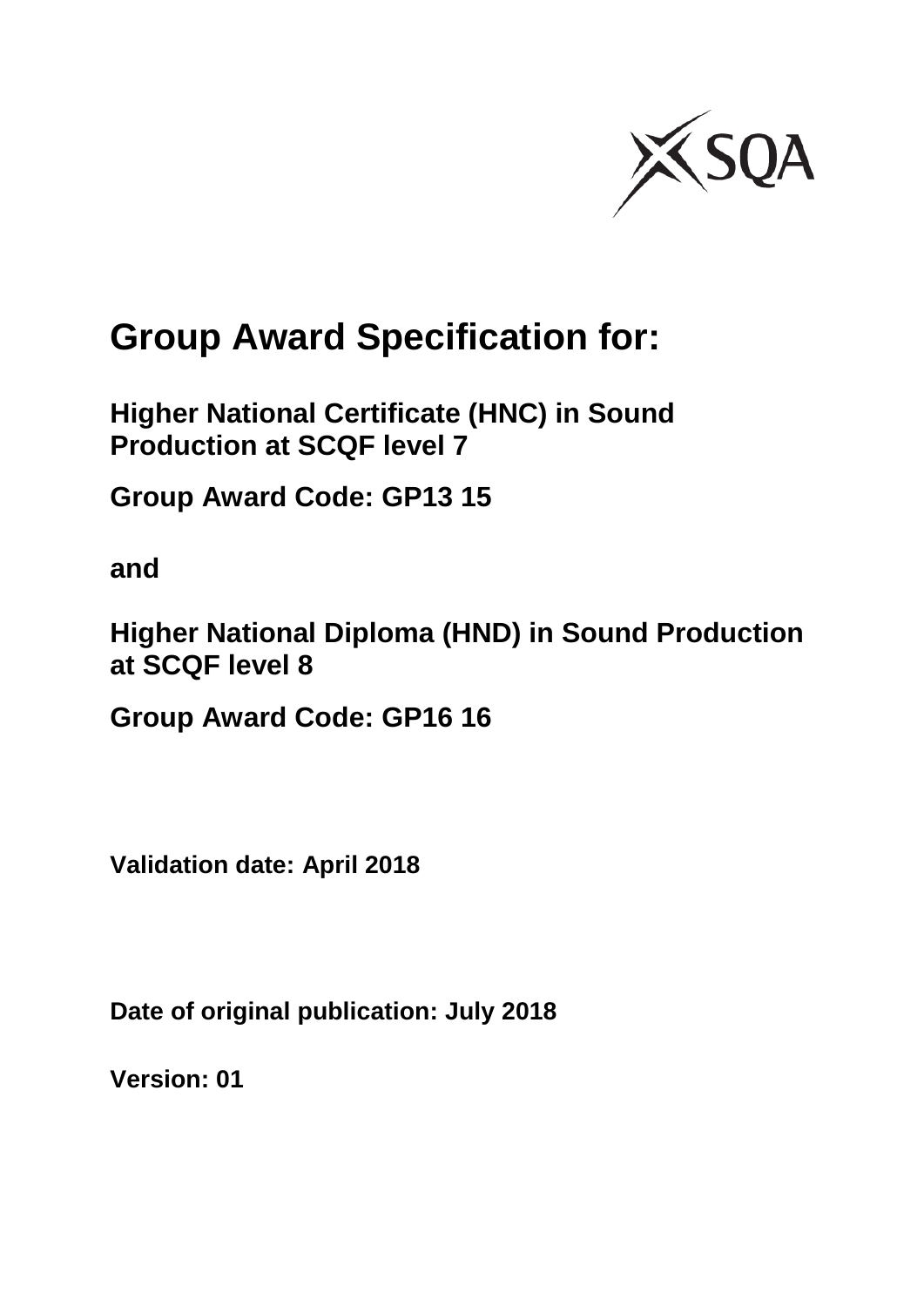## **Contents**

|                |     | Introduction                                                                   |     |
|----------------|-----|--------------------------------------------------------------------------------|-----|
|                | 1.1 |                                                                                |     |
|                | 1.2 |                                                                                |     |
|                | 1.3 |                                                                                |     |
|                | 1.4 |                                                                                |     |
|                | 1.5 |                                                                                |     |
| $\overline{2}$ |     |                                                                                |     |
|                | 2.1 |                                                                                |     |
| 3              |     |                                                                                |     |
|                | 3.1 |                                                                                |     |
|                | 3.2 |                                                                                |     |
|                | 3.3 |                                                                                |     |
| 4              |     |                                                                                |     |
|                | 4.1 |                                                                                |     |
| 5              |     | Additional benefits of the qualification in meeting employer needs16           |     |
|                | 5.1 |                                                                                |     |
|                | 5.2 | Mapping of National Occupational Standards (NOS) and/or trade body standards   |     |
|                |     |                                                                                | .22 |
|                | 5.3 | Mapping of Core Skills development opportunities across the qualification(s)27 |     |
|                | 5.4 |                                                                                |     |
| 6              |     |                                                                                |     |
|                | 6.1 |                                                                                |     |
|                | 6.2 |                                                                                |     |
|                | 6.3 |                                                                                |     |
|                | 6.4 |                                                                                |     |
|                | 6.5 |                                                                                |     |
| 7              |     |                                                                                |     |
| 8              |     |                                                                                |     |
| 9              |     |                                                                                |     |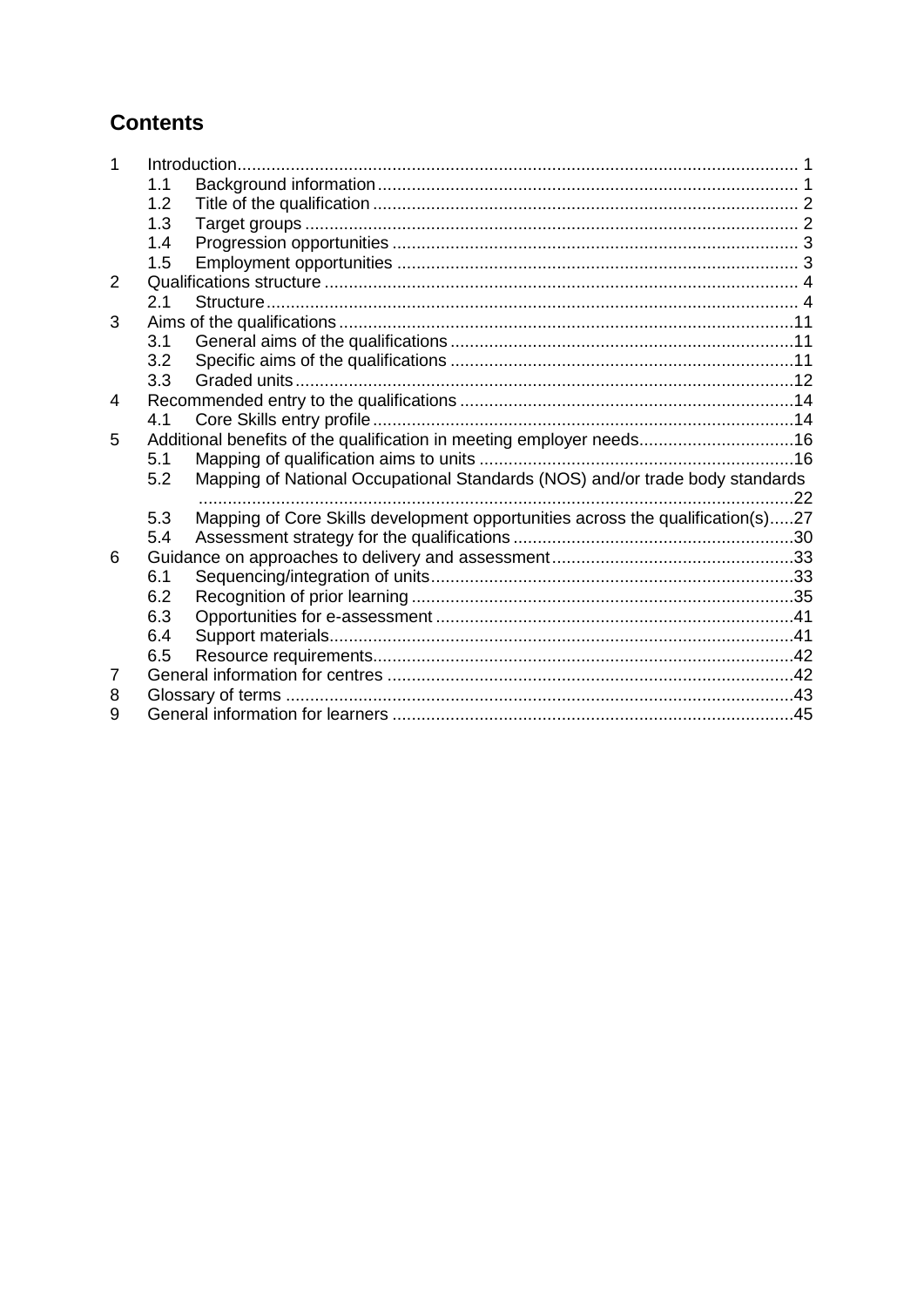## <span id="page-2-0"></span>**1 Introduction**

This document was previously known as the arrangements document. The purpose of this document is to:

- assist centres to implement, deliver and manage the qualification.
- provide a guide for new staff involved in offering the qualification.
- inform course managers teaching staff, assessors, learners, employers and HEIs of the aims and purpose of the qualification.
- provide details of the range of learners the qualification is suitable for and progression opportunities.

## <span id="page-2-1"></span>**1.1 Background information**

SQA has offered Sound Production qualifications since 1988. The current HN Sound Production qualification was validated in August 2005, replacing the previous HN Music Technology qualification. Maintenance reviews and updates have occurred every year since 2011 in order to provide clarification within units, add units to the existing framework and revise units following feedback to the Qualification Support Team from approved delivering centres.

HN Sound Production qualifications have remained popular since being introduced with entries and certification rising every year for the HNC Award. At HND level, entries and certification peaked in 2011 before decreasing slightly. However, they have now returned to a growing trend and have risen every year since 2013/14.

Learners typically enter the qualification with relevant National Qualifications or National Qualifications Group Awards at level 6; two NQ Highers (preferably Physics/Music Technology and English) along with three National 5 passes or equivalent. Other qualifications and/or existing industry experience may be acceptable, and discretion is left to the delivering centre to determine the suitability of any learner.

Many learners progress to study at SCQF levels 9 and 10 as a result of a number of Scottish universities offering 'top-up' degrees utilising the 2+2 model. This model allows learners who have achieved an HND to enter directly into the 3rd year of a related undergraduate degree on the basis that the HND can be considered equivalent to Year 1 and 2 on an undergraduate degree programme.

However, the sound production industries are constantly changing, and have seen rapid technological developments and the emergence of wider employment and progression opportunities since the current award was first devised. Whilst many of the fundamental skills in sound production are still relevant, it was recognised there was a need to revise and update the HN qualification to ensure that those undertaking the award gain the necessary knowledge and creative and technical skills to fully prepare them for employment or further study.

In addition, since the development of the current award, there have been a range of music technology qualifications developed from National 3 to Higher at SCQF level 6 which are now being delivered in many schools. This, in conjunction with the continuing narrowing of the cost/performance gap of available technology, has resulted in much wider access to far more sophisticated sound production technology in schools, delivering FE centres and indeed in interested individual's homes. This means that those entering HN Sound Production Awards now tend to have a higher level of existing ability than was previously the case.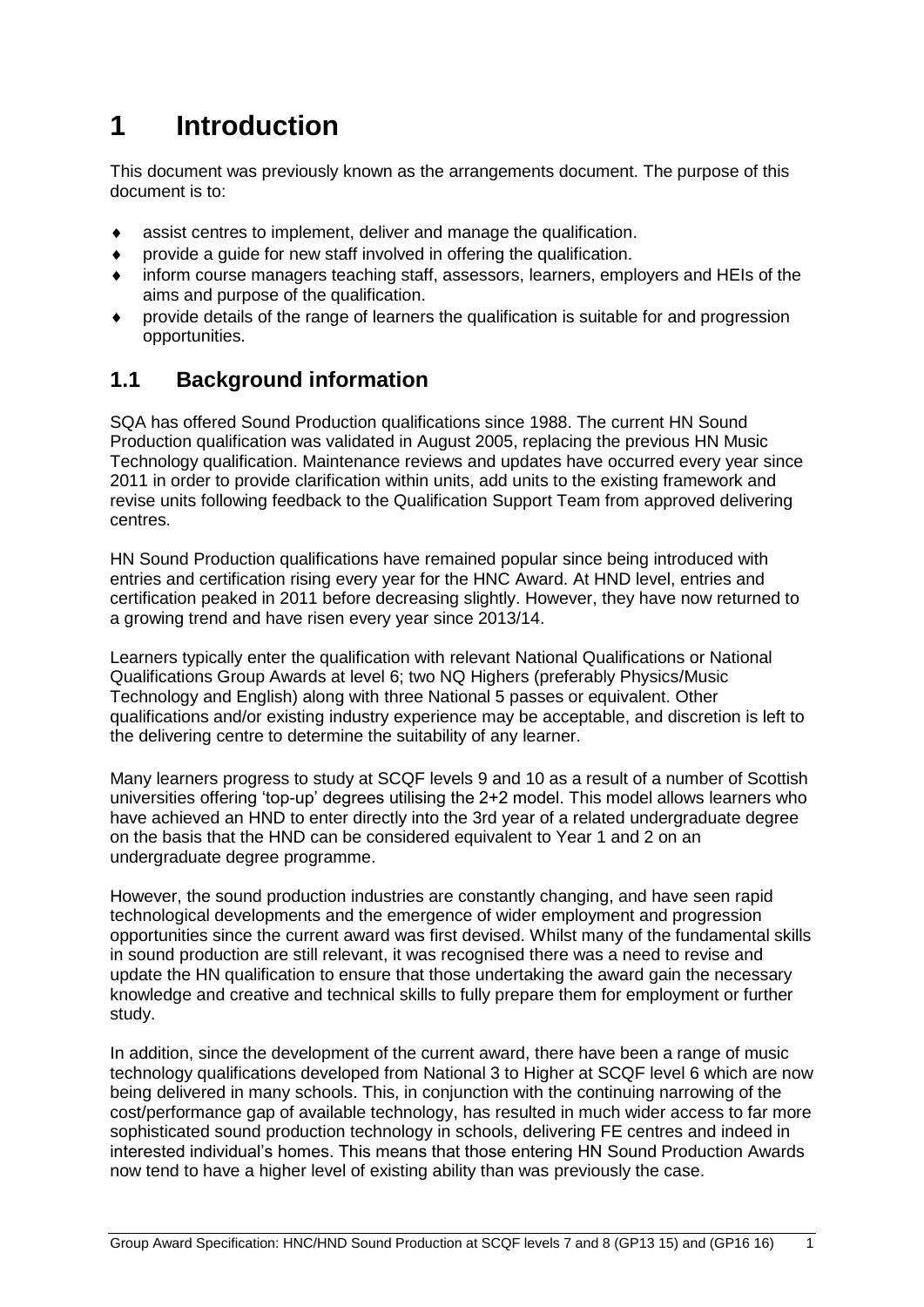In 2016, a comprehensive scoping exercise was undertaken by SQA to ascertain the changes required to the HNC/HND to ensure that the award remained relevant to the needs of industry and further and higher education. A range of employers, higher education institutions and centres who currently delivered the HNC/HND were consulted and were invited to review the award and provide feedback on any changes required to ensure the award continues to meet current (and future) needs. Prominent themes which arose during the scoping process included:

- Advances in technology have led to new sound production skills, techniques and standards that are not directly addressed by many (or in some cases any) of the units in the framework. Meanwhile, changes in employability patterns have place a greater emphasis on the entrepreneurial, multi-skilled freelancer.
- It was identified that the key skill of critical listening is not directly and explicitly addressed sufficiently in the current qualification framework.
- $\bullet$  It was identified that there is a large amount of assessment in some units in the qualification, and as a result, across the award as a whole. It was identified that delivery and assessment of theoretical concepts should be contextualised in practical activity.
- A feature of the award had been to have several units in common across the mandatory sections of HN Music Business and HN Music. It was identified that this has led to an over-emphasis of business related units in the existing sound production qualification and a deficit of practical sound production activity in the mandatory section of the award, particularly in the areas of studio recording and sound reinforcement.

The review has resulted in work being carried out over two years to implement significant revision to both mandatory and optional sections of the award. Several units within the award have been revised, some removed and new units have been written where there was an identifiable need.

Revisions to the award as a result of feedback from industry have been implemented, ensuring that those undertaking this award are gaining the necessary knowledge and skills to work effectively within the sound production industries. Similarly, revisions to this award as a result of feedback received from higher education should ensure that this revised award will continue to provide strong progression pathways for learners who wish to access further study. Finally, revisions to this award have been made as a result of a substantial amount of feedback from centres who deliver the award.

## <span id="page-3-0"></span>**1.2 Title of the qualification**

The title reflects the aims and objectives of the group award, and is intended for learners who have an interest in sound production and wish to pursue sound production as a career. A prerequisite of this group award is an ability to demonstrate aptitude at the time of interview. The award is designed, in the first instance, for full-time study.

## <span id="page-3-1"></span>**1.3 Target groups**

The HN is designed for those interested in pursuing a career in sound production and who wish to develop the knowledge and creative and technical skills required for the sound production industries. As such, it is suitable for school leavers, adult returners, the selfemployed and those already in employment. The HN is aimed at those who have some previous experience, perhaps through a lower level qualification, or who show potential and demonstrate a strong interest to develop their skills. The qualifications are intended to facilitate progression to employment within the sound production industries or to further study within higher education.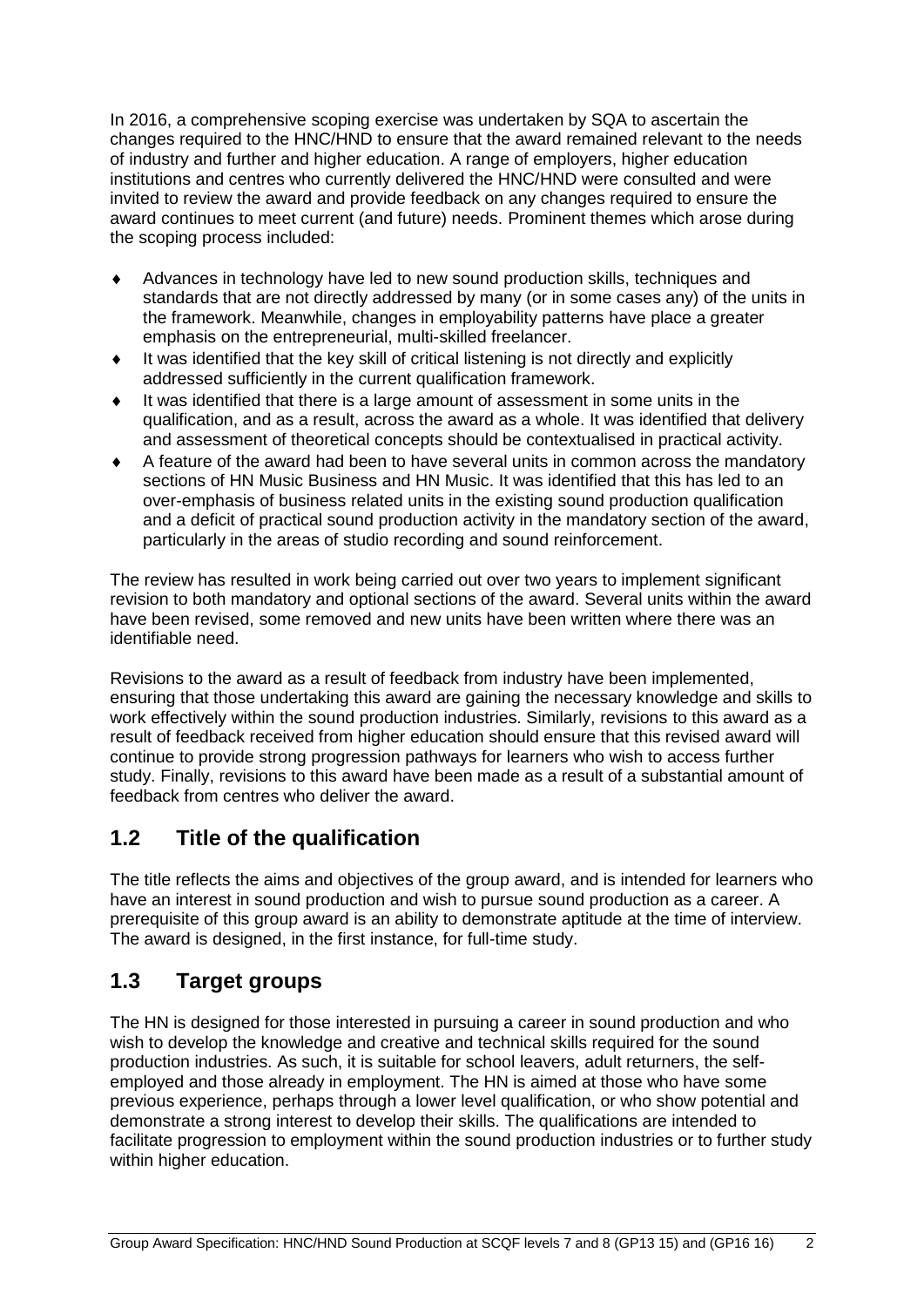## <span id="page-4-0"></span>**1.4 Progression opportunities**

There are a number of qualifications offered which provide progression to and from the HNC/HND Sound Production Awards. These are shown in the table below.

| <b>SCQF</b><br>level | <b>NQ</b>                                                                                                                                      | <b>HNC/HND</b>              | <b>Degree Programmes</b>                                                                                                                 |
|----------------------|------------------------------------------------------------------------------------------------------------------------------------------------|-----------------------------|------------------------------------------------------------------------------------------------------------------------------------------|
| 10                   |                                                                                                                                                |                             | <b>Honours Degree, eg</b><br><b>BSc Hons Music</b><br><b>Technology; BA Hons</b><br>Sound Design; BA<br>(Hons) Audio<br>Engineering;     |
| 9                    |                                                                                                                                                |                             | <b>Ordinary Degree, eg</b><br><b>BSc Music Technology;</b><br><b>BA Commercial Sound</b><br><b>Production; BA Sound</b><br><b>Design</b> |
| 8                    |                                                                                                                                                | <b>HND Sound Production</b> | <b>BSc Audio</b><br><b>Engineering</b>                                                                                                   |
| $\overline{7}$       |                                                                                                                                                | <b>HNC Sound Production</b> |                                                                                                                                          |
| 6                    | <b>NC Sound Production</b><br><b>NPA Sound Production:</b><br>Recording<br><b>NPA Sound Production: Live</b><br><b>Higher Music Technology</b> |                             |                                                                                                                                          |
| 5                    | <b>National 5 Music Technology</b>                                                                                                             |                             |                                                                                                                                          |
| $\overline{4}$       | <b>National 4 Music Technology</b>                                                                                                             |                             |                                                                                                                                          |
| 3                    | <b>National 3 Music Technology</b>                                                                                                             |                             |                                                                                                                                          |

## <span id="page-4-1"></span>**1.5 Employment opportunities**

The HNC/HND is not intended solely as a vehicle for progression within education. The HN Group Awards have been designed such that Learners achieving the HNC/HND Sound Production will have developed a wide range of knowledge and creative and technical skills suitable for employment within various areas of the sound production industries.

The sound production and audio industries consists of a variety of organisations, from oneperson businesses to multinational conglomerates. However, it is anticipated that many of the learners completing this programme will work freelance in their chosen field or will mix an aspect of self-employed work with perhaps one to two days employment in another organisation in this field.

Types of posts would include:

- Sound Engineer (music, broadcast, new media, live sound, conference)
- Sound Designer (multimedia/TV/film/games)
- Programmer (in the context of music production)
- Audio Technician (broadcast, studio, conferences and events)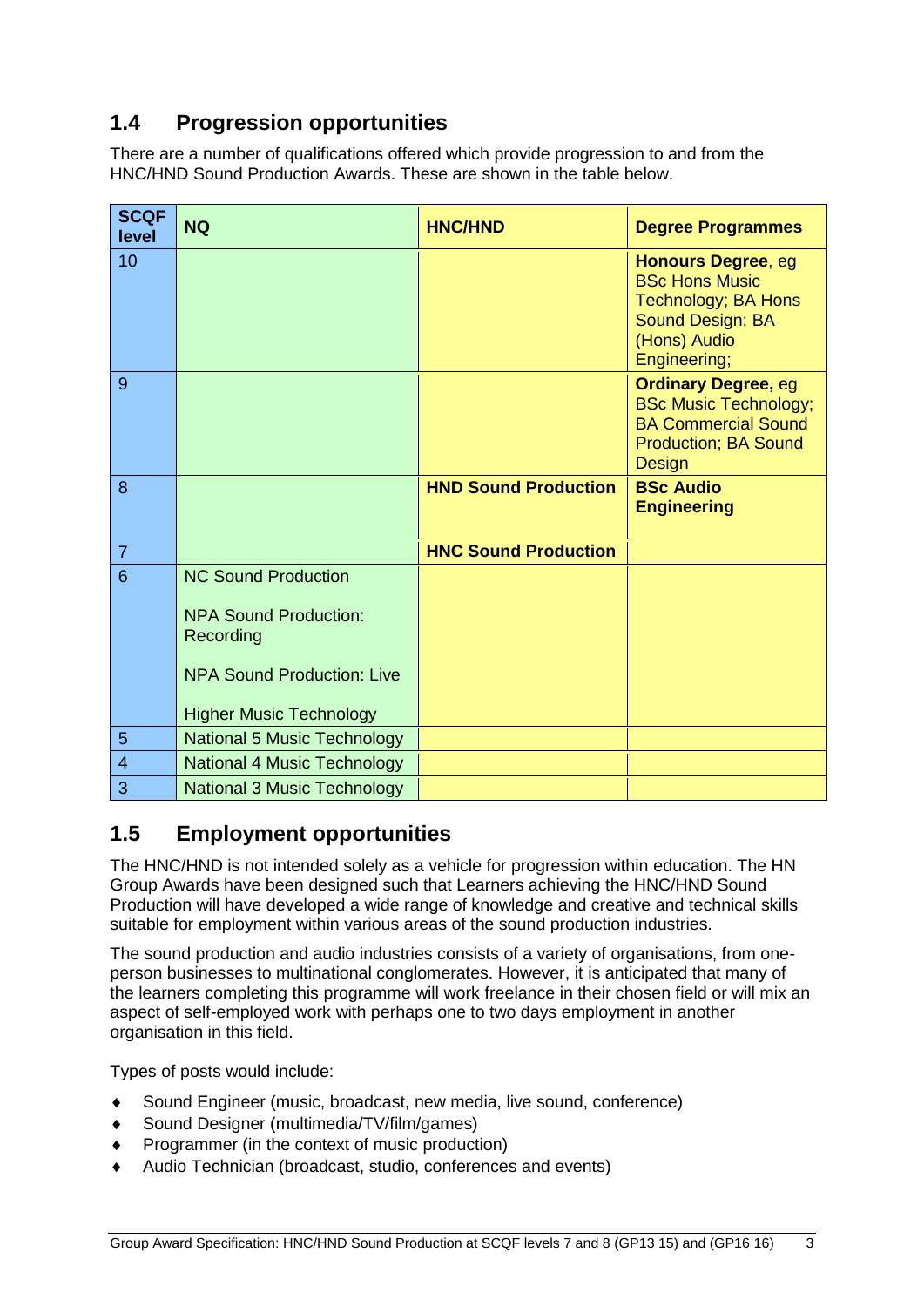## <span id="page-5-0"></span>**2 Qualifications structure**

The HNC Sound Production Group Award is made up of 12 SQA unit credits. It comprises 96 SCQF credit points of which 80 are at SCQF level 7 in the mandatory section including a graded unit of 8 SCQF credit points at SCQF level 7. This meets the requirements of the design principles set by SQA. A mapping of Core Skills development opportunities is available in Section 5.3.

The HND Sound Production Group Award is made up of 30 SQA unit credits. It comprises 240 SCQF credit points of which 80 are at SCQF level 7 and a further 80 are at SCQF level 8 in the mandatory section including a graded unit of 8 SCQF credit points at SCQF level 7 and a graded unit of 16 SCQF credit points at SCQF level 8. This meets the requirements of the design principles set by SQA. A mapping of Core Skills development opportunities is available in Section 5.3.

#### <span id="page-5-1"></span>**2.1 Structure**

#### **HNC Sound Production**

The mandatory section comprises of 10 SQA credits. A further 2 SQA credits must be achieved from the optional section.

| 4 code                        | 2 code | Unit title                                                     | <b>SQA</b><br>credit | <b>SCQF</b><br>credit<br>points | <b>SCQF</b><br>level |
|-------------------------------|--------|----------------------------------------------------------------|----------------------|---------------------------------|----------------------|
| J018                          | 34     | Sound Production: Audio Skills<br>(SCQF level 7)               | 2                    | 16                              | 7                    |
| J019                          | 34     | Sound Production: Digital Audio<br>Workstations (SCQF level 7) | $\mathcal{P}$        | 16                              |                      |
| J <sub>0</sub> J <sub>0</sub> | 34     | Sound Production: Graded Unit 1<br>(SCQF level 7)              |                      | 8                               | 7                    |
| JO1A                          | 34     | Sound Production: Recording and Mixing<br>(SCQF level 7)       | $\mathcal{P}$        | 16                              |                      |
| JO1B                          | 34     | <b>Sound Production: Skills for Business</b><br>(SCQF level 7) |                      | 8                               |                      |
| J01C                          | 34     | Sound Production: Sound for Live Events<br>SCQF level 7)       | $\mathcal{P}$        | 16                              |                      |

#### **Mandatory units — 10 credits**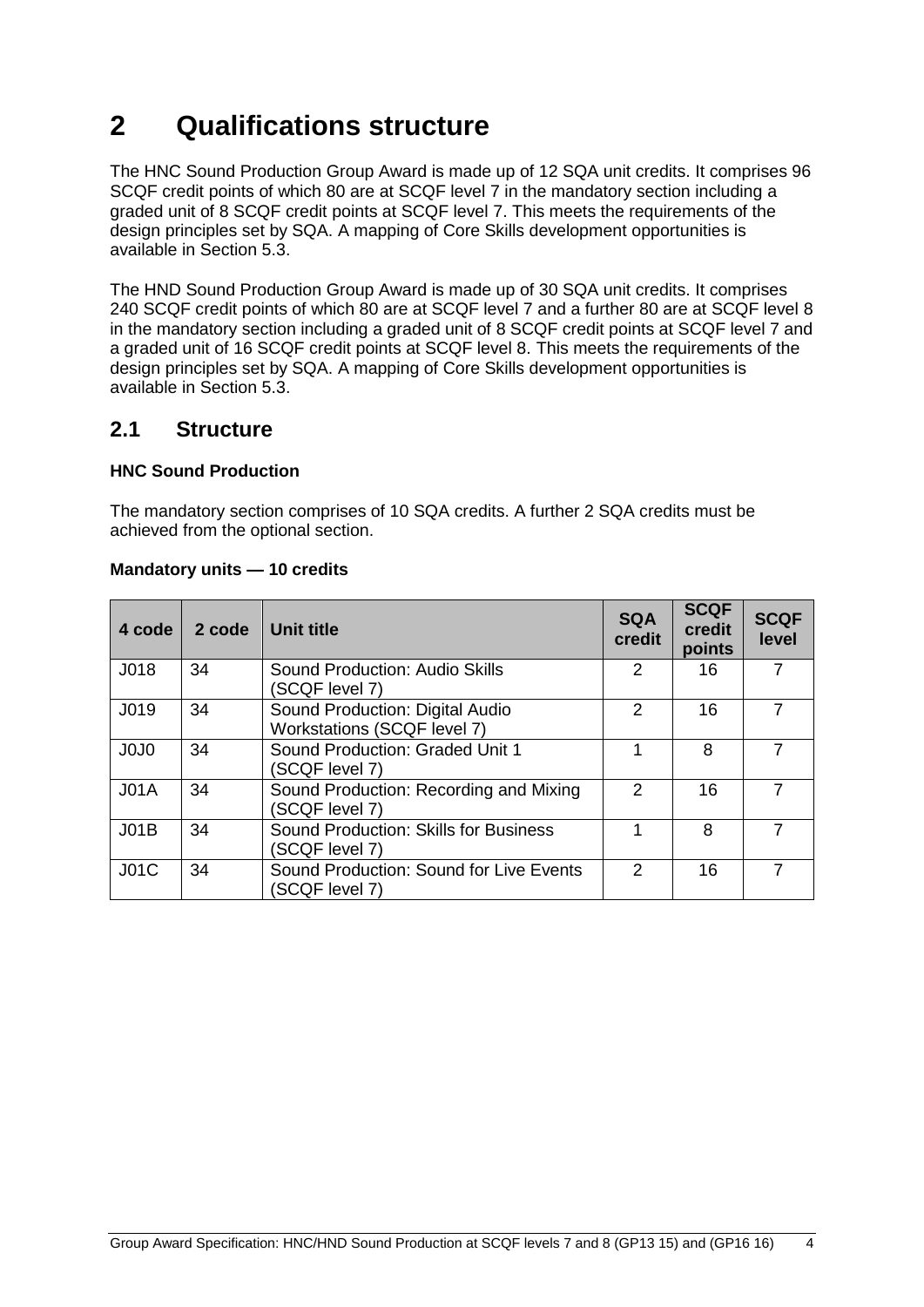### **Optional units — 2 credits**

| 4 code            | 2 code                        | <b>Unit title</b>                                                                    | <b>SQA</b><br>credit | <b>SCQF</b><br>credit<br>points | <b>SCQF</b><br>level |
|-------------------|-------------------------------|--------------------------------------------------------------------------------------|----------------------|---------------------------------|----------------------|
|                   | <b>Sound Production units</b> |                                                                                      |                      |                                 |                      |
| JOL4              | 33                            | Sound Production: Audio for Multimedia<br>(SCQF level 6)                             | 1                    | 8                               | 6                    |
| DV3E              | 34                            | Audio for Visual Art/Images                                                          | 1                    | 8                               | $\overline{7}$       |
| <b>H1M3</b>       | 34                            | Audio Post Production: An Introduction                                               | 1                    | 8                               | $\overline{7}$       |
| JOL5              | 34                            | Sound Production: Audio Electronics<br>(SCQF level 7)                                | $\overline{2}$       | 16                              | $\overline{7}$       |
| JOL6              | 34                            | Sound Production: Audio for Multimedia<br>(SCQF level 7)                             | $\overline{2}$       | 16                              | $\overline{7}$       |
| JOL7              | 34                            | Sound Production: Creative Music Re-<br>mixing (SCQF level 7)                        | $\overline{2}$       | 16                              | $\overline{7}$       |
| JOL8              | 34                            | Sound Production: Game Audio<br>(SCQF level 7)                                       | $\mathbf{1}$         | 8                               | $\overline{7}$       |
| DJ <sub>2</sub> C | 34                            | Sound Production: Location Recording                                                 | 1                    | 8                               | $\overline{7}$       |
| JOL9              | 34                            | Sound Production: Mixing Project<br>(SCQF level 7)                                   | 1                    | 8                               | $\overline{7}$       |
| <b>JOLA</b>       | 34                            | Sound Production: Recording Project<br>(SCQF level 7)                                | $\mathbf{1}$         | 8                               | $\overline{7}$       |
| <b>JOLB</b>       | 34                            | Sound Production: Synthesis and<br>Sampling (SCQF level 7)                           | 1                    | 8                               | $\overline{7}$       |
| <b>JOLC</b>       | 34                            | Sound Production: Understanding Music<br>Theory (SCQF level 7)                       | $\mathbf{1}$         | 8                               | $\overline{7}$       |
| <b>JOLD</b>       | 34                            | Sound Production: Visual Audio<br>Programming (SCQF level 7)                         | $\mathbf{1}$         | 8                               | $\overline{7}$       |
| <b>DR0N</b>       | 35                            | Audio System Design                                                                  | 1                    | 8                               | 8                    |
| DJ24              | 35                            | History of the Audio Industries                                                      | 1                    | 8                               | 8                    |
| <b>JOLF</b>       | 35                            | Music Production (SCQF level 8)                                                      | 1                    | 8                               | 8                    |
| <b>JOLG</b>       | 35                            | <b>Sound Production: Acoustics</b><br>(SCQF level 8)                                 | 1                    | 8                               | 8                    |
| <b>JOLH</b>       | 35                            | Sound Production: Audio Systems<br>Integration (SCQF level 8)                        | 1                    | 8                               | 8                    |
| <b>JOLJ</b>       | 35                            | Sound Production: Digital Audio Theory<br>(SCQF level 8)                             | 1                    | 8                               | 8                    |
| JO1D              | 35                            | Sound Production: Digital Audio<br>Workstations (SCQF level 8)                       | $\overline{2}$       | 16                              | 8                    |
| <b>JOLK</b>       | 35                            | Sound Production: Foley and Automated<br>Dialogue Replacement (SCQF level 8)         | $\overline{2}$       | 16                              | 8                    |
| <b>JOLM</b>       | 35                            | Sound Production: Game Audio<br>(SCQF level 8)                                       | $\overline{2}$       | 16                              | 8                    |
| <b>JOLP</b>       | 35                            | Sound Production: Performance Based<br>Digital Audio Workstations (SCQF level 8)     | $\overline{2}$       | 16                              | 8                    |
| <b>J01E</b>       | 35                            | Sound Production: Professional<br>Development Project (SCQF level 8)                 | $\overline{2}$       | 16                              | 8                    |
| JO1F              | 35                            | Sound Production: Skills for Mastering and<br>Final Format Production (SCQF level 8) | $\overline{2}$       | 16                              | 8                    |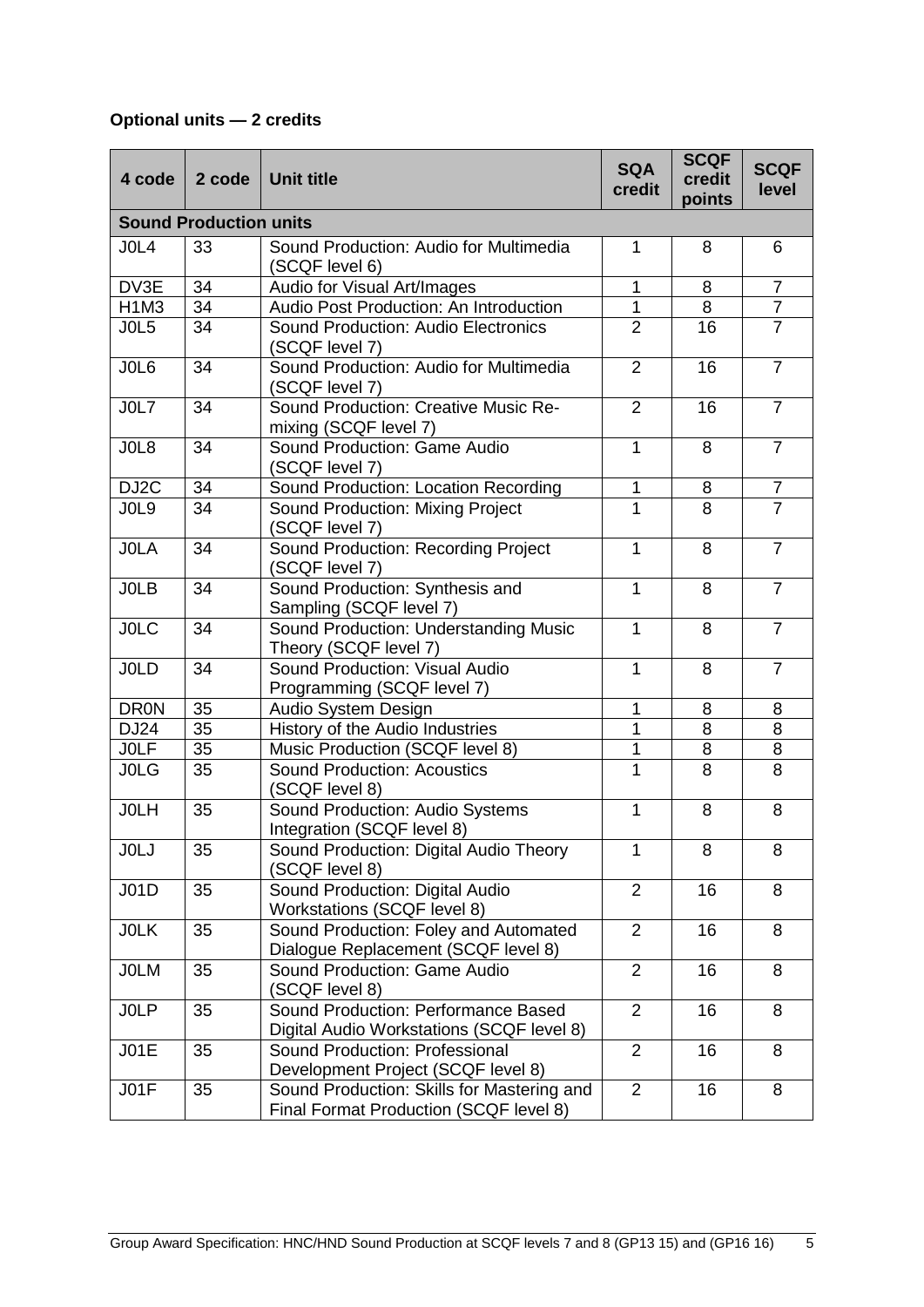## **Optional units (cont)**

| 4 code             | 2 code                      | <b>Unit title</b>                                                           | <b>SQA</b><br>credit | <b>SCQF</b><br>credit<br>points | <b>SCQF</b><br>level |
|--------------------|-----------------------------|-----------------------------------------------------------------------------|----------------------|---------------------------------|----------------------|
|                    |                             | <b>Sound Production units (cont)</b>                                        |                      |                                 |                      |
| <b>JOLR</b>        | 35                          | Sound Production: Sound Reinforcement<br>(SCQF level 8)                     | $\overline{2}$       | 16                              | 8                    |
| <b>J01G</b>        | 35                          | Sound Production: Spatial Recording and<br>Reproduction (SCQF level 8)      | $\overline{2}$       | 16                              | 8                    |
| DR <sub>2V</sub>   | 36                          | <b>Acoustics 2</b>                                                          | 1                    | 8                               | 9                    |
| <b>Music units</b> |                             |                                                                             |                      |                                 |                      |
| <b>DJ28</b>        | 33                          | Keyboard Skills for Music Production                                        | 1                    | 8                               | 6                    |
| FN <sub>1</sub> E  | 34                          | <b>Cultural Studies: An Introduction</b>                                    | $\overline{2}$       | 16                              | $\overline{7}$       |
| <b>JOMH</b>        | 34                          | Music Second Study: Composition<br>(SCQF level 7)                           | 1                    | 8                               | $\overline{7}$       |
| <b>JOMJ</b>        | 34                          | Music Second Study: Instrument<br>(SCQF level 7)                            | 1                    | 8                               | $\overline{7}$       |
| <b>J01L</b>        | 34                          | Music Theory (SCQF level 7)                                                 | 1                    | 8                               | 7                    |
| <b>JOMN</b>        | 34                          | Music: Songwriting (SCQF level 7)                                           | 1                    | 8                               | $\overline{7}$       |
| <b>JOMS</b>        | 35                          | Music for the Visual Arts (SCQF level 8)                                    | 1                    | 8                               | 8                    |
| <b>JOMT</b>        | 35                          | Music: History (SCQF level 8)                                               | 1                    | 8                               | 8                    |
|                    | <b>Music Business units</b> |                                                                             |                      |                                 |                      |
| J0M0               | 34                          | Music and Image: Graphics<br>(SCQF level 7)                                 | $\mathbf{1}$         | 8                               | $\overline{7}$       |
| J00W               | 34                          | <b>Music Business: Communication Skills</b><br>(SCQF level 7)               | 1                    | 8                               | $\overline{7}$       |
| J0M2               | 34                          | Music Business: Live Music Industry<br>(SCQF level 7)                       | $\mathbf{1}$         | 8                               | $\overline{7}$       |
| J0M3               | 34                          | Music Business: Record Company<br>Organisation and Structure (SCQF level 7) | $\mathbf{1}$         | 8                               | $\overline{7}$       |
| J0M4               | 34                          | Music Business: Releasing a Record<br>(SCQF level 7)                        | $\mathbf{1}$         | 8                               | 7                    |
| J0M5               | 34                          | Music Business: Running a Live Music<br>Event (SCQF level 7)                | $\overline{2}$       | 16                              | 7                    |
| J0M6               | 34                          | Music Business: Tour Management<br>(SCQF level 7)                           | $\mathbf{1}$         | 8                               | $\overline{7}$       |
| JOOK               | 34                          | Music History: Genres, Record Labels and<br>Artists (SCQF level 7)          | $\mathbf{1}$         | 8                               | $\overline{7}$       |
| J00Y               | 34                          | Music Industry (SCQF level 7)                                               | $\mathbf{1}$         | 8                               | 7                    |
| J <sub>011</sub>   | 34                          | Music Industry: Budgeting and Accounts<br>(SCQF level 7)                    | 1                    | 8                               | $\overline{7}$       |
| J012               | 34                          | Music Industry: Marketing and Promotion<br>(SCQF level 7)                   | $\overline{2}$       | 16                              | $\overline{7}$       |
| J013               | 34                          | Music Law (SCQF level 7)                                                    | 1                    | 8                               | 7                    |
| J <sub>014</sub>   | 35                          | Music Business: Digital Distribution<br>(SCQF level 8)                      | 1                    | 8                               | 8                    |
| <b>JOMF</b>        | 35                          | Music Business: Evolution of the Music<br>Business (SCQF level 8)           | $\mathbf{1}$         | 8                               | 8                    |
| <b>JOMG</b>        | 35                          | Music and Image: Video (SCQF level 8)                                       | 1                    | 8                               | 8                    |
| <b>JOMD</b>        | 35                          | Music Publishing (SCQF level 8)                                             | $\overline{1}$       | 8                               | 8                    |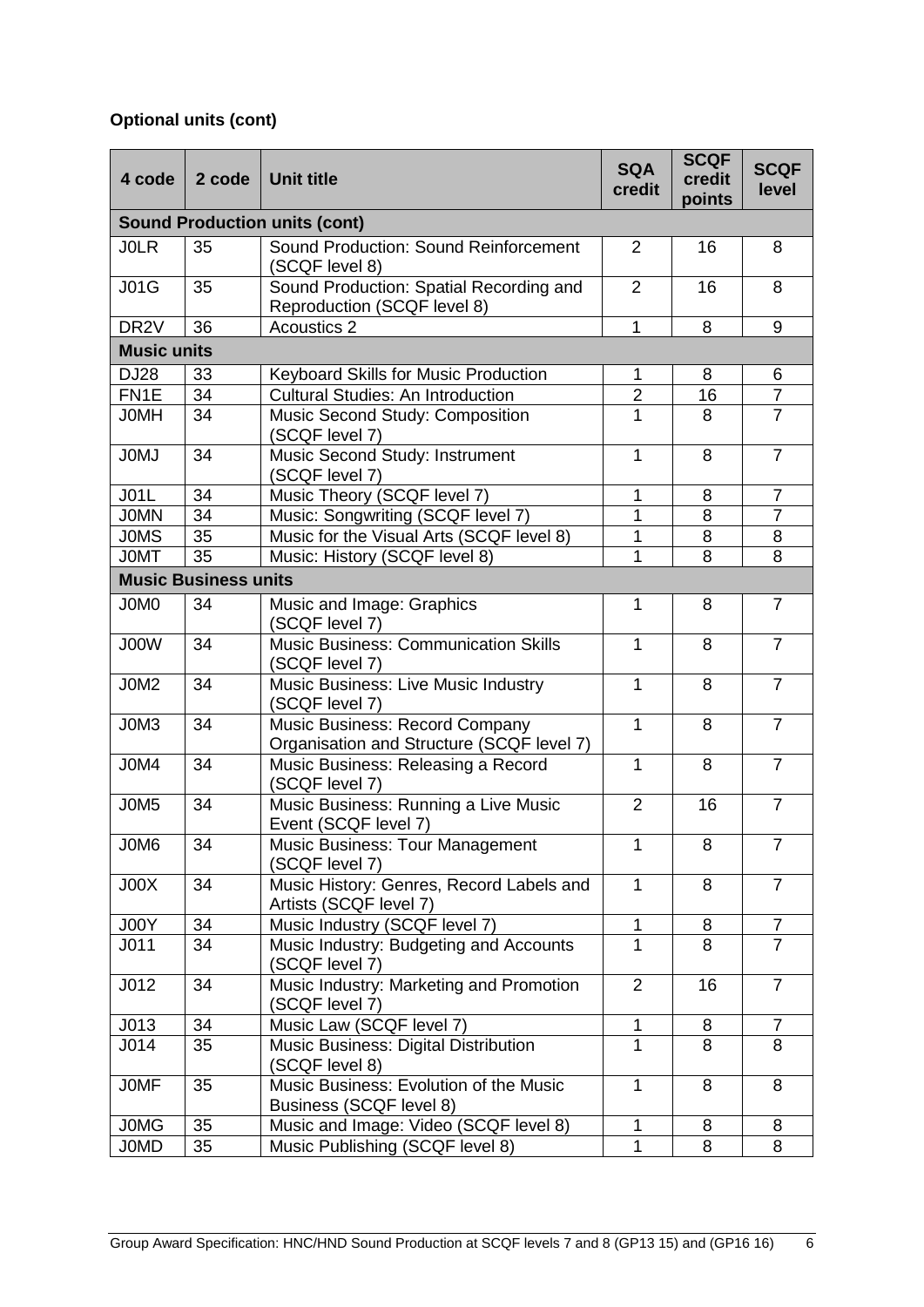| 4 code             | 2 code | Unit title                           | <b>SQA</b><br>credit | <b>SCQF</b><br>credit<br>points | <b>SCQF</b><br>level |
|--------------------|--------|--------------------------------------|----------------------|---------------------------------|----------------------|
| <b>Other units</b> |        |                                      |                      |                                 |                      |
| H7FH               | 33     | <b>Intellectual Property</b>         |                      |                                 |                      |
| <b>DM0W</b>        | 34     | <b>Creative Project</b>              | 2                    | 16                              |                      |
| DJ2D               | 34     | Mathematics for Audio Technology 1   |                      | 8                               |                      |
| DE3R               | 34     | <b>Personal Development Planning</b> |                      | 8                               |                      |
| HJ4W               | 34     | <b>Work Placement</b>                |                      | 8                               |                      |

#### **HND Sound Production**

The mandatory section comprises of 20 SQA credits. A further 10 SQA credits can be achieved from the units in lists A, B or C with the following restrictions:

- A minimum of 5 credits must selected from list A
- A maximum of 5 credits can be chosen from list B
- A maximum of 2 credits can be chosen from list C

#### **Mandatory units — 20 credits**

| 4 code                        | 2 code | <b>Unit title</b>                                                                    | <b>SQA</b><br>credit | <b>SCQF</b><br>credit<br>points | <b>SCQF</b><br>level |
|-------------------------------|--------|--------------------------------------------------------------------------------------|----------------------|---------------------------------|----------------------|
| J018                          | 34     | Sound Production: Audio Skills<br>(SCQF level 7)                                     | 2                    | 16                              | 7                    |
| J019                          | 34     | Sound Production: Digital Audio<br>Workstations (SCQF level 7)                       | $\overline{2}$       | 16                              | $\overline{7}$       |
| J0J0                          | 34     | Sound Production: Graded Unit 1<br>(SCQF level 7)                                    | 1                    | 8                               | $\overline{7}$       |
| J <sub>01A</sub>              | 34     | Sound Production: Recording and Mixing<br>(SCQF level 7)                             | $\overline{2}$       | 16                              | $\overline{7}$       |
| J01B                          | 34     | Sound Production: Skills for Business<br>(SCQF level 7)                              | 1                    | 8                               | $\overline{7}$       |
| J01C                          | 34     | Sound Production: Sound for Live Events<br>(SCQF level 7)                            | $\overline{2}$       | 16                              | $\overline{7}$       |
| J01D                          | 35     | Sound Production: Digital Audio<br><b>Workstations (SCQF level 8)</b>                | $\overline{2}$       | 16                              | 8                    |
| J <sub>0</sub> J <sub>1</sub> | 35     | Sound Production: Graded Unit 2<br>(SCQF level 8)                                    | $\overline{2}$       | 16                              | 8                    |
| JO1E                          | 35     | Sound Production: Professional<br>Development Project (SCQF level 8)                 | $\overline{2}$       | 16                              | 8                    |
| JO1F                          | 35     | Sound Production: Skills for Mastering and<br>Final Format Production (SCQF level 8) | $\overline{2}$       | 16                              | 8                    |
| <b>J01G</b>                   | 35     | Sound Production: Spatial Recording and<br>Reproduction (SCQF level 8)               | $\overline{2}$       | 16                              | 8                    |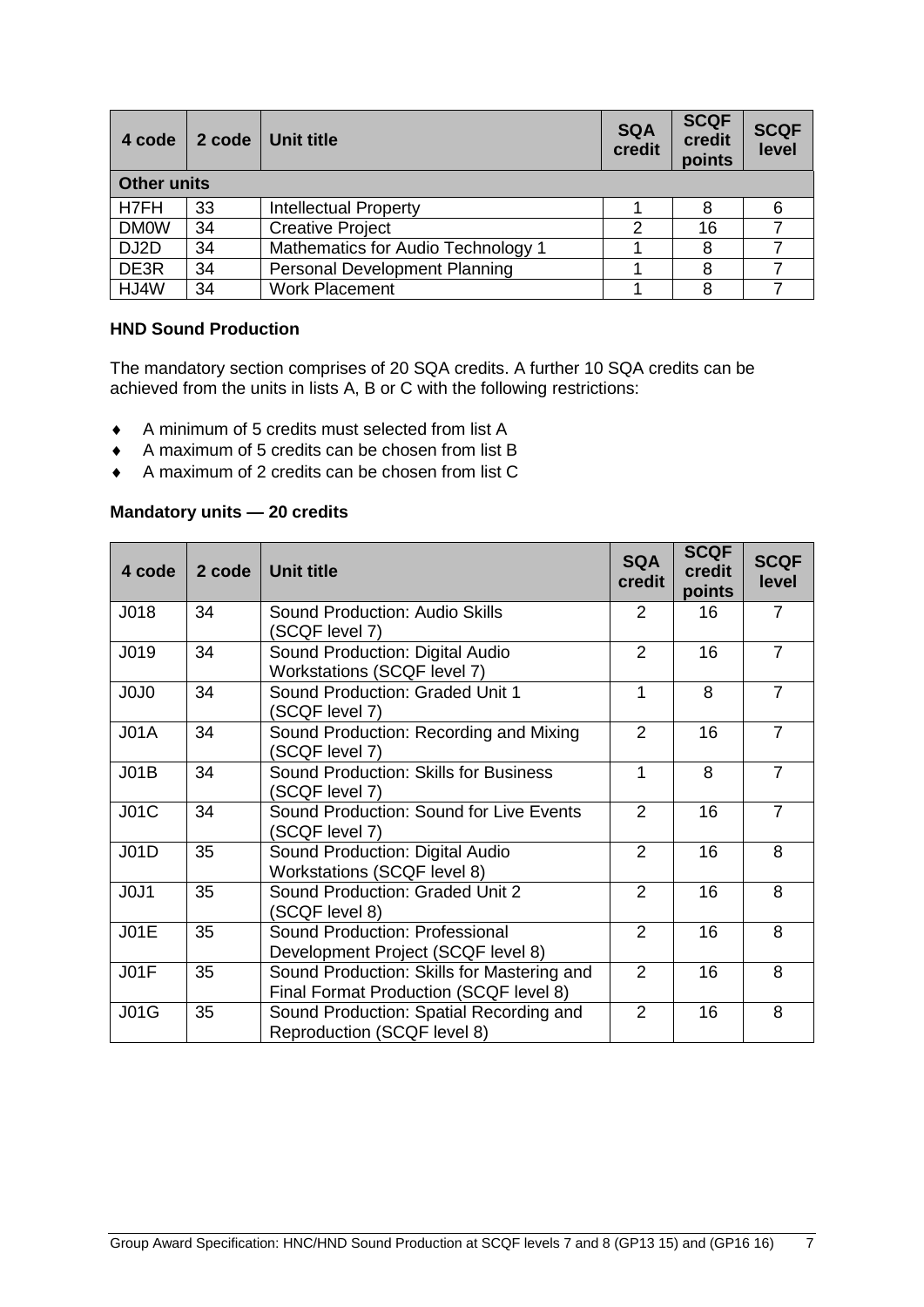### **Optional units**

|                               |        | List A - Sound Production units (5 to 10 credits)                                |                      |                                 |                      |
|-------------------------------|--------|----------------------------------------------------------------------------------|----------------------|---------------------------------|----------------------|
| 4 code                        | 2 code | <b>Unit title</b>                                                                | <b>SQA</b><br>credit | <b>SCQF</b><br>credit<br>points | <b>SCQF</b><br>level |
| JOL4                          | 33     | Sound Production: Audio for Multimedia<br>(SCQF level 6)                         | 1                    | 8                               | 6                    |
| DV3E                          | 34     | Audio for Visual Art/Images                                                      | $\mathbf{1}$         | 8                               | $\overline{7}$       |
| H <sub>1</sub> M <sub>3</sub> | 34     | Audio Post Production: An Introduction                                           | 1                    | 8                               | $\overline{7}$       |
| JOL5                          | 34     | Sound Production: Audio Electronics<br>(SCQF level 7)                            | $\overline{2}$       | 16                              | $\overline{7}$       |
| JOL6                          | 34     | Sound Production: Audio for Multimedia<br>(SCQF level 7)                         | $\overline{2}$       | 16                              | $\overline{7}$       |
| JOL7                          | 34     | Sound Production: Creative Music Re-<br>mixing (SCQF level 7)                    | $\overline{2}$       | 16                              | $\overline{7}$       |
| JOL8                          | 34     | Sound Production: Game Audio<br>(SCQF level 7)                                   | $\mathbf{1}$         | 8                               | $\overline{7}$       |
| DJ <sub>2</sub> C             | 34     | Sound Production: Location Recording<br>(SCQF level 7)                           | $\mathbf{1}$         | 8                               | $\overline{7}$       |
| JOL9                          | 34     | Sound Production: Mixing Project<br>(SCQF level 7)                               | 1                    | 8                               | $\overline{7}$       |
| <b>JOLA</b>                   | 34     | Sound Production: Recording Project<br>(SCQF level 7)                            | $\mathbf{1}$         | 8                               | $\overline{7}$       |
| <b>JOLB</b>                   | 34     | Sound Production: Synthesis and<br>Sampling (SCQF level 7)                       | $\mathbf{1}$         | 8                               | $\overline{7}$       |
| <b>JOLC</b>                   | 34     | Sound Production: Understanding Music<br>Theory (SCQF level 7)                   | $\mathbf{1}$         | 8                               | $\overline{7}$       |
| <b>JOLD</b>                   | 34     | Sound Production: Visual Audio<br>Programming (SCQF level 7)                     | $\mathbf{1}$         | 8                               | $\overline{7}$       |
| <b>DR0N</b>                   | 35     | Audio System Design                                                              | 1                    | 8                               | 8                    |
| <b>DJ24</b>                   | 35     | History of the Audio Industries                                                  | 1                    | 8                               | 8                    |
| <b>JOLF</b>                   | 35     | Music Production (SCQF level 8)                                                  | 1                    | 8                               | 8                    |
| <b>JOLG</b>                   | 35     | <b>Sound Production: Acoustics</b><br>(SCQF level 8)                             | $\overline{1}$       | 8                               | 8                    |
| <b>JOLH</b>                   | 35     | Sound Production: Audio Systems<br>Integration (SCQF level 8)                    | $\mathbf 1$          | 8                               | 8                    |
| <b>JOLJ</b>                   | 35     | Sound Production: Digital Audio Theory<br>(SCQF level 8)                         | $\mathbf{1}$         | 8                               | 8                    |
| <b>JOLK</b>                   | 35     | Sound Production: Foley and Automated<br>Dialogue Replacement (SCQF level 8)     | $\overline{2}$       | 16                              | 8                    |
| <b>JOLM</b>                   | 35     | Sound Production: Game Audio<br>(SCQF level 8)                                   | $\overline{2}$       | 16                              | 8                    |
| <b>JOLN</b>                   | 35     | Sound Production: Independent Studio<br>Project (SCQF level 8)                   | $\overline{2}$       | 16                              | 8                    |
| <b>JOLP</b>                   | 35     | Sound Production: Performance Based<br>Digital Audio Workstations (SCQF level 8) | $\overline{2}$       | 16                              | 8                    |
| <b>JOLR</b>                   | 35     | Sound Production: Sound Reinforcement<br>(SCQF level 8)                          | $\overline{2}$       | 16                              | 8                    |
| DR <sub>2V</sub>              | 36     | <b>Acoustics 2</b>                                                               | $\mathbf{1}$         | 8                               | 9                    |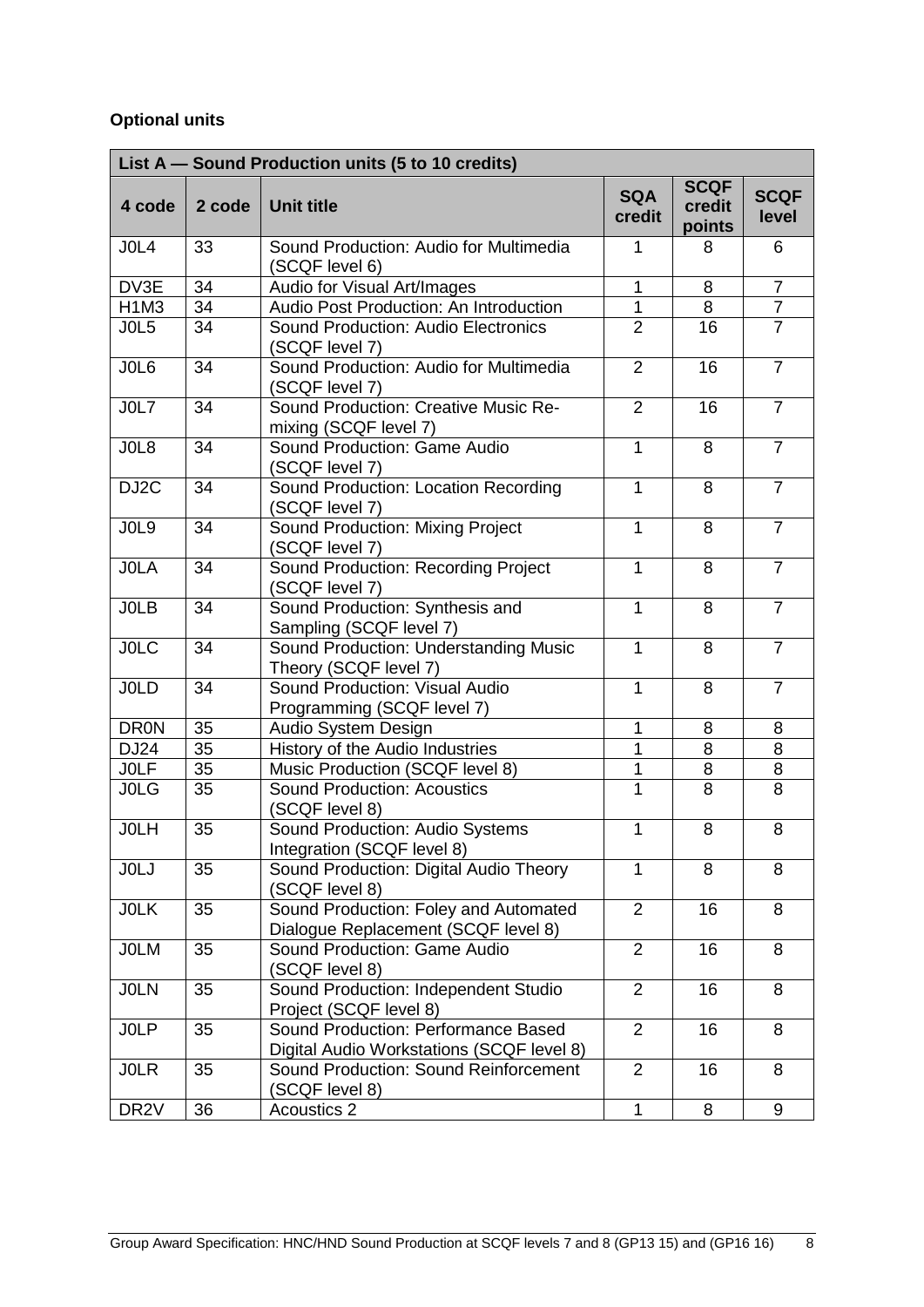|                    | List B - Music and Music Business units (0 to 5 credits) |                                                                                |                      |                                 |                      |  |  |  |  |  |  |  |  |
|--------------------|----------------------------------------------------------|--------------------------------------------------------------------------------|----------------------|---------------------------------|----------------------|--|--|--|--|--|--|--|--|
| 4 code             | 2 code                                                   | <b>Unit title</b>                                                              | <b>SQA</b><br>credit | <b>SCQF</b><br>credit<br>points | <b>SCQF</b><br>level |  |  |  |  |  |  |  |  |
| <b>Music units</b> |                                                          |                                                                                |                      |                                 |                      |  |  |  |  |  |  |  |  |
| <b>DJ28</b>        | 33                                                       | Keyboard Skills for Music Production                                           | $\mathbf{1}$         | 8                               | 6                    |  |  |  |  |  |  |  |  |
| FN <sub>1</sub> E  | 34                                                       | <b>Cultural Studies: An Introduction</b>                                       | $\overline{2}$       | 16                              | $\overline{7}$       |  |  |  |  |  |  |  |  |
| <b>JOMH</b>        | 34                                                       | Music Second Study: Composition<br>(SCQF level 7)                              | $\mathbf{1}$         | 8                               | $\overline{7}$       |  |  |  |  |  |  |  |  |
| <b>JOMJ</b>        | 34                                                       | Music Second Study: Instrument<br>(SCQF level 7)                               | $\mathbf{1}$         | 8                               | $\overline{7}$       |  |  |  |  |  |  |  |  |
| <b>J01L</b>        | 34                                                       | Music Theory (SCQF level 7)                                                    | 1                    | 8                               | $\overline{7}$       |  |  |  |  |  |  |  |  |
| <b>JOMN</b>        | 34                                                       | Music: Songwriting (SCQF level 7)                                              | 1                    | $\overline{8}$                  | $\overline{7}$       |  |  |  |  |  |  |  |  |
| <b>JOMS</b>        | 35                                                       | Music for the Visual Arts (SCQF level 8)                                       | 1                    | 8                               | 8                    |  |  |  |  |  |  |  |  |
| <b>JOMT</b>        | 35                                                       | Music: History (SCQF level 8)                                                  | 1                    | 8                               | 8                    |  |  |  |  |  |  |  |  |
|                    | <b>Music Business units</b>                              |                                                                                |                      |                                 |                      |  |  |  |  |  |  |  |  |
| J0M0               | 34                                                       | Music and Image: Graphics<br>(SCQF level 7)                                    | $\mathbf{1}$         | 8                               | $\overline{7}$       |  |  |  |  |  |  |  |  |
| J00W               | 34                                                       | <b>Music Business: Communication Skills</b><br>(SCQF level 7)                  | 1                    | 8                               | $\overline{7}$       |  |  |  |  |  |  |  |  |
| J0M2               | 34                                                       | Music Business: Live Music Industry<br>(SCQF level 7)                          | $\mathbf{1}$         | 8                               | $\overline{7}$       |  |  |  |  |  |  |  |  |
| J0M3               | 34                                                       | Music Business: Record Company<br>Organisation and Structure<br>(SCQF level 7) | $\mathbf{1}$         | 8                               | $\overline{7}$       |  |  |  |  |  |  |  |  |
| J0M4               | 34                                                       | Music Business: Releasing a Record<br>(SCQF level 7)                           | $\mathbf{1}$         | 8                               | $\overline{7}$       |  |  |  |  |  |  |  |  |
| J0M5               | 34                                                       | Music Business: Running a Live Music<br>Event (SCQF level 7)                   | $\overline{2}$       | 16                              | $\overline{7}$       |  |  |  |  |  |  |  |  |
| J0M6               | 34                                                       | <b>Music Business: Tour Management</b><br>(SCQF level 7)                       | $\mathbf{1}$         | 8                               | $\overline{7}$       |  |  |  |  |  |  |  |  |
| JOOK               | 34                                                       | Music History: Genres, Record Labels<br>and Artists (SCQF level 7)             | 1                    | 8                               | $\overline{7}$       |  |  |  |  |  |  |  |  |
| <b>J00Y</b>        | $\overline{34}$                                          | Music Industry (SCQF level 7)                                                  | Ί                    | $\overline{8}$                  | ſ                    |  |  |  |  |  |  |  |  |
| J011               | 34                                                       | Music Industry: Budgeting and Accounts<br>(SCQF level 7)                       | $\mathbf{1}$         | 8                               | $\overline{7}$       |  |  |  |  |  |  |  |  |
| J <sub>012</sub>   | 34                                                       | Music Industry: Marketing and Promotion<br>(SCQF level 7)                      | 2                    | 16                              | $\overline{7}$       |  |  |  |  |  |  |  |  |
| J013               | 34                                                       | Music Law (SCQF level 7)                                                       | $\mathbf{1}$         | 8                               | $\overline{7}$       |  |  |  |  |  |  |  |  |
| J <sub>014</sub>   | 35                                                       | Music Business: Digital Distribution<br>(SCQF level 8)                         | 1                    | 8                               | 8                    |  |  |  |  |  |  |  |  |
| <b>JOMF</b>        | 35                                                       | Music Business: Evolution of the Music<br><b>Business (SCQF level 8)</b>       | 1                    | 8                               | 8                    |  |  |  |  |  |  |  |  |
| <b>JOMG</b>        | 35                                                       | Music and Image: Video (SCQF level 8)                                          | $\mathbf{1}$         | 8                               | 8                    |  |  |  |  |  |  |  |  |
| <b>JOMD</b>        | 35                                                       | Music Publishing (SCQF level 8)                                                | 1                    | 8                               | 8                    |  |  |  |  |  |  |  |  |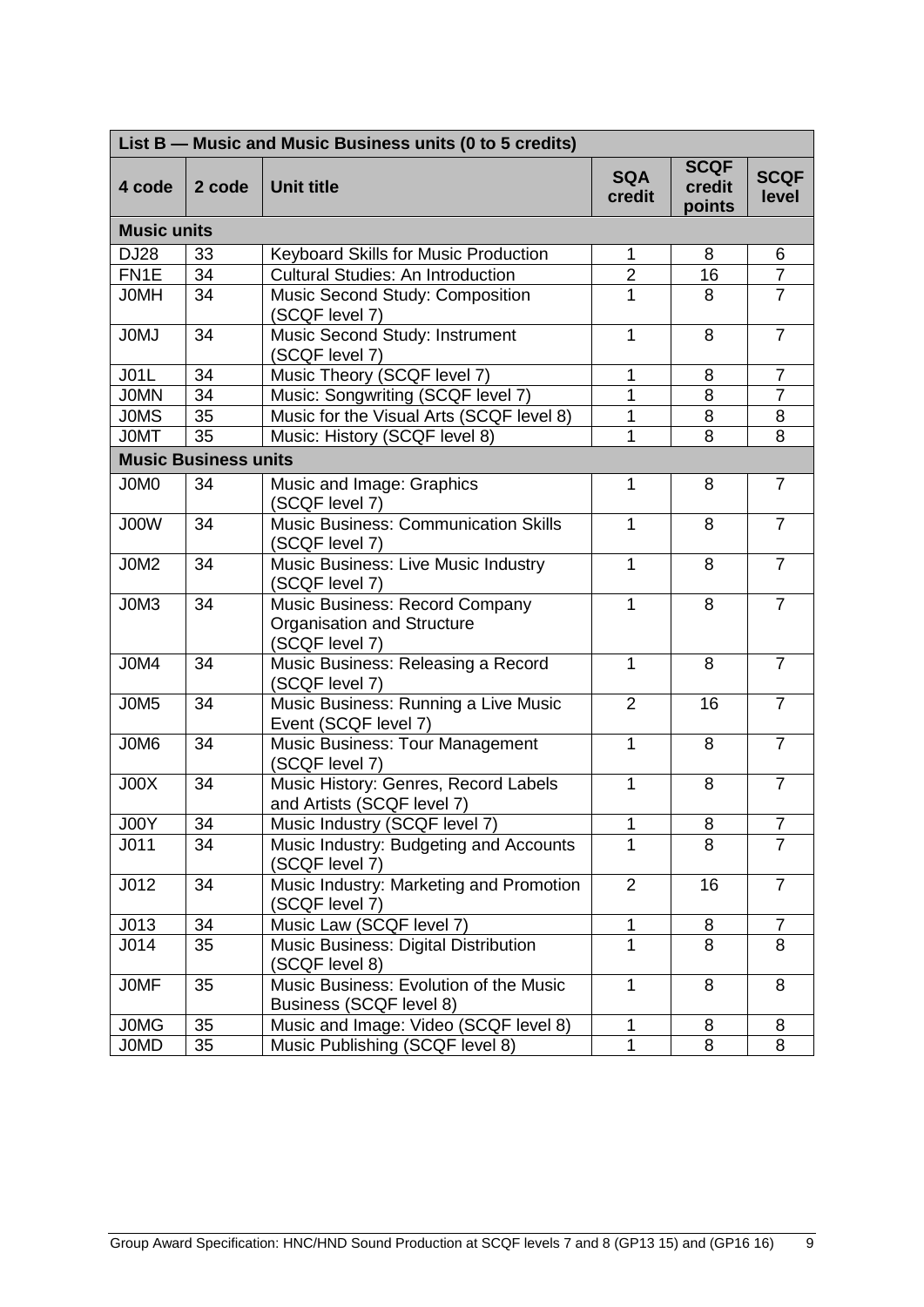|                   | List $C$ — Other units (0 to 2 credits) |                                      |                      |                                 |                      |  |  |  |  |  |  |  |
|-------------------|-----------------------------------------|--------------------------------------|----------------------|---------------------------------|----------------------|--|--|--|--|--|--|--|
| 4 code            | 2 code                                  | Unit title                           | <b>SQA</b><br>credit | <b>SCQF</b><br>credit<br>points | <b>SCQF</b><br>level |  |  |  |  |  |  |  |
| H7FH              | 33                                      | <b>Intellectual Property</b>         |                      | 8                               |                      |  |  |  |  |  |  |  |
| <b>DM0W</b>       | 34                                      | <b>Creative Project</b>              | າ                    | 16                              |                      |  |  |  |  |  |  |  |
| DJ <sub>2</sub> D | 34                                      | Mathematics for Audio Technology 1   |                      | 8                               |                      |  |  |  |  |  |  |  |
| DE3R              | 34                                      | <b>Personal Development Planning</b> |                      |                                 |                      |  |  |  |  |  |  |  |
| HJ4W              | 34                                      | <b>Work Placement</b>                |                      |                                 |                      |  |  |  |  |  |  |  |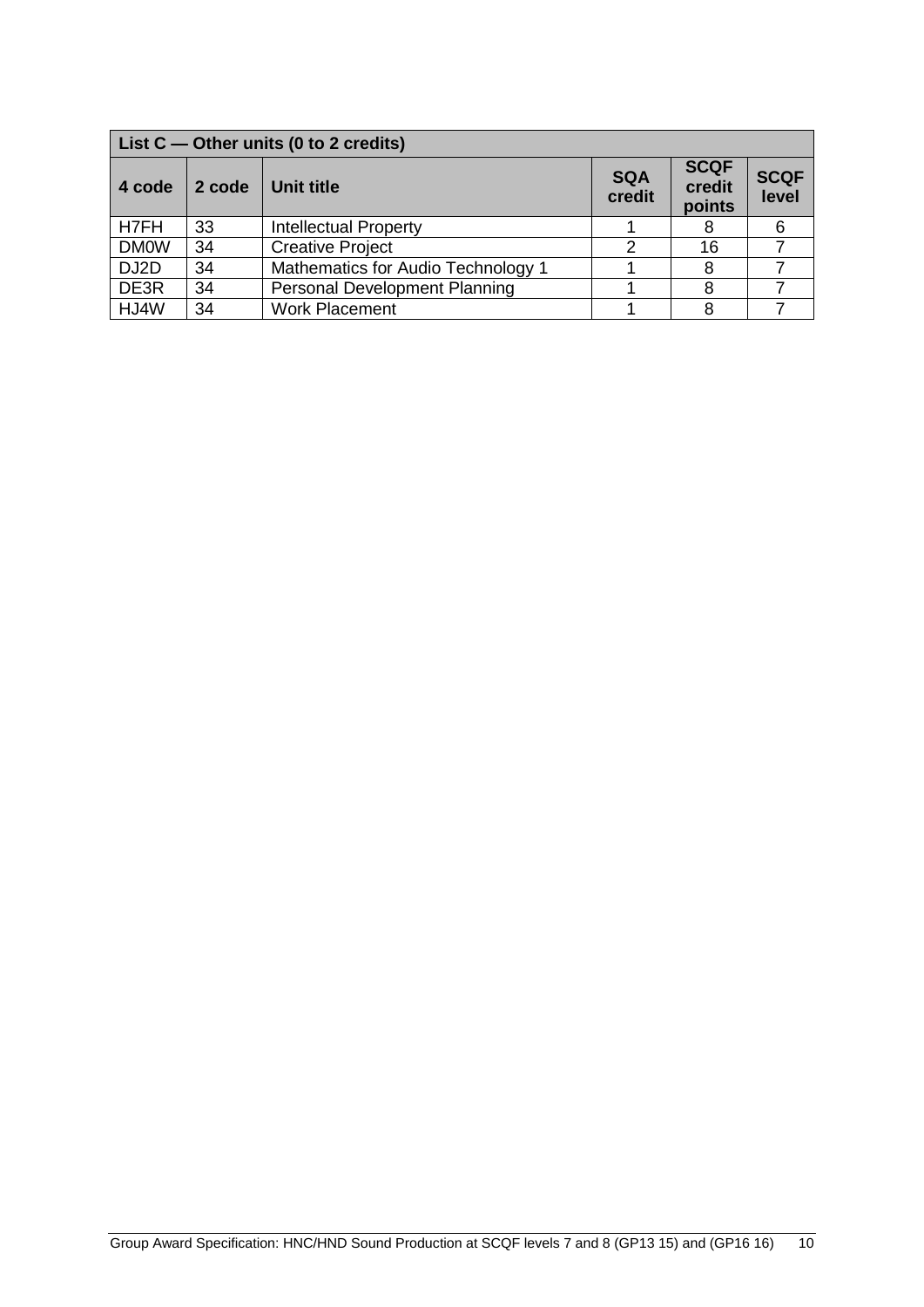## <span id="page-12-0"></span>**3 Aims of the qualifications**

The HN in Sound Production is a largely practice based course that gives learners grounding in the key technical, creative and organisational aspects of the sound production industries. It is designed to prepare learners for a variety of roles within the sound production industries and to prepare learners for progression to further study.

## <span id="page-12-1"></span>**3.1 General aims of the qualifications**

The HNC/HND Group Award has a range of general aims as well as some specific aims. These general aims are to:

- 1 develop learners' skills as sound engineers/designers, composers/performers or business personnel.
- 2 develop communication and interpersonal skills.
- 3 develop analytical skills.<br>4 develop self-evaluative s
- 4 develop self-evaluative skills, enabling professional development.<br>5 develop self-presentation skills.
- develop self-presentation skills.
- 6 develop the ability to work independently and as part of a team.
- 7 develop self-assurance and the confidence to perform to potential.
- 8 develop professional attitudes.
- 9 enhance employment prospects and/or facilitate progression to higher education.
- 10 enable progression within the SCQF framework.
- 11 prepare learners for employment and/or self-employment.<br>12 develop self-assurance and confidence and to meet the ne
- develop self-assurance and confidence and to meet the needs of the labour market.

## <span id="page-12-2"></span>**3.2 Specific aims of the qualifications**

#### **HNC Sound Production**

To develop the following areas of skills and knowledge:

- 13 an ability to develop essential underpinning knowledge in sound production.
- 14 an ability to analyse and synthesise knowledge and skills acquired through study.
- 15 an ability to develop study, organisational and research skills.
- 16 an ability to develop skills in the creative use of sound production technology and applications.
- 17 an ability to integrate sound production skills in practical and/or employability contexts
- 18 an ability to develop competencies in a range of specialised areas in line with preferred career aims.
- 19 to enable progression to further study in sound production or a related discipline.
- 20 an ability to develop personal skills and follow evolving industry practices.
- 21 an ability to develop critical listening skills.
- 22 an ability to identify and resolve faults in relation to audio systems.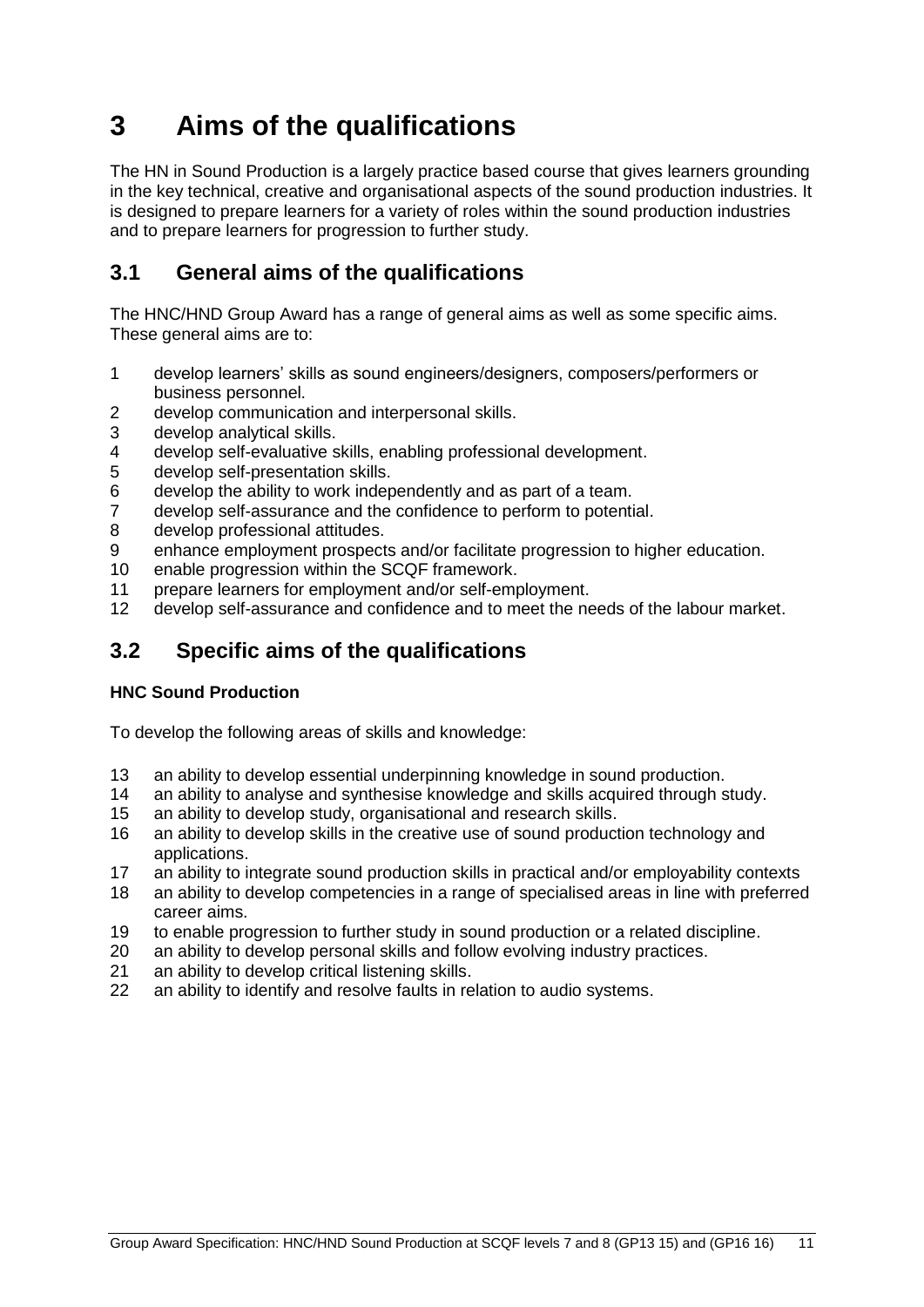#### **HND Sound Production**

The following aims build upon the aims from the HNC Sound Production and are intended to develop and/or further develop the following areas of skills and knowledge:

- 23 an ability to develop breadth and depth of knowledge in sound production.<br>24 an ability to develop proficiency in the creative use of sound production tec
- an ability to develop proficiency in the creative use of sound production technology and applications.
- 25 an ability to develop critical analysis; to reflect on own practice.
- 25 to enable the adoption of innovative practices and creativity in work and ability to respond quickly to the challenges posed by changes in the audio industry.

### <span id="page-13-0"></span>**3.3 Graded units**

*Sound Production: Graded Unit 1* (SCQF level 7) is a project in the form of a practical assignment. This should take place in the latter part of the academic year. This unit will cover a range of knowledge/skills achieved through studying the mandatory units.

#### **Graded Unit 1**

In *Graded Unit 1* learners will prepare and present a portfolio of work, this could be used to showcase their work in an interview situation for either employment or further study. The work necessary to undertake this assignment will synthesise knowledge and skills acquired throughout the HNC and HND Sound Production Group Awards. Learners will identify the requirements of the portfolio and select the elements and components to be included. These will employ skills developed through a combination of the mandatory units from this group award. When planning and choosing how to construct their portfolio, learners should ensure that it will be a sufficient basis for a practical assignment which meets all the requirements of this graded unit.

#### **Graded Unit 2**

*Graded Unit 2* is also a project in the form of a practical assignment. This should be presented to learners at the beginning of the year to be worked on throughout the year and completed in the latter part of the academic year. This unit will again cover a range of knowledge/skills achieved through studying the mandatory units.

Learners will be asked to prepare a portfolio, presentation and participate in an interview to a prospective employer or backer.

This project involves a job application where learners will be told, at the beginning of the year, that there are a number of work/employment opportunities in both company and freelance positions at the end of the year. They must be told at the beginning of the year to allow them maximum time to address the requirements of this project. During the year the learner will then develop a portfolio of evidence to demonstrate that they have attained the necessary skills and knowledge to be in a position to apply for one or more of these job vacancies.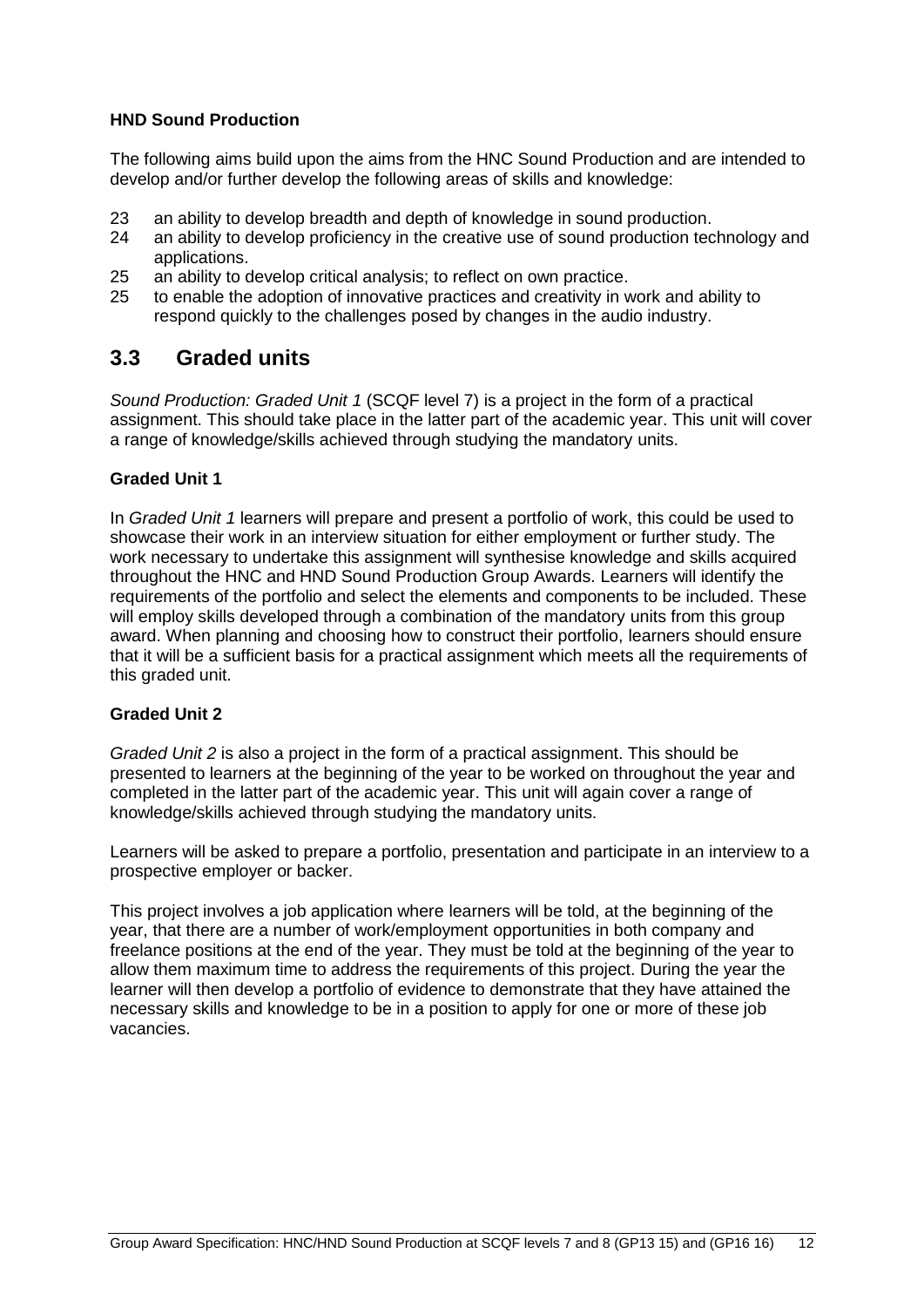Each learner will be required to:

- carry out a strengths, weaknesses, opportunities and threats (SWOT) analysis on themselves.
- map and match their strengths in relation to the opportunities and address weakness issues.
- $\bullet$  identify, from within the mandatory units of their framework, their solution to what is included in their presentation to highlight their abilities and skills to a prospective employer or backer.
- set goals and targets.
- $\bullet$  time and project manage the project.
- develop an action plan.
- participate in a presentation and interview to/with prospective employers/backers.
- evaluate their planning, development, presentation and interview.

The work necessary to complete this assignment will synthesise knowledge and skills acquired throughout the HN Sound Production Group Award. Learners will identify the requirements of their portfolio and select the elements and components to be included in their presentation and to prepare for the interview. These will employ skills developed through a combination of the mandatory units from this group award. When planning and choosing how to construct their portfolio and what to include in their presentation, learners should ensure that all materials are sufficient to meet all requirements of this graded unit in reflecting the group award as well as the sound production/audio industries, therefore creating a holistic project which is realistic from both perspectives.

Each learner must provide their individual written responses to each of the first two stages of the practical assignment, and assessors must be satisfied that the work has been completed by the individual learner. This should be presented in the form of a structured logbook.

Centres should supplement the written evidence with oral evidence obtained from each learner, which should be recorded on a high quality format and kept as evidence for external verification.

Centres may use the assessment instruments available on SQA's secure website. Alternatively, it is proposed that centres wishing to use their own assessment materials may do so after prior verification of materials.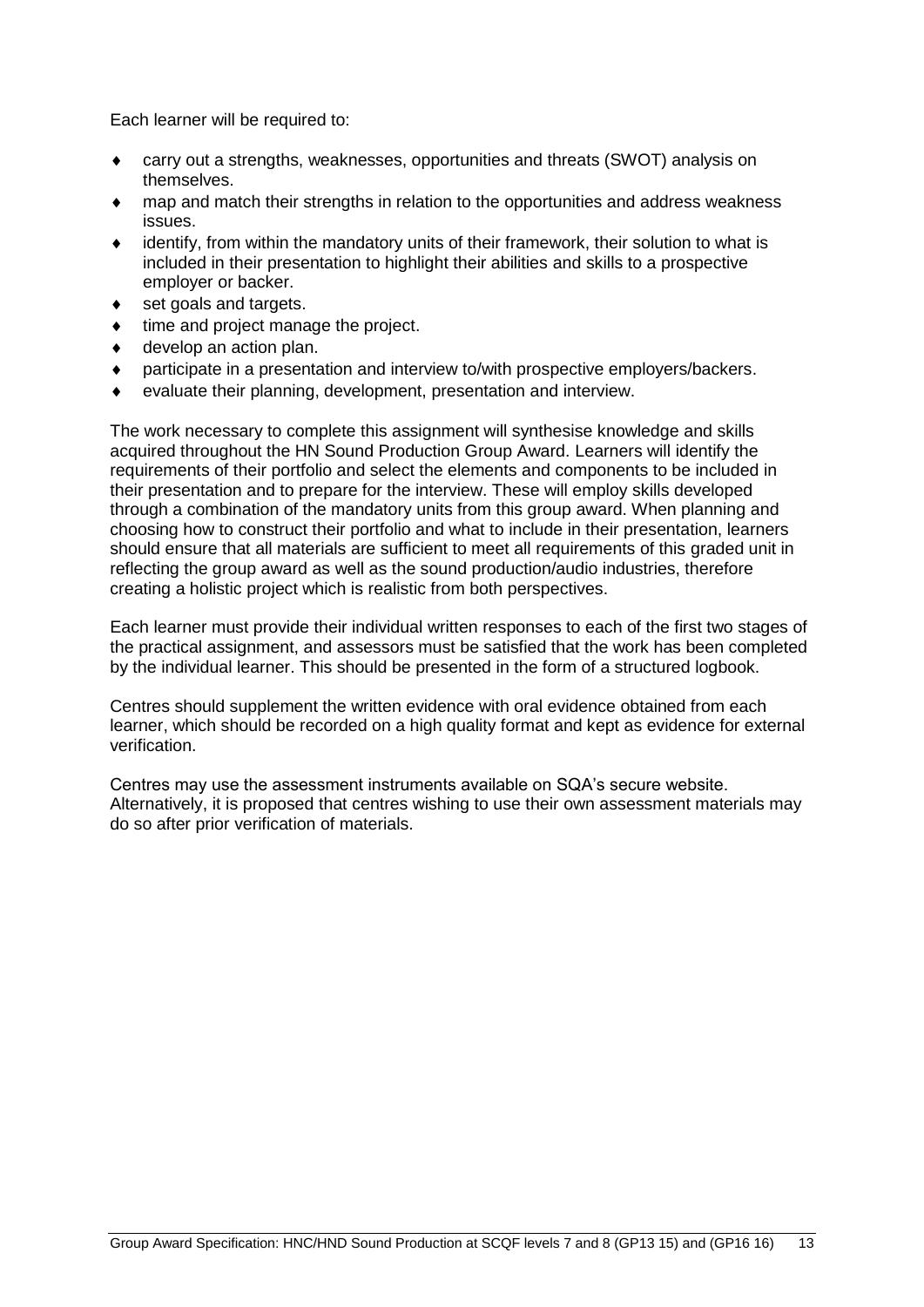## <span id="page-15-0"></span>**4 Recommended entry to the qualifications**

Entry to this qualification is at the discretion of the centre. The following information on prior knowledge, skills, experience or qualifications that provide suitable preparation for this qualification has been provided by the Qualification Design Team as guidance only.

Learners would benefit from having attained the skills, knowledge and understanding required by one or more of the following or equivalent qualifications and/or experience:

As with all SQA qualifications, access will be at the discretion of the centre offering the group award and the following recommendations are for guidance only.

The following are recommendations regarding minimum levels of interest, skill and competence required by a prospective learner for entry to the HN Group Award:

- a strong interest in sound production demonstrated by a portfolio or other means
- applicants should demonstrate ability to SCQF 6 level in Music Technology and/or Mathematics or Physics and SCQF level 6 in English (or a language based subject such as Economics, History or Modern Studies), along with three National 5 passes or equivalent
- an appropriate programme of study at National Qualification level in Electronics, Music, Media Studies or other relevant technology and/or related areas
- ◆ an existing HNC Group Award
- qualifications comparable to the above gained from other awarding bodies
- mature learners may bring other qualities and qualifications, which may be appropriate. Prior or experiential learning may also be considered appropriate in some circumstances

Formal academic achievements will not, in themselves, represent adequate entry criteria. A more accurate prediction of learner attainment may be achieved through appraisal, which includes an element of guidance. This sort of contact will enable an appropriately subtle and realistic assessment of suitability for this group award. For example, an applicant may apply and be interviewed which would allow a greater appreciation of the applicant's interest and previous experience in sound production than may be evident from formal academic achievements.

### <span id="page-15-1"></span>**4.1 Core Skills entry profile**

The Core Skill entry profile provides a summary of the associated assessment activities that exemplify why a particular level has been recommended for this qualification. The information would be used to identify if additional learning support needs to be put in place for learners whose Core Skills profile is below the recommended entry level or whether learners should be encouraged to do an alternative level or learning programme.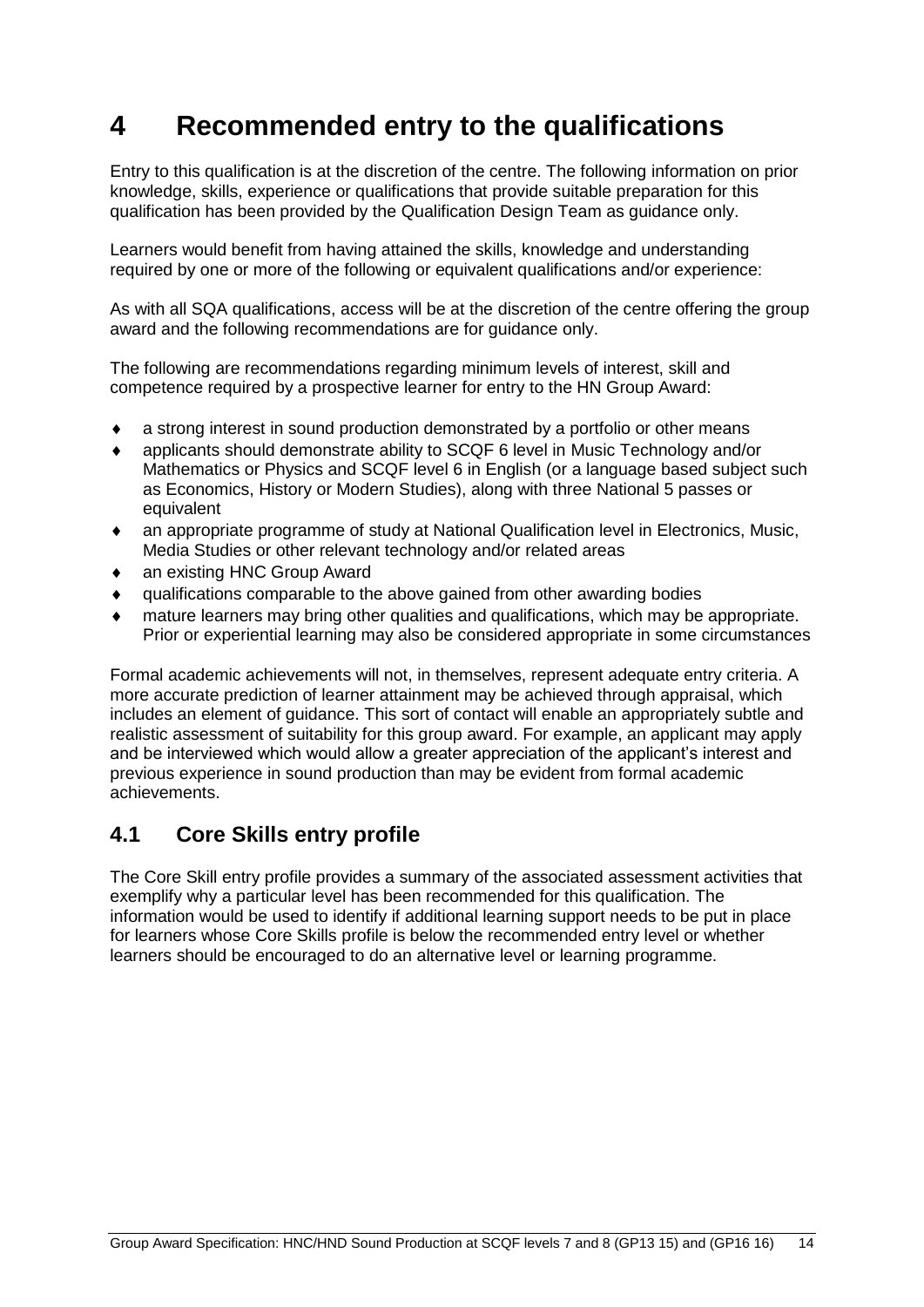| <b>Core Skill</b>                                       | <b>Recommended</b><br><b>SCQF entry</b><br>profile | <b>Associated assessment activities</b>                                                                                                                                                                                                                                                                                                                                                                                                                                                                                                                                                                                                                                                                                                                                                                                                                                     |
|---------------------------------------------------------|----------------------------------------------------|-----------------------------------------------------------------------------------------------------------------------------------------------------------------------------------------------------------------------------------------------------------------------------------------------------------------------------------------------------------------------------------------------------------------------------------------------------------------------------------------------------------------------------------------------------------------------------------------------------------------------------------------------------------------------------------------------------------------------------------------------------------------------------------------------------------------------------------------------------------------------------|
| Communication                                           | 5                                                  | Good communication skills are required for learners<br>undertaking this qualification. Learners will need to read,<br>understand and evaluate a range of documentation in<br>Sound Production: Skills for Business (SCQF level 7),<br>Sound Production: Sound for Live Events (SCQF level<br>7), Sound Production: Digital Audio Workstations (SCQF<br>levels 7 and 8), Sound Production: Professional<br>Development Project (SCQF level 8) and both graded<br>units. Learners will need to produce written responses to<br>provide project plans and evaluations in a number of<br>units and for the planning and evaluation stages of both<br>graded units. Oral communication skills are required as<br>several units involve working with others. Oral<br>communication skills are required for the presentation in<br>Sound Production: Graded Unit 2 (SCQF level 8). |
| Numeracy                                                | 5                                                  | Learners will be required to interpret financial data and<br>provide financial projections, particularly in Sound<br>Production: Skills for Business (SCQF level 7) and the<br>Sound Production: Professional Development Project<br>(SCQF level 8) units. Learners will be required to<br>interpret numerical and graphical data, such as<br>equipment specifications, equalisation curves and meter<br>readings across many of the sound production specialist<br>units.                                                                                                                                                                                                                                                                                                                                                                                                  |
| Information and<br>Communication<br>Technology<br>(ICT) | 5                                                  | Learners will be required to access information while<br>undertaking research for a number of units across the<br>group award including both graded units. Learners will be<br>required to produce information using ICT, for example,<br>project plans, studio floor plans and specifications for<br>sound systems for live events.                                                                                                                                                                                                                                                                                                                                                                                                                                                                                                                                        |
| Problem<br>Solving                                      | 5                                                  | Learners will be required to use critical thinking<br>throughout most of the units in this group award. They<br>will also be required to utilise planning and organising<br>skills in most of the units in this group award. They will<br>also be required to review and evaluate work which they<br>have produced, particularly in both graded units, Sound<br><b>Production: Professional Development Project (SCQF</b><br>level 8), Sound Production: Spatial Recording and<br>Reproduction (SCQF level 8) and Sound Production:<br>Skills for Mastering and Final Format Production (SCQF<br>$level 8$ ).                                                                                                                                                                                                                                                               |
| Working with<br><b>Others</b>                           | 5                                                  | Learners will be required to work collaboratively with<br>others, particularly in Sound for Live Events (SCQF level<br>7) and Sound Production: Recording and Mixing (SCQF<br>level 7).                                                                                                                                                                                                                                                                                                                                                                                                                                                                                                                                                                                                                                                                                     |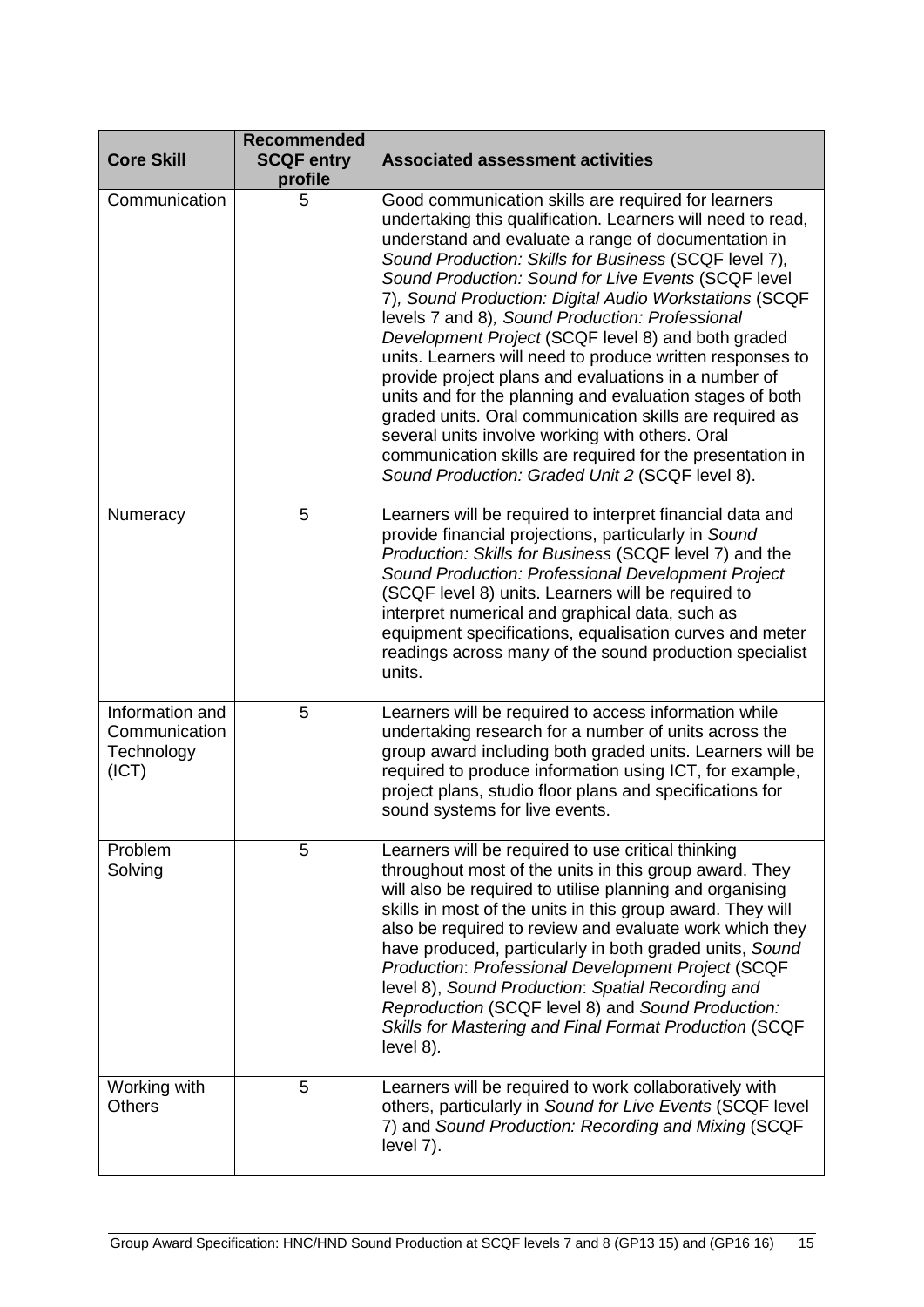## <span id="page-17-0"></span>**5 Additional benefits of the qualification in meeting employer needs**

This qualification was designed to meet a specific purpose and what follows are details on how that purpose has been met through mapping of the units to the aims of the qualification. Through meeting the aims, additional value has been achieved by linking the unit standards with those defined in national occupational standards and/or trade/professional body requirements. In addition, significant opportunities exist for learners to develop the more generic skills, known as Core Skills through doing this qualification.

## <span id="page-17-1"></span>**5.1 Mapping of qualification aims to units**

This section details how the specific, general and other key aims of the qualification map to the mandatory and selected optional units.

#### **General aims of the qualification:**

- 1 develop learners' skills as sound engineers/designers, composers/performers or business personnel.
- 2 develop communication and interpersonal skills.
- 3 develop analytical skills.
- 4 develop self-evaluative skills, enabling professional development.<br>5 develop self-presentation skills.
- develop self-presentation skills.
- 6 develop the ability to work independently and as part of a team.
- 7 develop self-assurance and the confidence to perform to potential.
- 8 develop professional attitudes.
- 9 enhance employment prospects and/or facilitate progression to higher education.
- 10 enable progression within the SCQF framework.
- 11 prepare learners for employment and/or self-employment.
- 12 develop self-assurance and confidence and to meet the needs of the labour market.

#### **Specific aims of the qualification:**

#### **HNC Sound Production**

To develop the following areas of skills and knowledge:

- 13 an ability to develop essential underpinning knowledge in sound production.
- 14 an ability to analyse and synthesise knowledge and skills acquired through study.
- 15 an ability to develop study, organisational and research skills.
- 16 an ability to develop skills in the creative use of sound production technology and applications.
- 17 an ability to integrate sound production skills in practical and/or employability contexts.
- 18 an ability to develop competencies in a range of specialised areas in line with preferred career aims.
- 19 to enable progression to further study in sound production or a related discipline.
- 20 an ability to develop personal skills and follow evolving industry practices.
- 21 an ability to develop critical listening skills.
- 22 an ability to identify and resolve faults in relation to audio systems.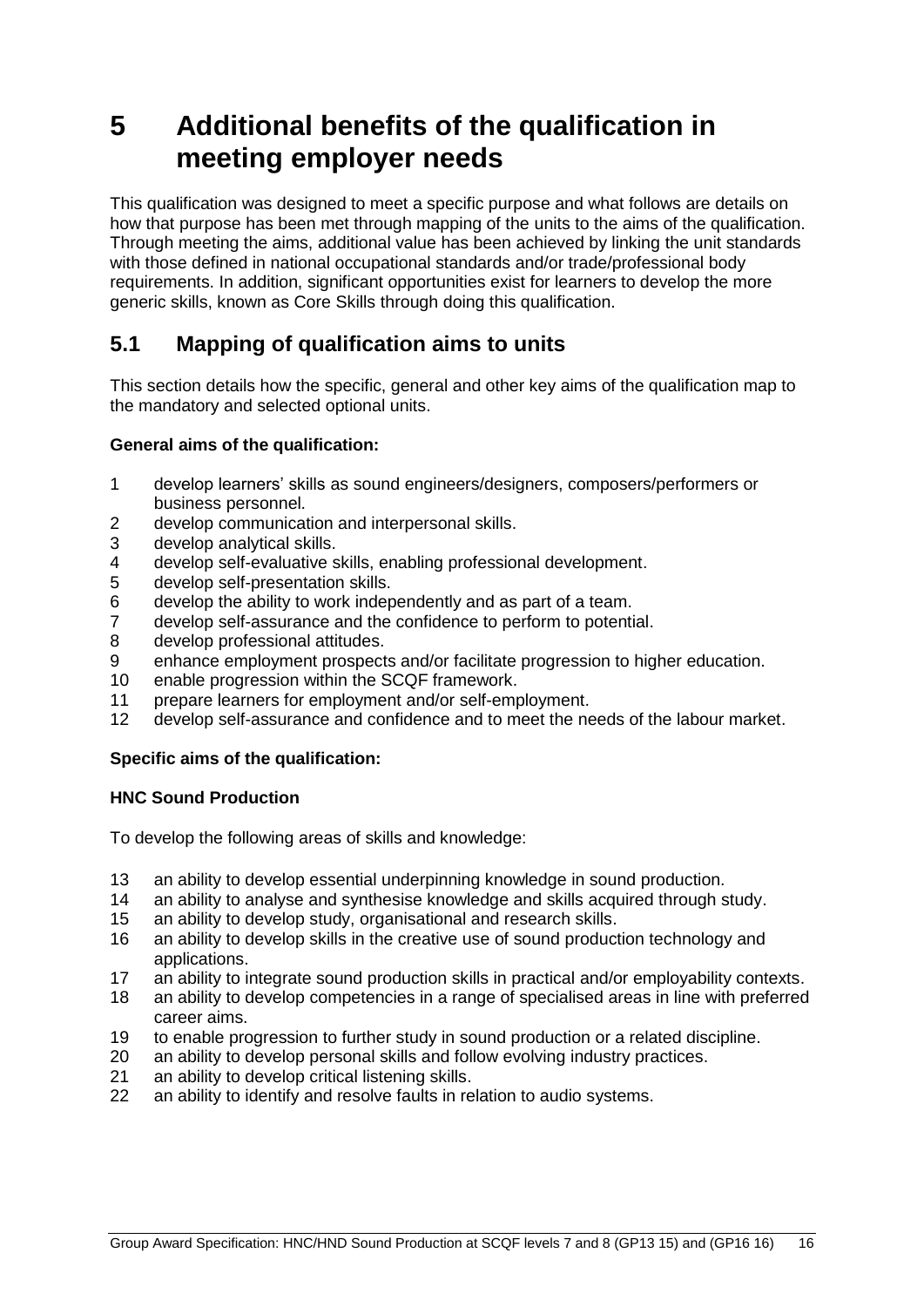#### **HND Sound Production**

To develop the following areas of skills and knowledge:

- 23 an ability to develop breadth and depth of knowledge in sound production.<br>24 an ability to develop proficiency in the creative use of sound production tec
- an ability to develop proficiency in the creative use of sound production technology and applications.
- 25 an ability to develop critical analysis; to reflect on own practice.<br>26 to enable the adoption of innovative practices and creativity in w
- to enable the adoption of innovative practices and creativity in work and ability to respond quickly to the challenges posed by changes in the audio industry.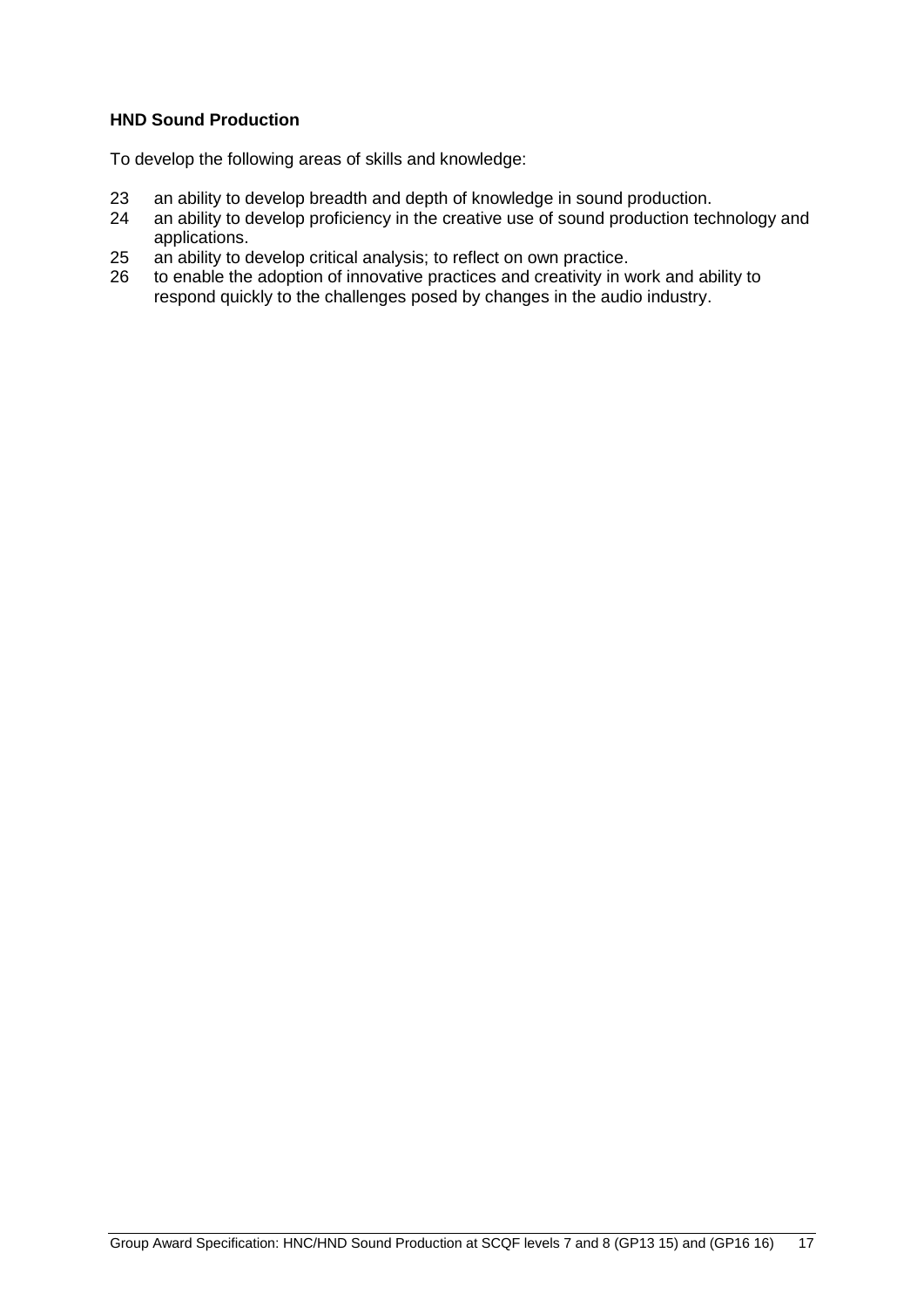|            |                                                                                                          |                  |           |           |                  |           |           |                      |           |           |                 |                      |           |                | <b>Aims</b> |           |           |                |           |           |              |                |                         |    |    |    |   |
|------------|----------------------------------------------------------------------------------------------------------|------------------|-----------|-----------|------------------|-----------|-----------|----------------------|-----------|-----------|-----------------|----------------------|-----------|----------------|-------------|-----------|-----------|----------------|-----------|-----------|--------------|----------------|-------------------------|----|----|----|---|
| Code       | <b>Unit title</b>                                                                                        | $\blacktriangle$ | N         | ω         | $\blacktriangle$ | <b>ທ</b>  | ග         | $\blacktriangleleft$ | $\infty$  | $\bullet$ | $\vec{\bullet}$ | $\overrightarrow{1}$ | $\vec{v}$ | $\vec{\omega}$ | 14          | ີຕ        | $\vec{0}$ | $\overline{1}$ | $\vec{8}$ | $\vec{6}$ | $\mathbf{S}$ | $\overline{z}$ | $\overline{\mathbf{c}}$ | 23 | 24 | S2 | 8 |
|            | <b>Mandatory units</b>                                                                                   |                  |           |           |                  |           |           |                      |           |           |                 |                      |           |                |             |           |           |                |           |           |              |                |                         |    |    |    |   |
| J01834     | Sound<br>Production:<br><b>Audio Skills</b><br>(SCQF level 7)                                            | $\bullet$        | $\bullet$ | $\bullet$ |                  |           | $\bullet$ |                      |           | $\bullet$ | $\bullet$       |                      | $\bullet$ | $\bullet$      |             | $\bullet$ | $\bullet$ |                |           |           |              | $\bullet$      | $\bullet$               |    |    |    |   |
| J01934     | Sound<br>Production:<br><b>Digital Audio</b><br>Workstations<br>(SCQF level 7)                           | $\bullet$        |           | $\bullet$ |                  |           | $\bullet$ | $\bullet$            |           | $\bullet$ | $\bullet$       |                      | $\bullet$ | $\bullet$      |             | $\bullet$ | $\bullet$ |                | $\bullet$ |           |              | $\bullet$      | $\bullet$               |    |    |    |   |
| JOJ0 34    | Sound<br>Production:<br><b>Graded Unit 1</b><br>(SCQF level 7)                                           |                  | $\bullet$ | $\bullet$ | $\bullet$        | $\bullet$ | $\bullet$ | $\bullet$            | $\bullet$ | $\bullet$ | $\bullet$       |                      | $\bullet$ |                | $\bullet$   | $\bullet$ |           | $\bullet$      |           | $\bullet$ | $\bullet$    |                |                         |    |    |    |   |
| 34<br>JO1A | Sound<br>Production:<br>Recording and<br>Mixing<br>(SCQF level 7)                                        | $\bullet$        | $\bullet$ | $\bullet$ | $\bullet$        |           | $\bullet$ | $\bullet$            | $\bullet$ | $\bullet$ | $\bullet$       | $\bullet$            | $\bullet$ | $\bullet$      |             | $\bullet$ | $\bullet$ |                | $\bullet$ |           | $\bullet$    | $\bullet$      | $\bullet$               |    |    |    |   |
| 34<br>J01B | Sound<br>Production:<br>Skills for<br><b>Business</b><br>(SCQF level 7)                                  | $\bullet$        | $\bullet$ |           | $\bullet$        | $\bullet$ | $\bullet$ | $\bullet$            | $\bullet$ | $\bullet$ | $\bullet$       |                      | $\bullet$ |                | $\bullet$   | $\bullet$ |           | $\bullet$      |           |           | $\bullet$    |                |                         |    |    |    |   |
| 34<br>JO1C | Sound<br>Production:<br>Sound for Live<br>Events<br>(SCQF level 7)                                       | $\bullet$        | $\bullet$ | $\bullet$ |                  |           | $\bullet$ | $\bullet$            | $\bullet$ | $\bullet$ | $\bullet$       | $\bullet$            | $\bullet$ | $\bullet$      |             | $\bullet$ | $\bullet$ |                | $\bullet$ |           | $\bullet$    | $\bullet$      | $\bullet$               |    |    |    |   |
|            | Group Award Specification: HNC/HND Sound Production at SCQF levels 7 and 8 (GP13 15) and (GP16 16)<br>18 |                  |           |           |                  |           |           |                      |           |           |                 |                      |           |                |             |           |           |                |           |           |              |                |                         |    |    |    |   |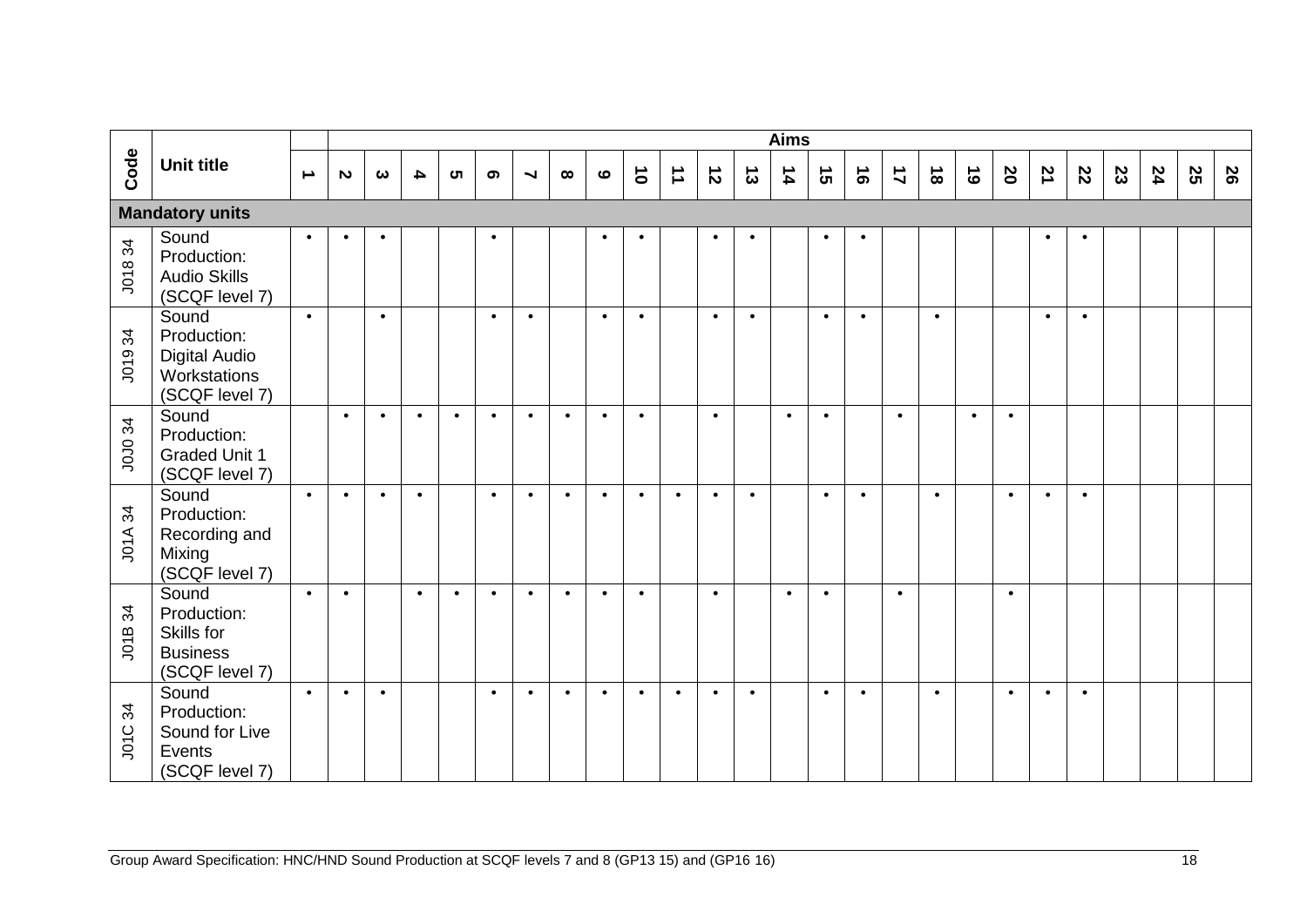|                |                                                                                                            |                  |              |           |                  |           |           |                      |           |           |           |                      |           |           | <b>Aims</b> |           |           |                |           |           |                         |                |                         |           |           |           |           |
|----------------|------------------------------------------------------------------------------------------------------------|------------------|--------------|-----------|------------------|-----------|-----------|----------------------|-----------|-----------|-----------|----------------------|-----------|-----------|-------------|-----------|-----------|----------------|-----------|-----------|-------------------------|----------------|-------------------------|-----------|-----------|-----------|-----------|
| Code           | <b>Unit title</b>                                                                                          | $\blacktriangle$ | $\mathbf{v}$ | ယ         | $\blacktriangle$ | <b>ပာ</b> | ග         | $\blacktriangleleft$ | $\infty$  | $\bullet$ | $\vec{0}$ | $\overrightarrow{ }$ | $\vec{v}$ | $\vec{3}$ | 14          | ີຕ        | $\vec{e}$ | $\overline{1}$ | $\vec{8}$ | $\vec{6}$ | $\overline{\mathbf{c}}$ | $\overline{z}$ | $\overline{\mathbf{c}}$ | 23        | 24        | S2        | 8         |
|                | <b>Mandatory units (cont)</b>                                                                              |                  |              |           |                  |           |           |                      |           |           |           |                      |           |           |             |           |           |                |           |           |                         |                |                         |           |           |           |           |
| 35<br>JO1D     | Sound<br>Production:<br><b>Digital Audio</b><br>Workstations<br>(SCQF level 8)                             | $\bullet$        |              | $\bullet$ |                  |           | $\bullet$ | $\bullet$            |           | $\bullet$ | $\bullet$ |                      | $\bullet$ | $\bullet$ |             | $\bullet$ |           |                | $\bullet$ | $\bullet$ | $\bullet$               | $\bullet$      | $\bullet$               | $\bullet$ | $\bullet$ |           | $\bullet$ |
| <b>JOJ135</b>  | Sound<br>Production:<br><b>Graded Unit 2</b><br>(SCQF level 8)                                             |                  | $\bullet$    | $\bullet$ | $\bullet$        | $\bullet$ | $\bullet$ | $\bullet$            | $\bullet$ | $\bullet$ | $\bullet$ |                      | $\bullet$ |           | $\bullet$   | $\bullet$ |           | $\bullet$      |           | $\bullet$ | $\bullet$               |                |                         |           | $\bullet$ | $\bullet$ | $\bullet$ |
| J01E 35        | Sound<br>Production:<br>Professional<br>Development<br>Project<br>(SCQF level 8)                           | $\bullet$        | $\bullet$    | $\bullet$ | $\bullet$        | $\bullet$ | $\bullet$ | $\bullet$            | $\bullet$ | $\bullet$ | $\bullet$ | $\bullet$            | $\bullet$ |           | $\bullet$   | $\bullet$ |           | $\bullet$      | $\bullet$ | $\bullet$ | $\bullet$               |                |                         | $\bullet$ |           | $\bullet$ | $\bullet$ |
| 35<br>JOTF     | Sound<br>Production:<br>Skills for<br>Mastering and<br><b>Final Format</b><br>Production<br>(SQCF level 8) | $\bullet$        |              | $\bullet$ | $\bullet$        |           | $\bullet$ | $\bullet$            | $\bullet$ | $\bullet$ | $\bullet$ | $\bullet$            | $\bullet$ | $\bullet$ |             | $\bullet$ |           |                | $\bullet$ |           | $\bullet$               | $\bullet$      | $\bullet$               | $\bullet$ | $\bullet$ | $\bullet$ | $\bullet$ |
| <b>JO1G 35</b> | Sound<br>Production:<br>Spatial<br>Recording and<br>Reproduction<br>(SCQF level 8)                         | $\bullet$        | $\bullet$    | $\bullet$ | $\bullet$        |           | $\bullet$ | $\bullet$            | $\bullet$ | $\bullet$ | $\bullet$ |                      | $\bullet$ | $\bullet$ |             | $\bullet$ |           |                | $\bullet$ |           | $\bullet$               | $\bullet$      | $\bullet$               | $\bullet$ | $\bullet$ | $\bullet$ | $\bullet$ |
|                | Group Award Specification: HNC/HND Sound Production at SCQF levels 7 and 8 (GP13 15) and (GP16 16)         |                  |              |           |                  |           |           |                      |           |           |           |                      |           |           |             |           |           |                |           |           |                         |                |                         |           |           | 19        |           |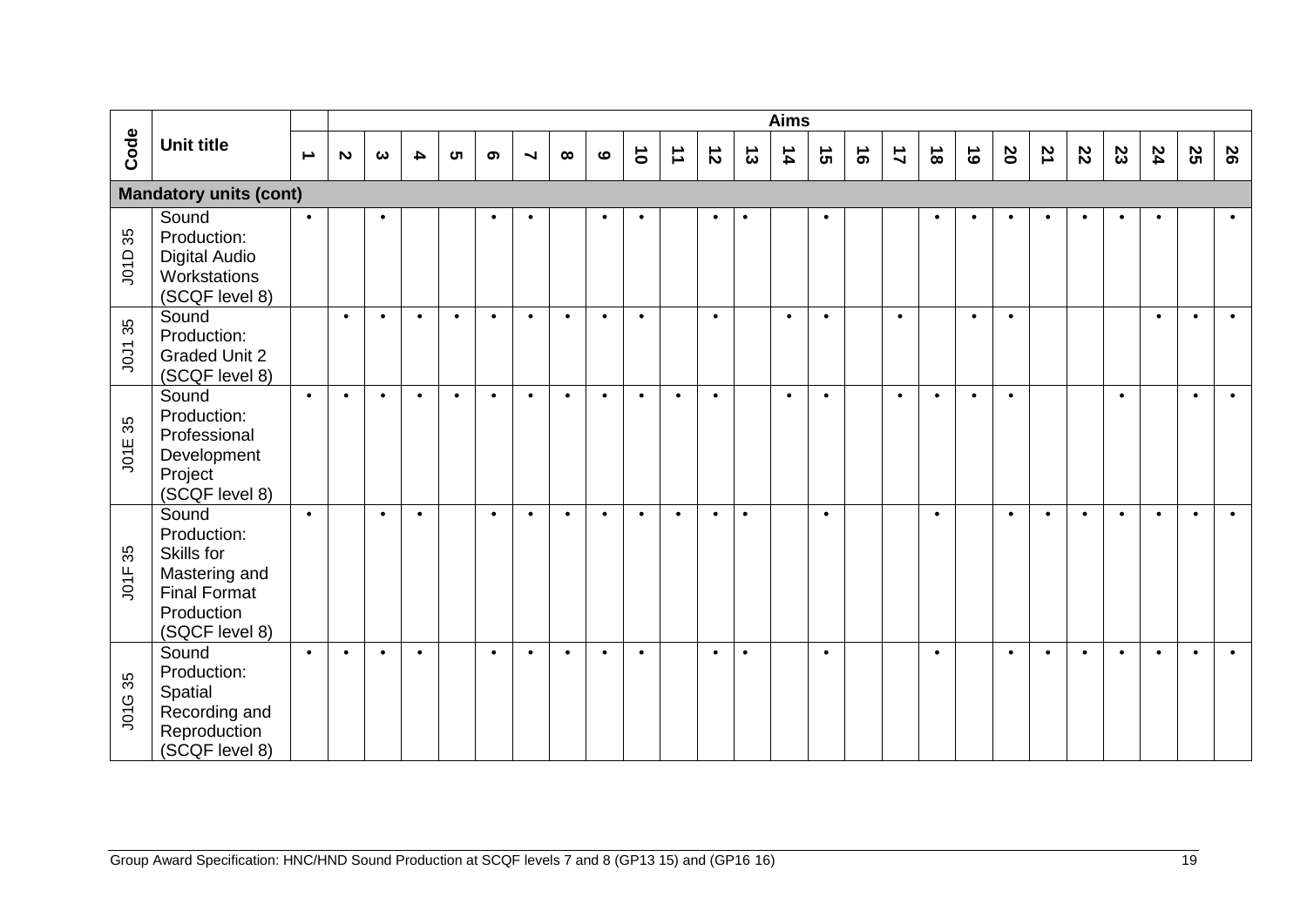|                    |                                                                                                    |                  |                       |           |                  |          |                       |                          |           |               |                 |                      |           |           | <b>Aims</b>   |    |           |                      |           |           |                  |                |                         |    |    |                 |   |
|--------------------|----------------------------------------------------------------------------------------------------|------------------|-----------------------|-----------|------------------|----------|-----------------------|--------------------------|-----------|---------------|-----------------|----------------------|-----------|-----------|---------------|----|-----------|----------------------|-----------|-----------|------------------|----------------|-------------------------|----|----|-----------------|---|
| Code               | <b>Unit title</b>                                                                                  | $\blacktriangle$ | $\boldsymbol{\omega}$ | ယ         | $\blacktriangle$ | <b>ທ</b> | $\boldsymbol{\sigma}$ | $\overline{\phantom{0}}$ | $\infty$  | $\pmb{\circ}$ | $\vec{\bullet}$ | $\overrightarrow{ }$ | $\vec{z}$ | $\vec{3}$ | $\frac{1}{4}$ | ີຕ | $\vec{e}$ | $\overrightarrow{L}$ | $\vec{8}$ | $\vec{6}$ | $\boldsymbol{8}$ | $\overline{z}$ | $\overline{\mathbf{c}}$ | 23 | 24 | SS              | 8 |
|                    | <b>Optional units</b>                                                                              |                  |                       |           |                  |          |                       |                          |           |               |                 |                      |           |           |               |    |           |                      |           |           |                  |                |                         |    |    |                 |   |
| 34<br><b>710L7</b> | Sound<br>Production:<br><b>Creative Music</b><br>Re-mixing<br>(SCQF level 7)                       | $\bullet$        | $\bullet$             | $\bullet$ |                  |          | $\bullet$             | $\bullet$                | $\bullet$ | $\bullet$     | $\bullet$       |                      | $\bullet$ | $\bullet$ |               |    | $\bullet$ |                      | $\bullet$ |           |                  | $\bullet$      | $\bullet$               |    |    |                 |   |
| JOL8 34            | Sound<br>Production:<br>Game Audio<br>(SCQF level 7)                                               | $\bullet$        | $\bullet$             | $\bullet$ |                  |          | $\bullet$             | $\bullet$                | $\bullet$ | $\bullet$     | $\bullet$       |                      | $\bullet$ | $\bullet$ |               |    | $\bullet$ |                      | $\bullet$ |           |                  | $\bullet$      | $\bullet$               |    |    |                 |   |
| J0L9 34            | Sound<br>Production:<br><b>Mixing Project</b><br>(SCQF level 7)                                    | $\bullet$        | $\bullet$             | $\bullet$ | $\bullet$        |          | $\bullet$             | $\bullet$                | $\bullet$ | $\bullet$     | $\bullet$       |                      | $\bullet$ | $\bullet$ |               |    | $\bullet$ |                      | $\bullet$ |           | $\bullet$        | $\bullet$      | $\bullet$               |    |    |                 |   |
| <b>JOLA 34</b>     | Sound<br>Production:<br>Recording<br>Project<br>(SCQF level 7)                                     | $\bullet$        | $\bullet$             | $\bullet$ | $\bullet$        |          | $\bullet$             | $\bullet$                | $\bullet$ | $\bullet$     | $\bullet$       |                      | $\bullet$ | $\bullet$ |               |    | $\bullet$ |                      | $\bullet$ |           | $\bullet$        | $\bullet$      | $\bullet$               |    |    |                 |   |
| 34<br>JOLB         | Sound<br>Production:<br>Synthesis and<br>Sampling<br>(SCQF level 7)                                | $\bullet$        | $\bullet$             | $\bullet$ |                  |          | $\bullet$             | $\bullet$                | $\bullet$ | $\bullet$     | $\bullet$       |                      | $\bullet$ | $\bullet$ |               |    | $\bullet$ |                      | $\bullet$ |           |                  | $\bullet$      | $\bullet$               |    |    |                 |   |
|                    | Group Award Specification: HNC/HND Sound Production at SCQF levels 7 and 8 (GP13 15) and (GP16 16) |                  |                       |           |                  |          |                       |                          |           |               |                 |                      |           |           |               |    |           |                      |           |           |                  |                |                         |    |    | $\overline{20}$ |   |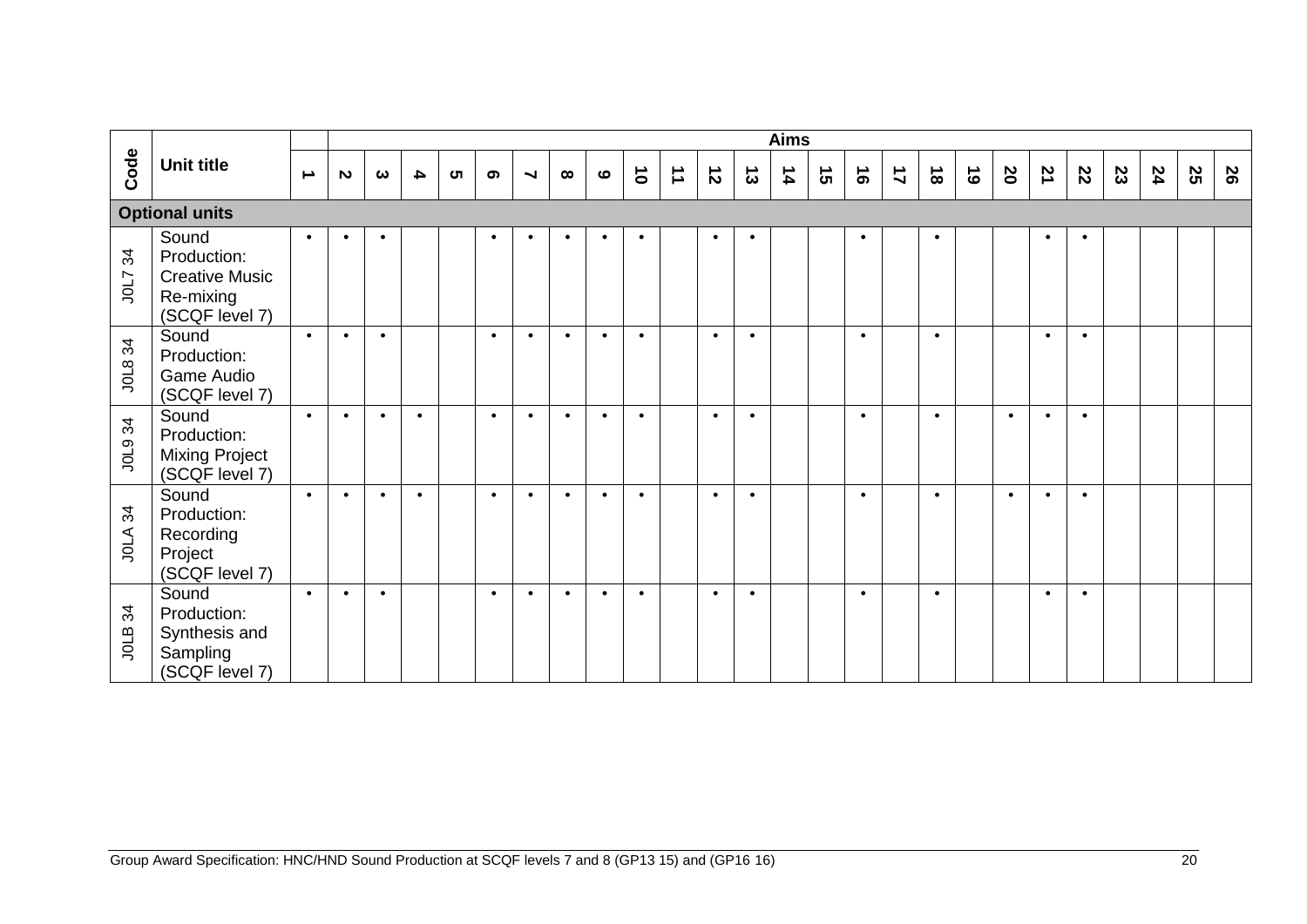|                |                                                                                                    |                  |              |                       |                  |   |           |                       |           |           |                 |                      |           |                | <b>Aims</b>   |           |           |                |           |           |              |           |              |           |           |                 |           |
|----------------|----------------------------------------------------------------------------------------------------|------------------|--------------|-----------------------|------------------|---|-----------|-----------------------|-----------|-----------|-----------------|----------------------|-----------|----------------|---------------|-----------|-----------|----------------|-----------|-----------|--------------|-----------|--------------|-----------|-----------|-----------------|-----------|
| Code           | <b>Unit title</b>                                                                                  | $\blacktriangle$ | $\mathbf{v}$ | $\boldsymbol{\omega}$ | $\blacktriangle$ | ហ | ග         | $\blacktriangleright$ | $\infty$  | $\bullet$ | $\vec{\bullet}$ | $\overrightarrow{ }$ | $\vec{v}$ | $\vec{\omega}$ | $\frac{1}{4}$ | ີຕ        | $\vec{e}$ | $\overline{1}$ | $\vec{8}$ | $\vec{6}$ | $\mathbf{S}$ | 71        | $\mathbf{z}$ | 23        | 24        | SS              | 92        |
|                | <b>Optional units (cont)</b>                                                                       |                  |              |                       |                  |   |           |                       |           |           |                 |                      |           |                |               |           |           |                |           |           |              |           |              |           |           |                 |           |
| 35<br>JOLF     | <b>Music</b><br>Production<br>(SCQF level 8)                                                       | $\bullet$        | $\bullet$    | $\bullet$             |                  |   | $\bullet$ | $\bullet$             | $\bullet$ | $\bullet$ | $\bullet$       |                      | $\bullet$ | $\bullet$      |               | $\bullet$ |           |                | $\bullet$ |           | $\bullet$    | $\bullet$ | $\bullet$    | $\bullet$ |           | $\bullet$       | $\bullet$ |
| <b>JOLG 35</b> | Sound<br>Production:<br>Acoustics<br>(SCQF level 8)                                                | $\bullet$        | $\bullet$    | $\bullet$             |                  |   | $\bullet$ | $\bullet$             |           | $\bullet$ | $\bullet$       |                      | $\bullet$ | $\bullet$      |               | $\bullet$ |           |                | $\bullet$ |           |              |           |              | $\bullet$ | $\bullet$ |                 |           |
| <b>JOLK 35</b> | Sound<br>Production:<br>Foley and<br>Automated<br>Dialogue<br>Replacement<br>(SCQF level 8)        | $\bullet$        | $\bullet$    | $\bullet$             |                  |   | $\bullet$ | $\bullet$             | $\bullet$ | $\bullet$ | $\bullet$       |                      | $\bullet$ | $\bullet$      | $\bullet$     |           |           |                | $\bullet$ |           | $\bullet$    | $\bullet$ | $\bullet$    | $\bullet$ | $\bullet$ | $\bullet$       | $\bullet$ |
| <b>JOLN 35</b> | Sound<br>Production:<br>Independent<br><b>Studio Project</b><br>(SCQF level 8)                     | $\bullet$        | $\bullet$    | $\bullet$             | $\bullet$        |   | $\bullet$ | $\bullet$             | $\bullet$ | $\bullet$ | $\bullet$       |                      | $\bullet$ | $\bullet$      | $\bullet$     |           |           |                | $\bullet$ |           | $\bullet$    | $\bullet$ | $\bullet$    | $\bullet$ | $\bullet$ | $\bullet$       | $\bullet$ |
|                |                                                                                                    |                  |              |                       |                  |   |           |                       |           |           |                 |                      |           |                |               |           |           |                |           |           |              |           |              |           |           |                 |           |
|                | Group Award Specification: HNC/HND Sound Production at SCQF levels 7 and 8 (GP13 15) and (GP16 16) |                  |              |                       |                  |   |           |                       |           |           |                 |                      |           |                |               |           |           |                |           |           |              |           |              |           |           | $\overline{21}$ |           |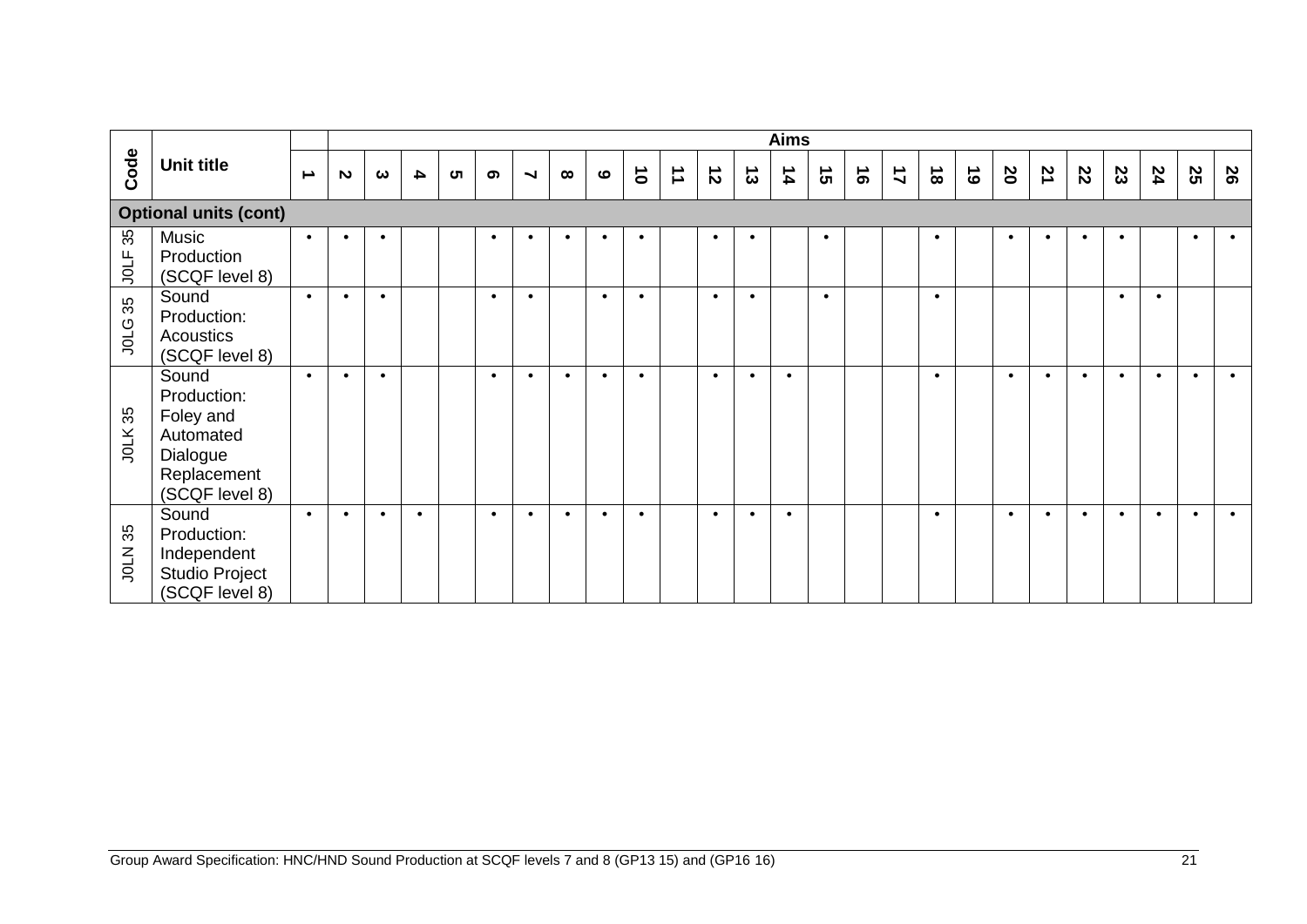## **5.2 Mapping of National Occupational Standards (NOS) and/or trade body standards**

There are a considerable number of National Occupational Standards (NOS) available as terms of reference for future employees of the sound production industries. The following table shows an example of just some of the NOS and how they map to the HN Group Awards in Sound Production. Most NOS will provide underpinning knowledge and indicate the expectations for both Performance Criteria and Knowledge and Understanding in the workplace. NOS can be found via the NOS UK standards website [http://www.ukstandards.org.uk](http://www.ukstandards.org.uk/)

<span id="page-23-0"></span>

| <b>NOS KEY</b>                      |                |                                                                                                 |
|-------------------------------------|----------------|-------------------------------------------------------------------------------------------------|
| <b>Sector Skills Council</b>        | <b>NOS</b>     | <b>NOS Title</b>                                                                                |
| <b>Summit Skills</b>                | SUMIMAS54g     | Diagnose and correct faults in electro technical systems and equipment (Audio Systems)          |
| <b>Creative and Cultural Skills</b> | CCSMT6         | Identify, test and use basic professional audio equipment connections and interfaces            |
| <b>Creative Skillset</b>            | SKSJ21         | Record audio material                                                                           |
| <b>Creative Skillset</b>            | SKSRC14v1      | Record audio on location and in the studio                                                      |
| <b>Creative and Cultural Skills</b> | CCSMT1         | Follow Health and Safety Practices in music and sound industries                                |
| <b>Creative and Cultural Skills</b> | CCSMT8         | Use essential analogue and digital sound recording skills                                       |
| <b>Creative and Cultural Skills</b> | CCSMT9         | Use essential analogue and digital sound editing techniques                                     |
| <b>Creative and Cultural Skills</b> | CCSMT12        | Create a sample and audio file library - archive digital content                                |
| <b>Creative and Cultural Skills</b> | CCSMT7         | Use basic functions of MIDI sequencing on professional DAWs                                     |
| <b>Creative and Cultural Skills</b> | CCSMT37        | Set up and use microphones and direct inject (DI) boxes                                         |
| <b>Creative and Cultural Skills</b> | CCSMT16        | Operate analogue and digital equalisation for music and audio industries                        |
| <b>Creative and Cultural Skills</b> | CCSMT18        | Operate analogue and digital dynamics and effects for music and audio industries                |
| <b>Creative and Cultural Skills</b> | CCSMT20        | Carry out advanced studio routing and wiring for music and audio industries — patchbays and tie |
|                                     |                | lines                                                                                           |
| <b>Creative and Cultural Skills</b> | CCSMT39        | Carry out software sound and audio manipulation                                                 |
| <b>Creative and Cultural Skills</b> | CCSMT42        | Use audio mix automation and control surfaces                                                   |
| <b>Creative and Cultural Skills</b> | CCSMT25        | Develop techniques for mastering and restoring audio using critical listening skills            |
| <b>Creative and Cultural Skills</b> | CCSMT32        | Produce surround sound for film and audio                                                       |
| <b>Creative and Cultural Skills</b> | CCSMT29        | Evaluate acoustics and sound reinforcement systems                                              |
| <b>Creative and Cultural Skills</b> | CCSMT36        | Cost the design and layout of a recording studio                                                |
| <b>Creative and Cultural Skills</b> | CCSSL23        | Set up and check sound equipment                                                                |
| <b>Creative and Cultural Skills</b> | <b>CCSMPR7</b> | Use digital production technology in arranging music                                            |
| <b>Creative and Cultural Skills</b> | CCSMPR15       | Use digital production technology in composing music                                            |
| <b>Creative and Cultural Skills</b> | CCSMT11        | Produce audio materials using sampling and synthesis technology for music and sound industries  |
| <b>Creative and Cultural Skills</b> | CCSTP20.4a     | Operate sound for a live performance in the theatre                                             |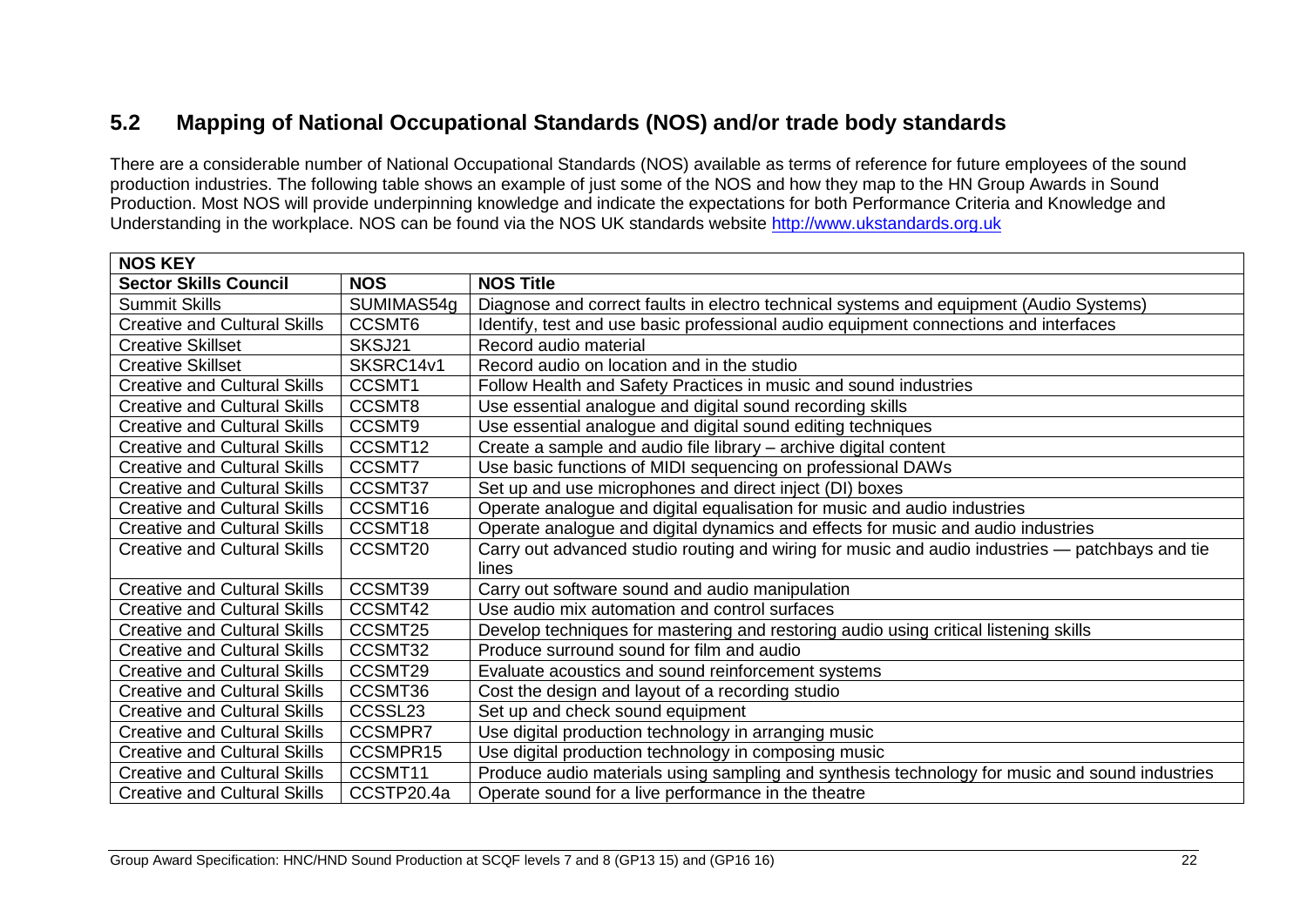| <b>NOS KEY</b>                      |                     |                                                                          |
|-------------------------------------|---------------------|--------------------------------------------------------------------------|
| <b>Sector Skills Council</b>        | <b>NOS</b>          | <b>NOS Title</b>                                                         |
| <b>Creative Skillset</b>            | SKSS <sub>13</sub>  | Mix sound live                                                           |
| <b>Creative Skillset</b>            | SKSPP14             | Create sound spot effects and atmosphere                                 |
| <b>Creative Skillset</b>            | SKSPP15             | Record and present dialogue                                              |
| <b>Creative Skillset</b>            | SKSPP16             | Managing media in post-production                                        |
| <b>Creative Skillset</b>            | SKSPP17             | Ingest material for post-production                                      |
| <b>Creative Skillset</b>            | SKSPP19             | Deliver finished sound to image                                          |
| <b>Creative Skillset</b>            | SKSS14              | Mix recorded sound                                                       |
| <b>Creative and Cultural Skills</b> | CCSMT24             | Synchronise audio to visuals and gaming materials                        |
| <b>Creative and Cultural Skills</b> | CCSMT33             | Carry out studio sound synchronisation for computer games and multimedia |
| <b>Creative Skillset</b>            | SKSRC12             | Manage audio material                                                    |
| <b>Creative Skillset</b>            | SKSIM <sub>16</sub> | Create sound effects for interactive media products                      |
| <b>Creative Skillset</b>            | SKSS <sub>16</sub>  | Make sound recordings                                                    |
| <b>Skills for Justice</b>           | SFJEFSM23           | Agree project plan to meet specified objectives                          |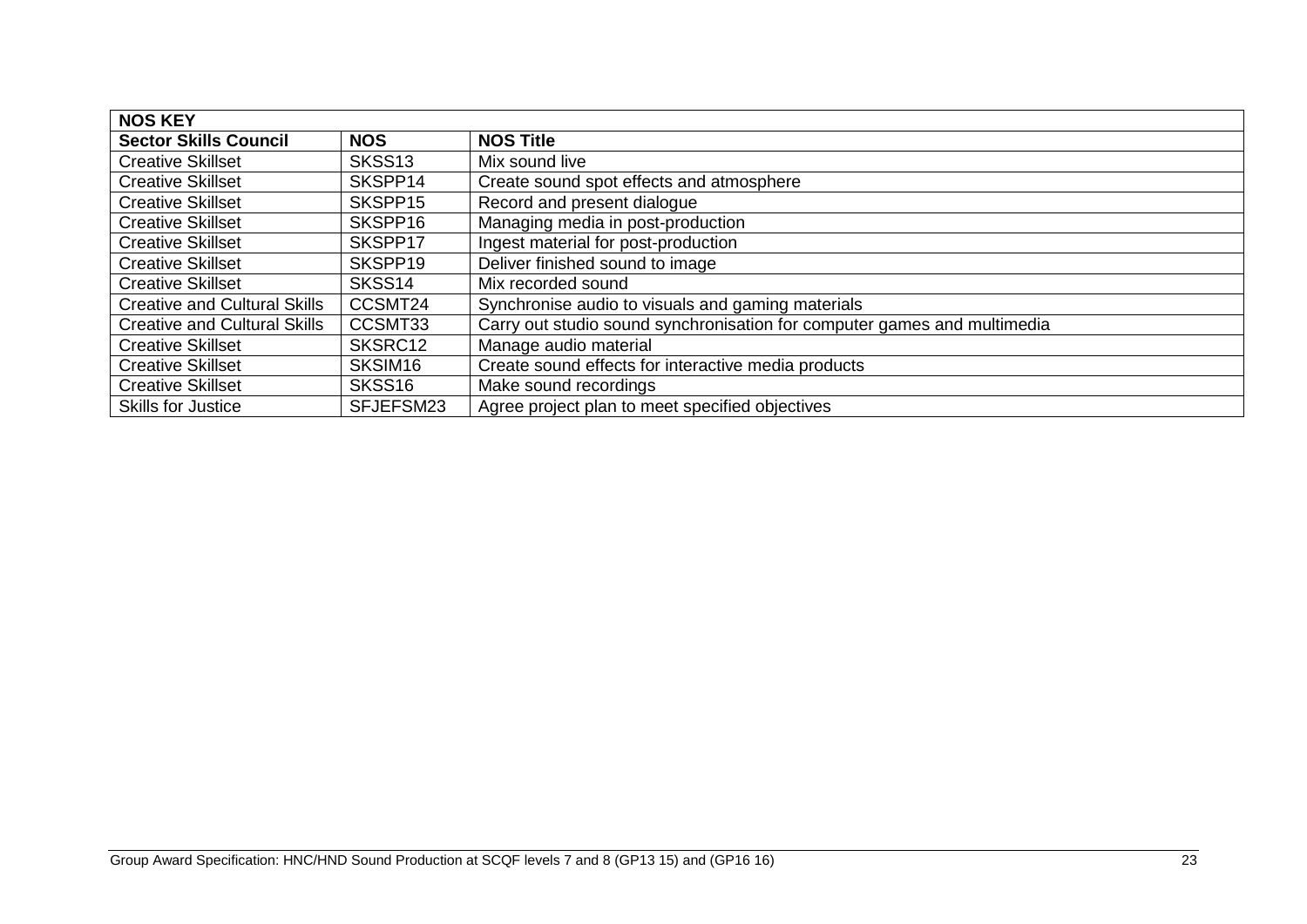|                        |                                                                                         |            |               |               |           |               |               |               |           |           |               |           |           |           |           |                |           |           |         |         |         | <b>National Occupational Standard</b> |                |                |          |                       |               |         |                 |          |          |          |               |         |         |         |                |               |           |
|------------------------|-----------------------------------------------------------------------------------------|------------|---------------|---------------|-----------|---------------|---------------|---------------|-----------|-----------|---------------|-----------|-----------|-----------|-----------|----------------|-----------|-----------|---------|---------|---------|---------------------------------------|----------------|----------------|----------|-----------------------|---------------|---------|-----------------|----------|----------|----------|---------------|---------|---------|---------|----------------|---------------|-----------|
| Code                   | <b>Unit title</b>                                                                       | SUMIMAS54g | <b>CCSMT6</b> | <b>SKSJ21</b> | SKSRC14v1 | <b>CCSMT1</b> | <b>CCSMT8</b> | <b>CCSMT9</b> | CCSMT12   | CCSMT10   | <b>CCSMT7</b> | CCSMT37   | CCSMT16   | CCSMT18   | CCSMT 20  | <b>CCSMT39</b> | CCSMT42   | CCSMT25   | CCSMT32 | CCSMT29 | CCSMT36 | <b>SKSS10</b>                         | <b>CCSSL23</b> | <b>CCSMPR7</b> | CCSMPR15 | CCSTP20.4a<br>CCSMT11 | <b>SKSS13</b> | SKSPP14 | <b>SKSSPP15</b> | SKSSPP16 | SKSSPP17 | SKSSPP19 | <b>SKSS14</b> | CCSMT24 | CCSMT33 | SKSRC12 | <b>SKSIM16</b> | <b>SKSS16</b> | SFJEFSM23 |
| <b>Mandatory units</b> |                                                                                         |            |               |               |           |               |               |               |           |           |               |           |           |           |           |                |           |           |         |         |         |                                       |                |                |          |                       |               |         |                 |          |          |          |               |         |         |         |                |               |           |
| J018 34                | Sound Production: Audio<br>Skills (SCQF level 7)                                        | $\bullet$  | $\bullet$     | $\bullet$     | $\bullet$ |               |               |               |           |           |               |           |           |           |           |                |           |           |         |         |         |                                       |                |                |          |                       |               |         |                 |          |          |          |               |         |         |         |                |               |           |
| J019 34                | Sound Production: Digital<br><b>Audio Workstations</b><br>(SCQF level 7)                |            |               |               |           |               | $\bullet$     | $\bullet$     | $\bullet$ | $\bullet$ | $\bullet$     |           |           |           |           |                |           |           |         |         |         |                                       |                |                |          |                       |               |         |                 |          |          |          |               |         |         |         |                |               |           |
| J0J0 34                | Sound Production: Graded<br>Unit 1 (SCQF level 7)                                       |            |               |               |           |               |               |               |           |           |               |           |           |           |           |                |           |           |         |         |         |                                       |                |                |          |                       |               |         |                 |          |          |          |               |         |         |         |                |               |           |
| J01A 34                | Sound Production:<br><b>Recording and Mixing</b><br>(SCQF level 7)                      |            |               |               |           | $\bullet$     | $\bullet$     |               |           |           |               | $\bullet$ | $\bullet$ | $\bullet$ | $\bullet$ |                |           |           |         |         |         |                                       |                |                |          |                       |               |         |                 |          |          |          |               |         |         |         |                |               |           |
| J01B 34                | Sound Production: Skills for<br>Business (SCQF level 7)                                 |            |               |               |           |               |               |               |           |           |               |           |           |           |           |                |           |           |         |         |         |                                       |                |                |          |                       |               |         |                 |          |          |          |               |         |         |         |                |               |           |
| J01C 34                | Sound Production: Sound<br>for Live Events<br>(SCQF level 7)                            |            |               |               |           |               |               |               |           |           |               |           |           |           |           |                |           |           |         |         |         |                                       |                |                |          |                       | $\bullet$     |         |                 |          |          |          |               |         |         |         |                |               |           |
| J01D 35                | Sound Production: Digital<br><b>Audio Workstations</b><br>(SCQF level 8)                |            |               |               |           |               |               |               |           | $\bullet$ |               |           | $\bullet$ | $\bullet$ |           | $\bullet$      | $\bullet$ |           |         |         |         |                                       |                |                |          |                       |               |         |                 |          |          |          |               |         |         |         |                |               |           |
| J01E 35                | Sound Production:<br><b>Professional Development</b><br>Project (SCQF level 8)          |            |               |               |           |               |               |               |           |           |               |           |           |           |           |                |           |           |         |         |         |                                       |                |                |          |                       |               |         |                 |          |          |          |               |         |         |         |                |               |           |
| J01F 35                | Sound Production: Skills for<br>Mastering and Final Format<br>Production (SCQF level 8) |            |               |               |           |               |               |               | $\bullet$ |           |               |           | $\bullet$ | $\bullet$ |           |                |           | $\bullet$ |         |         |         |                                       |                |                |          |                       |               |         |                 |          |          |          |               |         |         |         |                |               |           |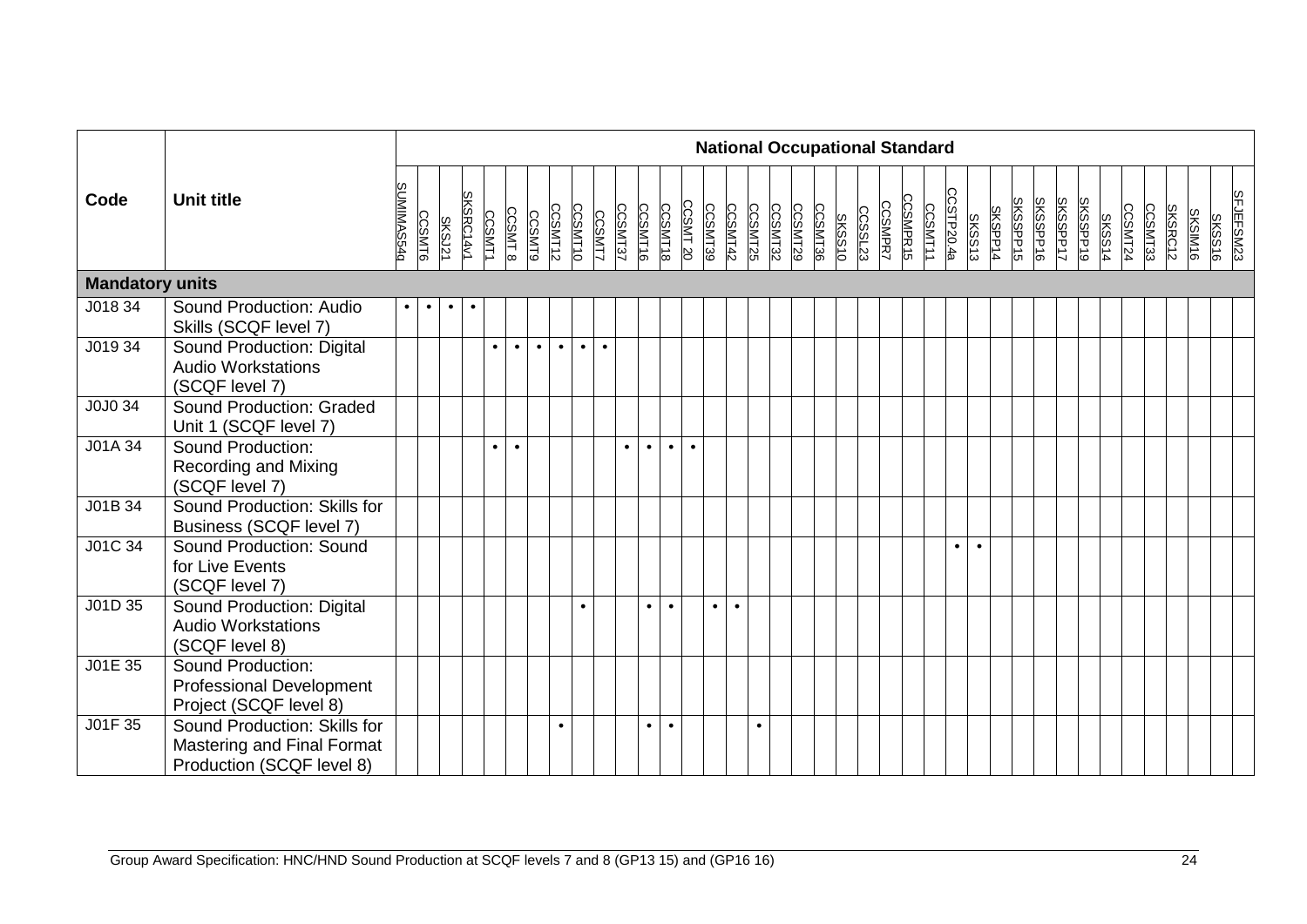|         |                               |            |               |                            |               |               |               |         |                |                   |                    |                           |                    |                    | <b>National Occupational Standard</b> |               |                |                |         |         |            |               |         |                 |                      |          |               |         |         |         |                |               |           |
|---------|-------------------------------|------------|---------------|----------------------------|---------------|---------------|---------------|---------|----------------|-------------------|--------------------|---------------------------|--------------------|--------------------|---------------------------------------|---------------|----------------|----------------|---------|---------|------------|---------------|---------|-----------------|----------------------|----------|---------------|---------|---------|---------|----------------|---------------|-----------|
| Code    | Unit title                    | SUMIMAS54g | <b>CCSMT6</b> | SKSRC14v1<br><b>SKSJ21</b> | <b>CCSMT1</b> | <b>CCSMT8</b> | <b>CCSMT9</b> | CCSMT12 | <b>CCSMT10</b> | CCSMT37<br>CCSMT7 | CCSMT18<br>CCSMT16 | <b>CCSMT</b><br><b>SQ</b> | CCSMT42<br>CCSMT39 | CCSMT32<br>CCSMT25 | <b>CCSMT36</b><br><b>CCSMT29</b>      | <b>SKSS10</b> | <b>CCSSL23</b> | <b>CCSMPR7</b> | CSMPR15 | CCSMT11 | CCSTP20.4a | <b>SKSS13</b> | SKSPP14 | <b>SKSSPP15</b> | SKSSPP17<br>SKSSPP16 | SKSSPP19 | <b>SKSS14</b> | CCSMT24 | CCSMT33 | SKSRC12 | <b>SKSIM16</b> | <b>SKSS16</b> | SFJEFSM23 |
|         | <b>Mandatory units (cont)</b> |            |               |                            |               |               |               |         |                |                   |                    |                           |                    |                    |                                       |               |                |                |         |         |            |               |         |                 |                      |          |               |         |         |         |                |               |           |
| J01G 35 | Sound Production: Spatial     |            |               |                            |               |               |               |         |                |                   |                    |                           |                    |                    |                                       |               |                |                |         |         |            |               |         |                 |                      |          |               |         |         |         |                |               |           |
|         | Recording and                 |            |               |                            |               |               |               |         |                |                   |                    |                           |                    |                    |                                       |               |                |                |         |         |            |               |         |                 |                      |          |               |         |         |         |                |               |           |
|         | Reproduction                  |            |               |                            |               |               |               |         |                |                   |                    |                           |                    |                    |                                       |               |                |                |         |         |            |               |         |                 |                      |          |               |         |         |         |                |               |           |
|         | (SCQF level 8)                |            |               |                            |               |               |               |         |                |                   |                    |                           |                    |                    |                                       |               |                |                |         |         |            |               |         |                 |                      |          |               |         |         |         |                |               |           |
| J0J1 35 | Sound Production: Graded      |            |               |                            |               |               |               |         |                |                   |                    |                           |                    |                    |                                       |               |                |                |         |         |            |               |         |                 |                      |          |               |         |         |         |                |               |           |
|         | Unit 2 (SCQF level 8)         |            |               |                            |               |               |               |         |                |                   |                    |                           |                    |                    |                                       |               |                |                |         |         |            |               |         |                 |                      |          |               |         |         |         |                |               |           |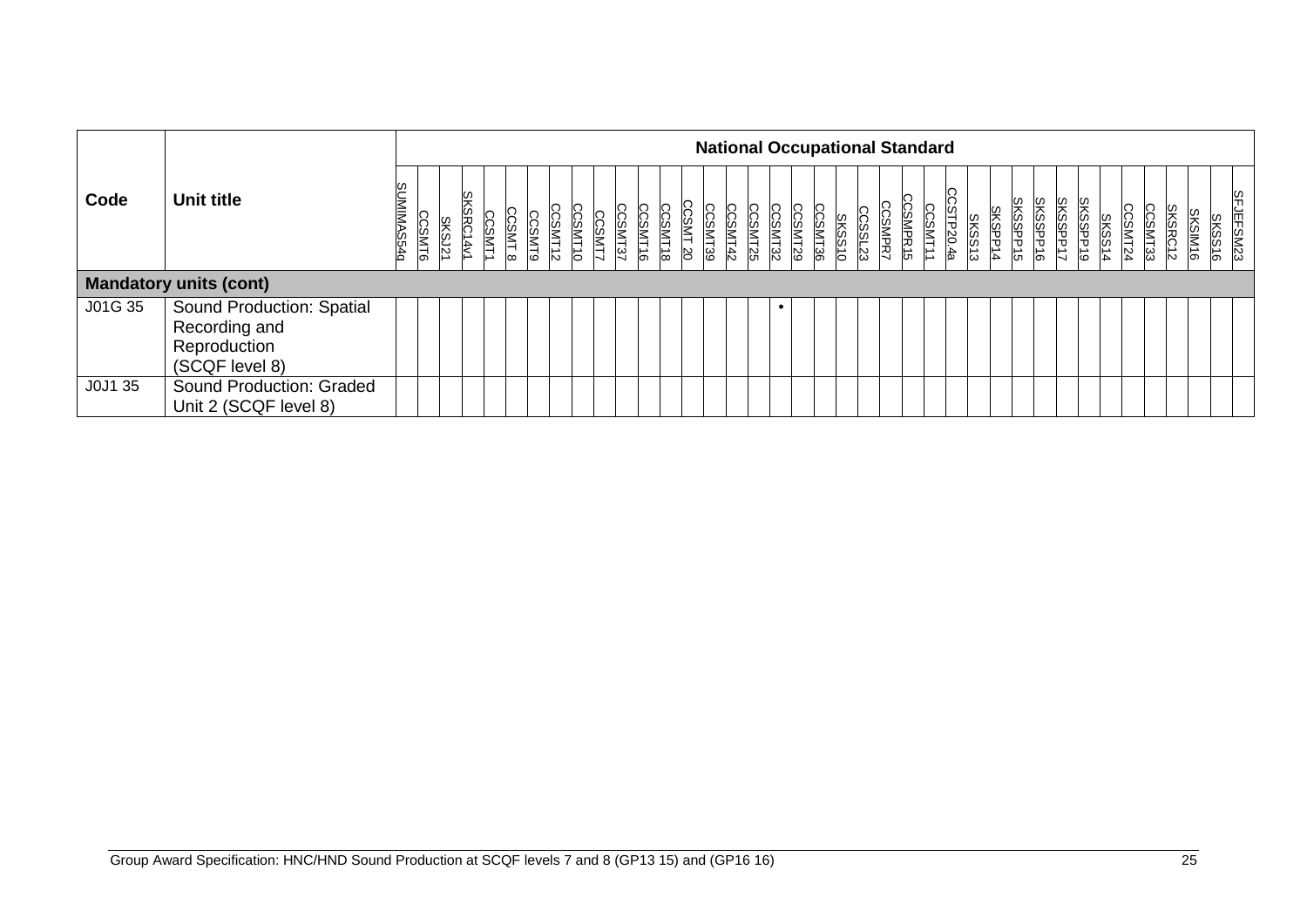|                       |                                                                                    |            |               |               |           |               |               |               |           |           |               |           |           |           |           |           |           |         |         |         |           | <b>National Occupational Standard</b> |                |                |           |           |                       |               |         |                 |           |           |           |           |               |           |           |           |                |               |           |
|-----------------------|------------------------------------------------------------------------------------|------------|---------------|---------------|-----------|---------------|---------------|---------------|-----------|-----------|---------------|-----------|-----------|-----------|-----------|-----------|-----------|---------|---------|---------|-----------|---------------------------------------|----------------|----------------|-----------|-----------|-----------------------|---------------|---------|-----------------|-----------|-----------|-----------|-----------|---------------|-----------|-----------|-----------|----------------|---------------|-----------|
| Code                  | <b>Unit title</b>                                                                  | SUMIMAS54g | <b>CCSMT6</b> | <b>SKSJ21</b> | SKSRC14v1 | <b>CCSMT1</b> | <b>CCSMT8</b> | <b>CCSMT9</b> | CCSMT12   | CCSMT10   | <b>CCSMT7</b> | CCSMT37   | CCSMT16   | CCSMT18   | CCSMT 20  | CCSMT39   | CCSMT42   | CCSMT25 | CCSMT32 | CCSMT29 | CCSMT36   | <b>SKSS10</b>                         | <b>CCSSL23</b> | <b>CCSMPR7</b> | CCSMPR15  |           | CCSTP20.4a<br>CCSMT11 | <b>SKSS13</b> | SKSPP14 | <b>SKSSPP15</b> | SKSSPP16  | SKSSPP17  |           | SKSSPP19  | <b>SKSS14</b> | CCSMT24   | CCSMT33   | SKSRC12   | <b>SKSIM16</b> | <b>SKSS16</b> | SFJEFSM23 |
| <b>Optional units</b> |                                                                                    |            |               |               |           |               |               |               |           |           |               |           |           |           |           |           |           |         |         |         |           |                                       |                |                |           |           |                       |               |         |                 |           |           |           |           |               |           |           |           |                |               |           |
| J0L7 34               | <b>Sound Production: Creative</b><br>Music Re-mixing<br>(SCQF level 7)             |            |               |               |           |               |               |               |           | $\bullet$ |               |           |           |           |           |           |           |         |         |         |           |                                       |                |                |           |           |                       |               |         |                 |           |           |           |           |               |           |           |           |                |               |           |
| J0L8 34               | Sound Production: Game<br>Audio (SCQF level 7)                                     |            |               |               |           |               |               |               |           |           |               |           |           |           |           |           |           |         |         |         |           |                                       |                |                |           |           |                       |               |         |                 |           |           |           |           |               | $\bullet$ | $\bullet$ | $\bullet$ | $\bullet$      |               |           |
| J0L9 34               | Sound Production: Mixing<br>Project (SCQF level 7)                                 |            |               |               |           |               |               |               |           | $\bullet$ |               |           |           | $\bullet$ |           | $\bullet$ | $\bullet$ |         |         |         |           |                                       |                |                |           |           |                       |               |         |                 |           |           |           |           |               |           |           |           |                |               |           |
| <b>JOLA 34</b>        | Sound Production:<br><b>Recording Project</b><br>(SCQF level 7)                    |            |               |               |           | $\bullet$     | $\bullet$     | $\bullet$     | $\bullet$ |           |               |           |           |           |           |           |           |         |         |         |           |                                       |                |                |           |           |                       |               |         |                 |           |           |           |           |               |           |           |           |                | $\bullet$     | $\bullet$ |
| <b>JOLB 34</b>        | Sound Production:<br>Synthesis and Sampling<br>(SCQF level 7)                      |            |               |               |           |               |               |               |           | $\bullet$ | $\bullet$     |           |           |           |           | $\bullet$ |           |         |         |         |           |                                       |                |                |           | $\bullet$ |                       |               |         |                 |           |           |           |           |               |           |           |           |                |               |           |
| <b>JOLF 35</b>        | <b>Music Production</b><br>(SCQF level 8)                                          |            |               |               |           |               |               |               |           |           |               |           |           |           |           |           |           |         |         |         |           |                                       |                | $\bullet$      | $\bullet$ |           |                       |               |         |                 |           |           |           |           |               |           |           |           |                |               |           |
| <b>JOLG 35</b>        | Sound Production:<br>Acoustics (SCQF level 8)                                      |            |               |               |           |               |               |               |           |           |               |           |           |           |           |           |           |         |         |         | $\bullet$ | $\bullet$                             | $\bullet$      |                |           |           |                       |               |         |                 |           |           |           |           |               |           |           |           |                |               |           |
| <b>JOLK 35</b>        | Sound Production: Foley<br>and Automated Dialogue<br>Replacement<br>(SCQF level 8) |            |               |               |           |               |               |               |           |           |               |           |           |           |           |           |           |         |         |         |           |                                       |                |                |           |           |                       |               |         | $\bullet$       | $\bullet$ | $\bullet$ | $\bullet$ | $\bullet$ | $\bullet$     |           |           |           |                |               |           |
| <b>JOLN 35</b>        | Sound Production:<br>Independent Studio Project<br>(SCQF level 8)                  |            |               |               |           | $\bullet$     | $\bullet$     |               |           |           |               | $\bullet$ | $\bullet$ | $\bullet$ | $\bullet$ |           |           |         |         |         |           |                                       |                |                |           |           |                       |               |         |                 |           |           |           |           |               |           |           |           |                |               |           |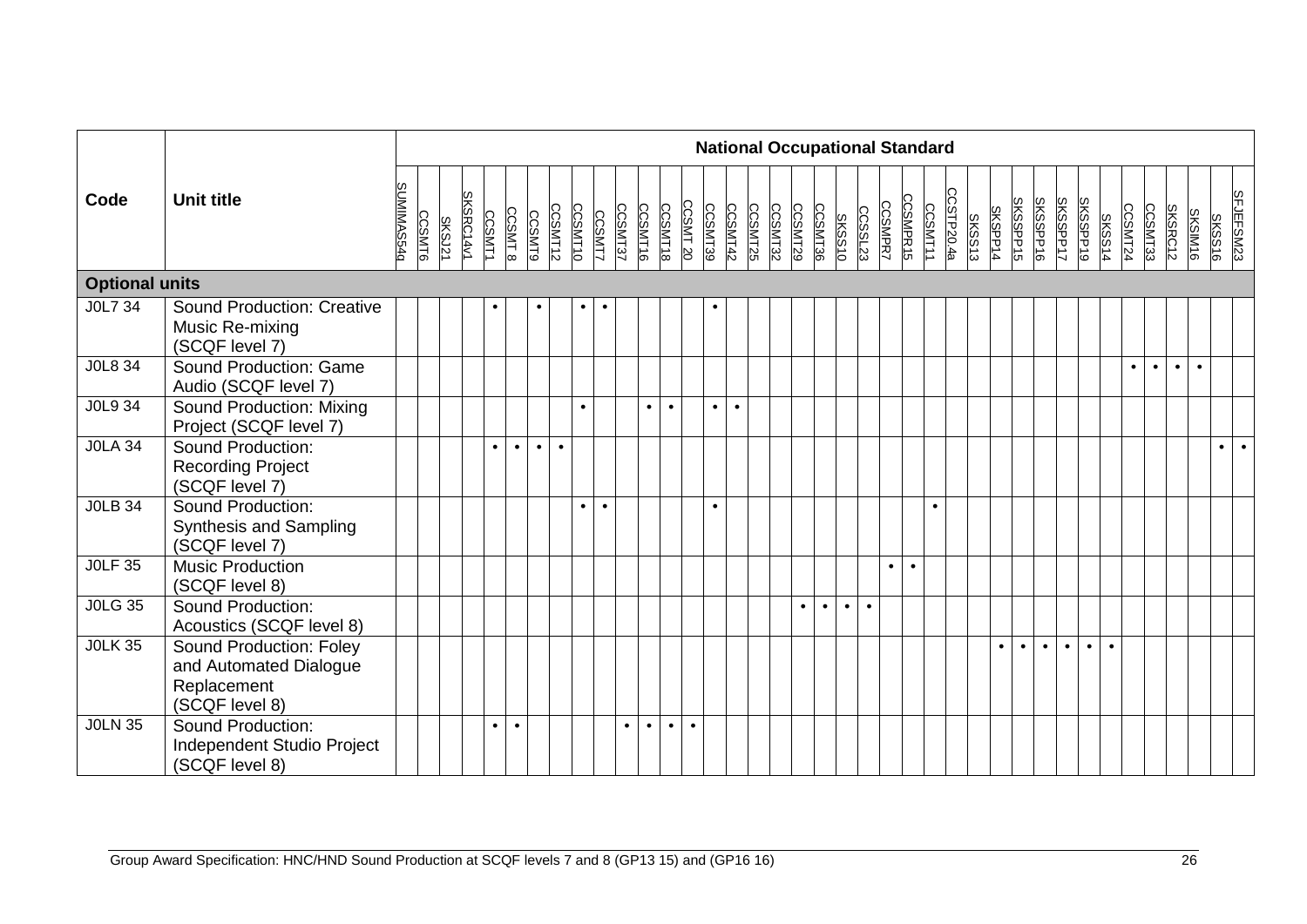## **5.3 Mapping of Core Skills development opportunities across the qualification(s)**

The table below maps Core Skills development opportunities for the mandatory units and selected optional units. Where a Core Skill is marked as 'S', this means the learner will have the opportunity to develop aspects of that Core Skill. Where a Core Skill is marked as 'E', this means this element of the Core Skill is embedded in the unit and the learner will be certificated for this element of the Core Skill at the SCQF level that is indicated within the brackets.

<span id="page-28-0"></span>

|                     |                                                                                |                   | <b>Communication</b> |                         | <b>Numeracy</b> |                                | <b>ICT</b>               |                                   |                   | <b>Problem Solving</b>     |                                | <b>Working with Others</b>               |                                           |
|---------------------|--------------------------------------------------------------------------------|-------------------|----------------------|-------------------------|-----------------|--------------------------------|--------------------------|-----------------------------------|-------------------|----------------------------|--------------------------------|------------------------------------------|-------------------------------------------|
| <b>Unit</b><br>code | <b>Unit title</b>                                                              | Written (Reading) | Written (Writing)    | อิ<br>อิ                | Using Number    | Using Graphical<br>Information | Accessing<br>Information | Providing/Creating<br>Information | Critical Thinking | Planning and<br>Organising | and<br>Reviewing<br>Evaluating | Working<br>Co-operatively<br>with Others | Reviewing<br>Co-operative<br>Contribution |
|                     | <b>Mandatory units</b>                                                         |                   |                      |                         |                 |                                |                          |                                   |                   |                            |                                |                                          |                                           |
| J018<br>34          | Sound Production: Audio Skills<br>(SCQF level 7)                               | S                 | S                    | S                       | S               | S                              |                          |                                   | S                 | E(5)                       | S                              | S                                        | S                                         |
| J019<br>34          | Sound Production: Digital<br><b>Audio Workstations</b><br>(SCQF level 7)       |                   |                      |                         |                 |                                | S                        |                                   | E(5)              | E(5)                       |                                |                                          |                                           |
| J0J0<br>34          | Sound Production: Graded Unit<br>1 (SCQF level 7)                              | S                 | S                    |                         |                 |                                | S                        | S                                 | E(5)              | E(5)                       | E(5)                           |                                          |                                           |
| J01A<br>34          | Sound Production: Recording<br>and Mixing (SCQF level 7)                       |                   |                      | S                       |                 |                                | S                        |                                   | E(5)              | E(5)                       |                                | S                                        |                                           |
| JO1B<br>34          | Sound Production: Skills for<br>Business (SCQF level 7)                        | S                 | S                    | S                       | S               | S                              | S                        | E(4)                              | E(5)              | S                          | S                              | S                                        | S                                         |
| J01C<br>34          | Sound Production: Sound for<br>Live Events (SCQF level 7)                      | S.                | S                    | S                       |                 |                                | S                        | E(5)                              | E(5)              | E(5)                       |                                | E(5)                                     | E(5)                                      |
| JO1D<br>35          | Sound Production: Digital<br><b>Audio Workstations</b><br>(SCQF level 8)       | S                 | S.                   | $\mathsf{S}$            |                 |                                | S                        |                                   | E(6)              | E(6)                       | S                              |                                          |                                           |
| JO1E<br>35          | Sound Production: Professional<br><b>Development Project</b><br>(SCQF level 8) | S                 | S                    | $\overline{\mathsf{s}}$ |                 |                                | S                        | S                                 | E(6)              | E(6)                       | E(6)                           |                                          |                                           |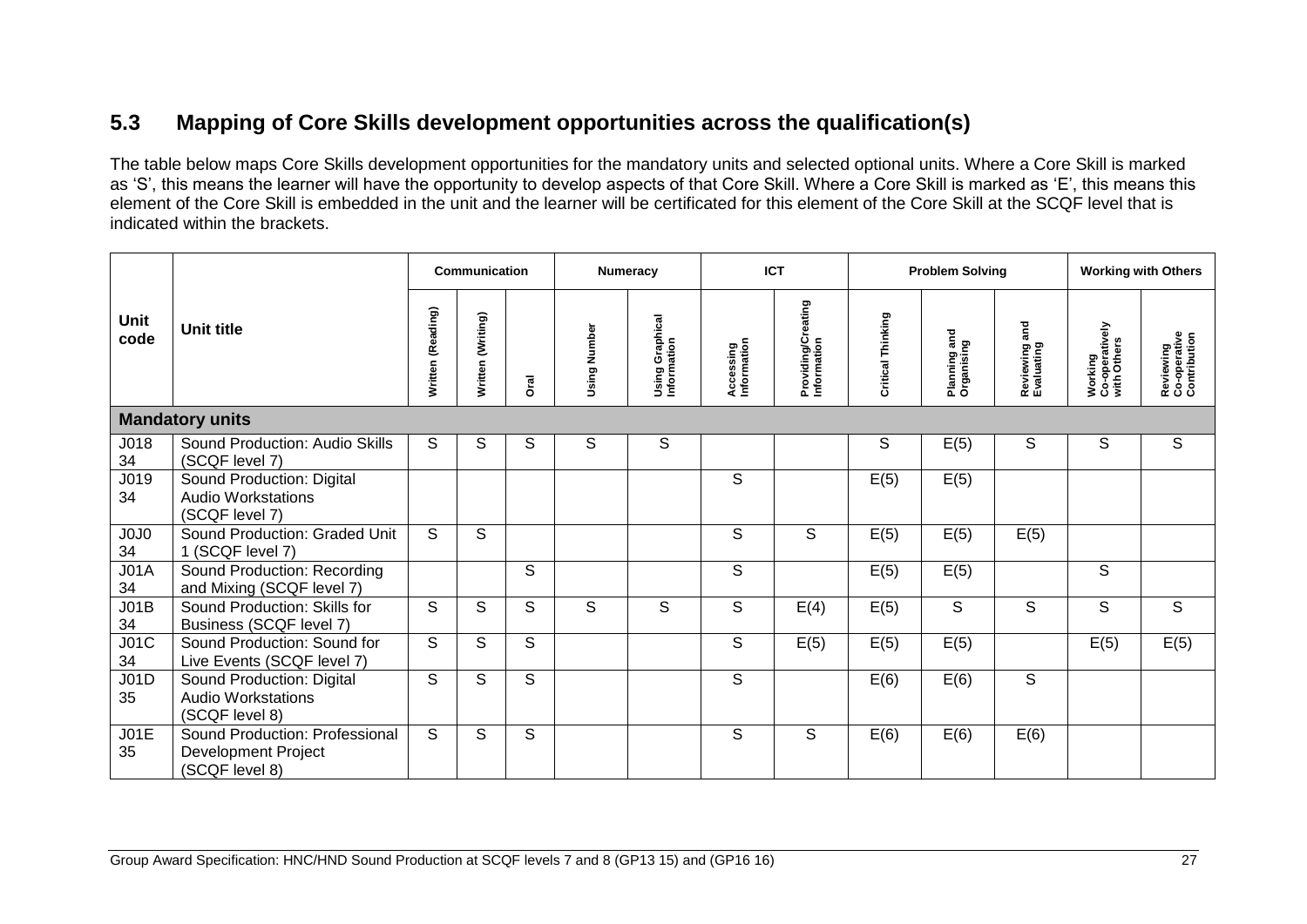|                                     |                                                                                         |                   | <b>Communication</b> |      |              | Numeracy                       | <b>ICT</b>               |                                   |                             | <b>Problem Solving</b>           |                                |                                          | <b>Working with Others</b>                |
|-------------------------------------|-----------------------------------------------------------------------------------------|-------------------|----------------------|------|--------------|--------------------------------|--------------------------|-----------------------------------|-----------------------------|----------------------------------|--------------------------------|------------------------------------------|-------------------------------------------|
| Unit<br>code                        | <b>Unit title</b>                                                                       | Written (Reading) | Written (Writing)    | Dral | Using Number | Using Graphical<br>Information | Accessing<br>Information | Providing/Creating<br>Information | Thinking<br><b>Critical</b> | gra<br>Planning an<br>Organising | and<br>Reviewing<br>Evaluating | Working<br>Co-operatively<br>with Others | Reviewing<br>Co-operative<br>Contribution |
| JO1F<br>35                          | Sound Production: Skills for<br>Mastering and Final Format<br>Production (SCQF level 8) |                   | S                    | S    |              |                                | S                        |                                   | E(6)                        |                                  | S                              |                                          |                                           |
| J01G<br>35                          | Sound Production: Spatial<br>Recording and Reproduction<br>(SCQF level 8)               | S                 | S                    | S    |              | S                              | S                        | E(6)                              | E(6)                        | E(6)                             | S                              | S                                        | S                                         |
| J <sub>0</sub> J <sub>1</sub><br>35 | Sound Production: Graded Unit<br>2 (SCQF level 8)                                       | S.                | S                    | S    | S            | S                              |                          |                                   | E(6)                        | E(6)                             | E(6)                           |                                          |                                           |
|                                     | <b>Optional units</b>                                                                   |                   |                      |      |              |                                |                          |                                   |                             |                                  |                                |                                          |                                           |
| JOL7<br>34                          | <b>Sound Production: Creative</b><br>Music Re-mixing<br>(SCQF level 7)                  | S                 | S                    | S    |              |                                | S                        |                                   | S                           |                                  |                                |                                          |                                           |
| JOL8<br>34                          | Sound Production: Game Audio<br>(SCQF level 7)                                          |                   | S                    | S    |              |                                | S                        |                                   | S                           | S                                |                                |                                          |                                           |
| JOL9<br>34                          | Sound Production: Mixing<br>Project (SCQF level 7)                                      |                   | S                    | S    |              |                                | S                        |                                   |                             | S                                |                                | S                                        |                                           |
| <b>JOLA</b><br>34                   | Sound Production: Recording<br>Project (SCQF level 7)                                   |                   |                      |      |              |                                | S                        |                                   | S                           |                                  |                                |                                          |                                           |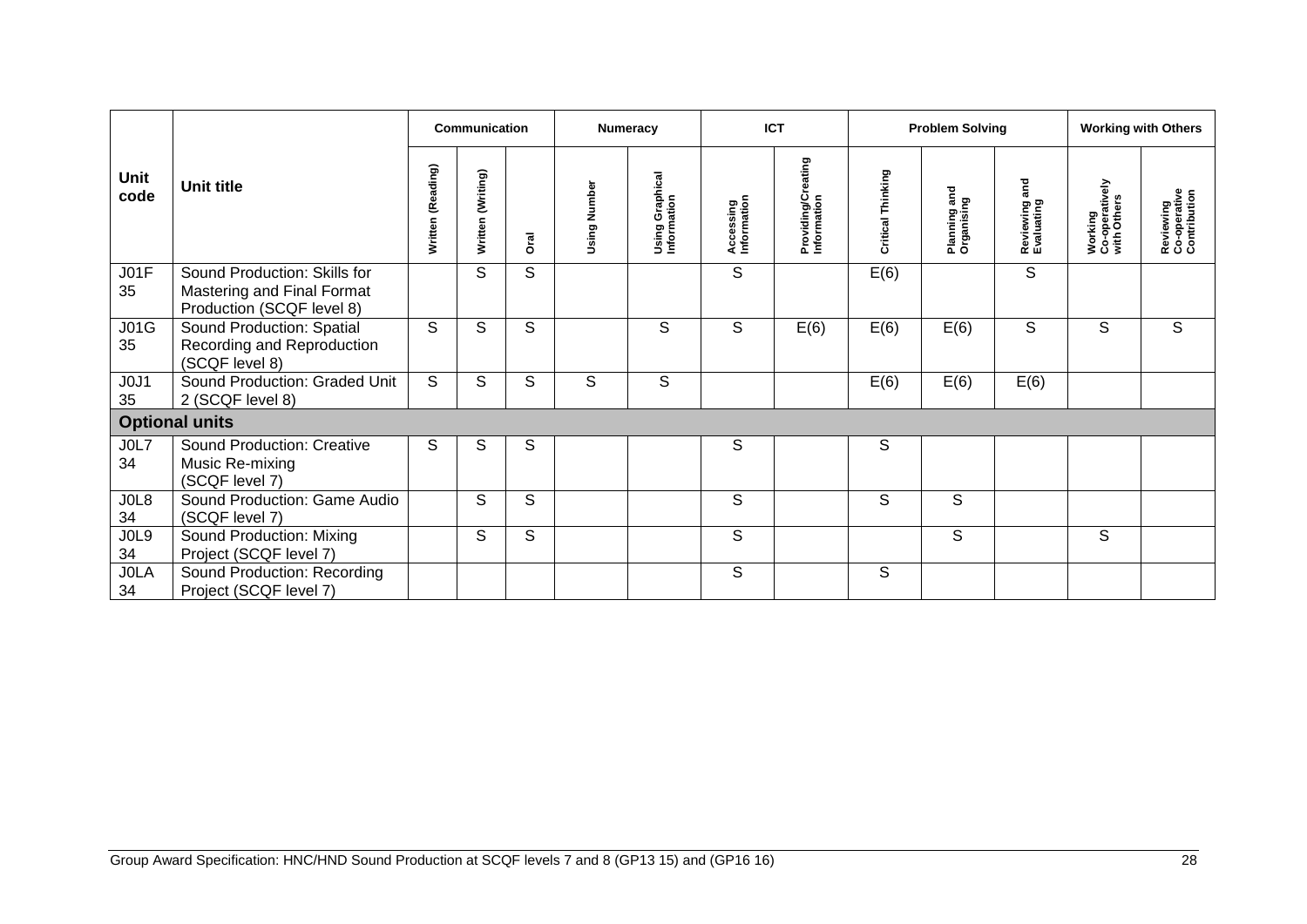|                   |                                                                                        |                        | <b>Communication</b> |             |              | <b>Numeracy</b>                | <b>ICT</b>               |                                   |                      | <b>Problem Solving</b>                |                               |                                                 | <b>Working with Others</b>                     |
|-------------------|----------------------------------------------------------------------------------------|------------------------|----------------------|-------------|--------------|--------------------------------|--------------------------|-----------------------------------|----------------------|---------------------------------------|-------------------------------|-------------------------------------------------|------------------------------------------------|
| Unit<br>code      | Unit title                                                                             | ading)<br>Ë<br>Written | (Writing)<br>Written | <b>Drai</b> | Using Number | Using Graphical<br>Information | Accessing<br>Information | Providing/Creating<br>Information | Thinking<br>Critical | gue<br>င္ငွာ<br>Planning<br>Organisin | ខិ<br>Reviewing<br>Evaluating | <b>Working</b><br>Co-operatively<br>with Others | ያ<br>Reviewing<br>Co-operative<br>Contribution |
|                   | <b>Optional units (cont)</b>                                                           |                        |                      |             |              |                                |                          |                                   |                      |                                       |                               |                                                 |                                                |
| <b>JOLF</b><br>35 | Music Production<br>(SCQF level 8)                                                     | S                      | S                    | S           |              |                                | S                        |                                   | S                    |                                       |                               | S                                               |                                                |
| <b>JOLG</b><br>35 | Sound Production: Acoustics<br>(SCQF level 8)                                          | S                      | S                    | S           | S            | S                              | S                        |                                   | $\mathsf S$          |                                       |                               | S                                               |                                                |
| <b>JOLK</b><br>35 | Sound Production: Foley and<br><b>Automated Dialogue</b><br>Replacement (SCQF level 8) |                        |                      | S           |              |                                |                          |                                   | S                    | S                                     | S                             | S                                               |                                                |
| <b>JOLN</b><br>35 | Sound Production: Independent<br>Studio Project (SCQF level 8)                         |                        |                      | S           |              |                                | S                        |                                   | S                    |                                       |                               | S                                               |                                                |
| <b>JOLB</b><br>34 | Sound Production: Synthesis<br>and Sampling (SCQF level 7)                             |                        |                      |             |              |                                | S                        | S                                 | S                    | S                                     | S                             | S                                               |                                                |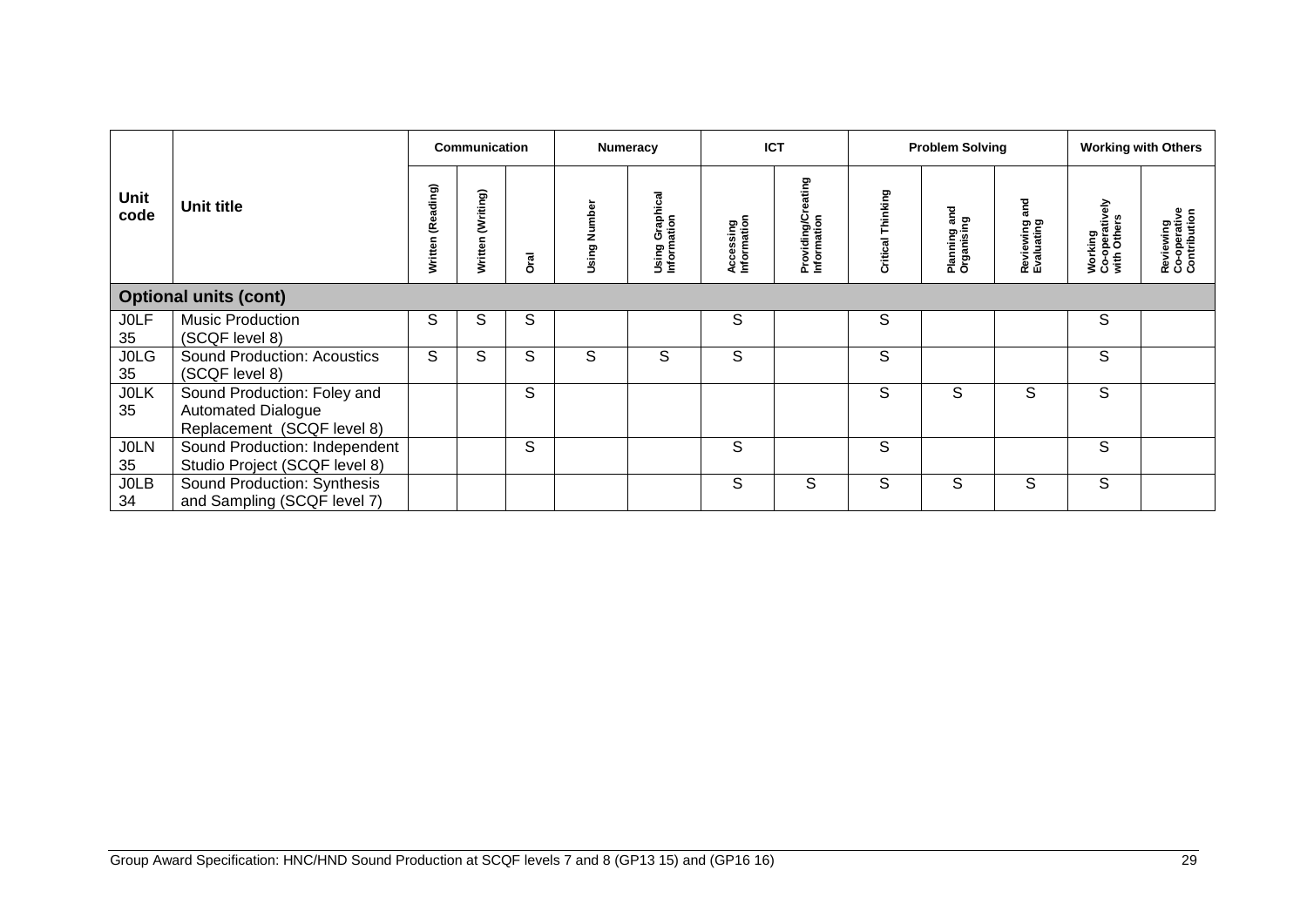## **5.4 Assessment strategy for the qualifications**

All SQA units provide evidence requirements for each of the outcomes within the unit. The evidence requirements are mandatory and subject to SQA and centre quality assurance procedures. This includes both internal and external verification. Some units are designed to be delivered sequentially, some units have outcomes that can be delivered holistically and some outcomes/units can be delivered in an integrated manner. Real life working practices in the sound production industries should be reflected wherever possible in assessment approaches and flexibility in how and when to assess is strongly encouraged. Below is a table containing an overview of evidence types and assessment conditions for the mandatory and selected optional units within the group award.

<span id="page-31-0"></span>

| Unit                                                             | <b>Assessment</b>                                                         |                                                                           |                                                                                                   |                                                                                   |
|------------------------------------------------------------------|---------------------------------------------------------------------------|---------------------------------------------------------------------------|---------------------------------------------------------------------------------------------------|-----------------------------------------------------------------------------------|
|                                                                  | Outcome 1                                                                 | <b>Outcome 2</b>                                                          | <b>Outcome 3</b>                                                                                  | <b>Outcome 4</b>                                                                  |
| <b>Mandatory units</b>                                           |                                                                           |                                                                           |                                                                                                   |                                                                                   |
| Sound Production: Audio Skills<br>(SCQF level 7)                 | Open-book supervised<br>conditions<br>Performance evidence                | Open-book supervised<br>conditions<br>Performance evidence                | Open-book supervised<br>conditions<br>Product, performance<br>and written and/or oral<br>evidence | Open-book supervised<br>conditions<br>Product and written<br>and/or oral evidence |
| Sound Production: Digital Audio<br>Workstations 7 (SCQF level 7) | Open-book supervised<br>conditions<br>Performance evidence                | Open-book supervised<br>conditions<br>Product and<br>performance evidence | Open-book supervised<br>conditions<br>Product and<br>performance evidence                         | Open-book supervised<br>conditions<br>Product and<br>performance evidence         |
| Sound Production: Graded Unit 1<br>(SCQF level 7)                |                                                                           | Project based practical assignment across all three stages                |                                                                                                   |                                                                                   |
| Sound Production: Recording and<br>Mixing (SCQF level 7)         | Open-book supervised<br>conditions<br>Product and<br>performance evidence | Open-book supervised<br>conditions<br>Product and<br>performance evidence |                                                                                                   |                                                                                   |
| Sound Production: Skills for Business<br>(SCQF level 7)          | Open-book<br>Written/oral evidence                                        | Open-book<br>Product evidence                                             | Open-book<br>Product and<br>performance evidence                                                  |                                                                                   |
| Sound Production: Sound for Live<br>Events (SCQF level 7)        | Open-book supervised<br>conditions<br>Product evidence                    | Open-book supervised<br>conditions<br>Performance evidence                | Open-book supervised<br>conditions<br>Performance evidence                                        |                                                                                   |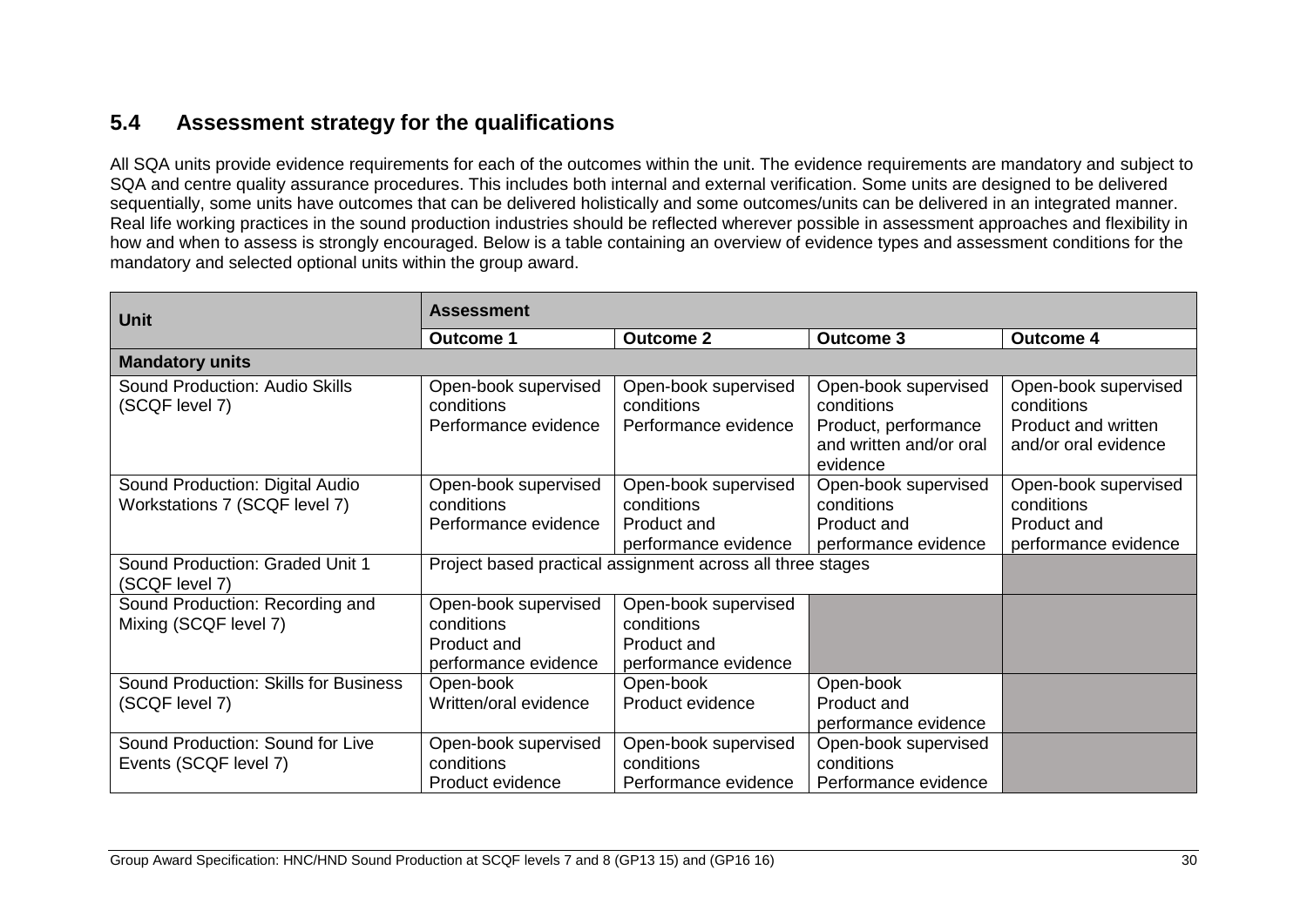| <b>Unit</b>                                                                             | <b>Assessment</b>                                                                                                                                      |                                                                                                                                                        |                                                                            |                                                        |  |  |  |  |
|-----------------------------------------------------------------------------------------|--------------------------------------------------------------------------------------------------------------------------------------------------------|--------------------------------------------------------------------------------------------------------------------------------------------------------|----------------------------------------------------------------------------|--------------------------------------------------------|--|--|--|--|
|                                                                                         | <b>Outcome 1</b>                                                                                                                                       | <b>Outcome 2</b>                                                                                                                                       | <b>Outcome 3</b>                                                           | <b>Outcome 4</b>                                       |  |  |  |  |
| <b>Mandatory units (cont)</b>                                                           |                                                                                                                                                        |                                                                                                                                                        |                                                                            |                                                        |  |  |  |  |
| Sound Production: Digital Audio<br>Workstations (SCQF level 8)                          | Holistic assessment across all four stages<br>Open-book                                                                                                | Performance, product and written and/or oral evidence                                                                                                  |                                                                            |                                                        |  |  |  |  |
| Sound Production: Professional<br>Development Project (SCQF level 8)                    | Open-book<br>Written/oral and<br>product evidence                                                                                                      | Open-book<br>Open-book<br>Performance and product evidence<br>Written/oral evidence                                                                    |                                                                            |                                                        |  |  |  |  |
| Sound Production: Skills for Mastering<br>and Final Format Production<br>(SCQF level 8) | Open-book<br>Performance and<br>product evidence                                                                                                       | Open-book<br>Performance and<br>product evidence                                                                                                       | Open-book<br>Product evidence<br>Written/oral evidence                     |                                                        |  |  |  |  |
| Sound Production: Spatial Recording<br>and Reproduction (SCQF level 8)                  | Open-book<br>Product and<br>performance evidence                                                                                                       | Open-book<br>Product and<br>performance evidence                                                                                                       | Open-book<br>Product evidence                                              | Open-book<br>Product and<br>written/oral evidence      |  |  |  |  |
| Sound Production: Graded Unit 2<br>(SCQF level 8)                                       | Project based practical assignment across three stages                                                                                                 |                                                                                                                                                        |                                                                            |                                                        |  |  |  |  |
| <b>Optional units</b>                                                                   |                                                                                                                                                        |                                                                                                                                                        |                                                                            |                                                        |  |  |  |  |
| Sound Production: Creative Music Re-<br>mixing (SCQF level 7)                           | Open-book supervised<br>conditions<br>Written/oral evidence.                                                                                           | Open-book supervised<br>conditions<br>Product and<br>performance evidence                                                                              | Open-book supervised<br>conditions<br>Product and<br>performance evidence. | Open-book supervised<br>conditions<br>Product evidence |  |  |  |  |
| Sound Production: Game Audio<br>(SCQF level 7)                                          | Open-book supervised<br>conditions<br>Product and<br>performance evidence<br>Or Open-book<br>supervised holistic<br>assessment across<br>both outcomes | Open-book supervised<br>conditions<br>Product and<br>performance evidence<br>Or Open-book<br>supervised holistic<br>assessment across<br>both outcomes |                                                                            |                                                        |  |  |  |  |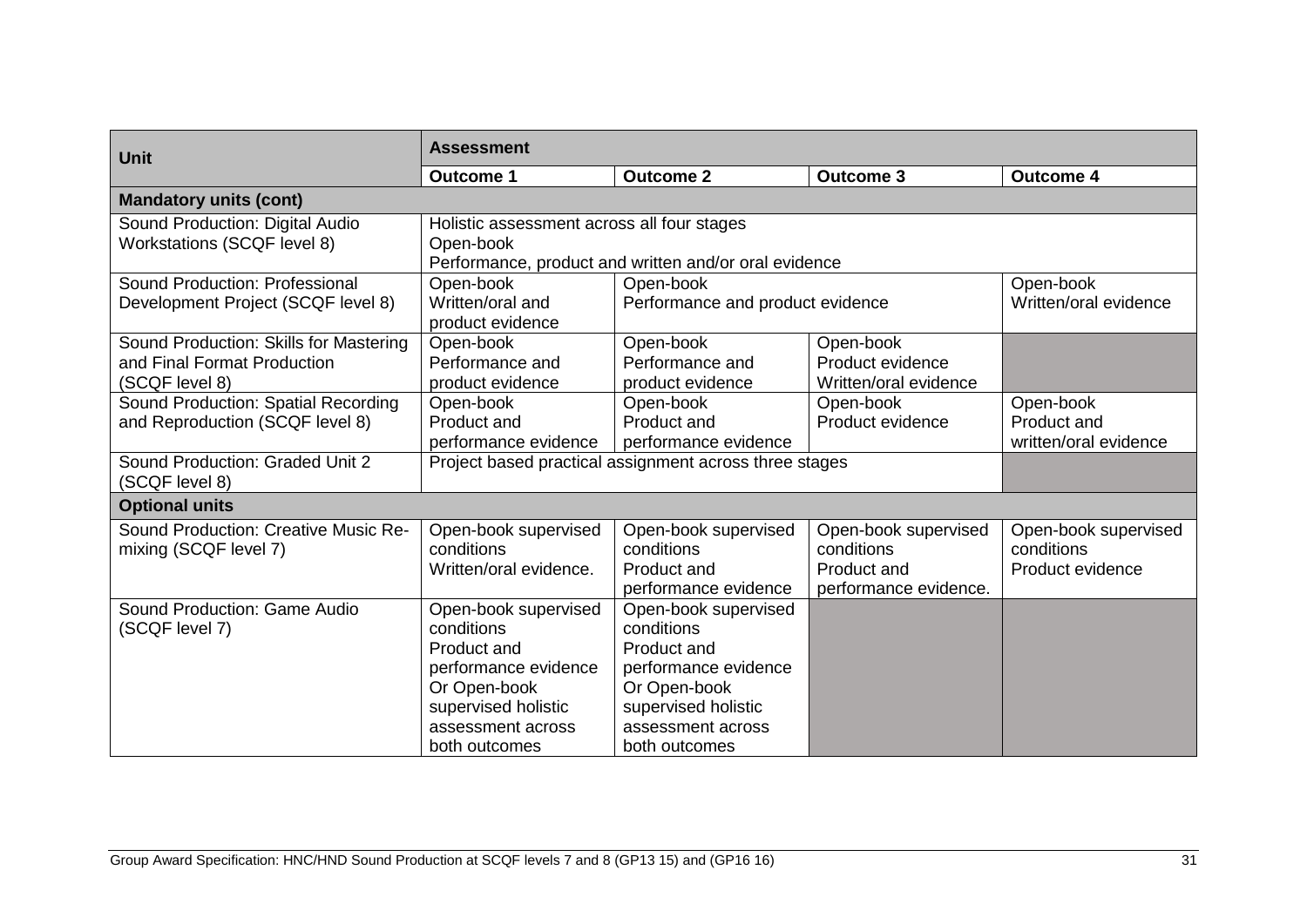| <b>Unit</b>                                                                     | <b>Assessment</b>                                                                                                                                     |                                                                                                                                                               |                                                                                                                                                               |                  |  |  |  |  |  |
|---------------------------------------------------------------------------------|-------------------------------------------------------------------------------------------------------------------------------------------------------|---------------------------------------------------------------------------------------------------------------------------------------------------------------|---------------------------------------------------------------------------------------------------------------------------------------------------------------|------------------|--|--|--|--|--|
|                                                                                 | <b>Outcome 1</b>                                                                                                                                      | <b>Outcome 2</b>                                                                                                                                              | <b>Outcome 3</b>                                                                                                                                              | <b>Outcome 4</b> |  |  |  |  |  |
| <b>Optional units (cont)</b>                                                    |                                                                                                                                                       |                                                                                                                                                               |                                                                                                                                                               |                  |  |  |  |  |  |
| Sound Production: Mixing Project<br>(SCQF level 7)                              | Open-book<br>Written/oral evidence                                                                                                                    | Open-book<br>Product and<br>performance evidence                                                                                                              | Open-book<br>Written/oral and<br>product and<br>performance evidence                                                                                          |                  |  |  |  |  |  |
| Sound Production: Recording Project<br>(SCQF level 7)                           | Open-book supervised<br>conditions. Written<br>and/or oral evidence<br>Or open-book<br>supervised holistic<br>assessment across all<br>three outcomes | Open-book supervised<br>conditions. Product<br>and performance<br>evidence Or open-<br>book supervised<br>holistic assessment<br>across all three<br>outcomes | Open-book supervised<br>conditions. Product<br>and performance<br>evidence Or open-<br>book supervised<br>holistic assessment<br>across all three<br>outcomes |                  |  |  |  |  |  |
| Sound Production: Synthesis and<br>Sampling (SCQF level 7)                      | Controlled class-room<br>conditions<br>Product evidence<br>Written/oral evidence                                                                      | Controlled class room<br>conditions<br>Product and<br>performance evidence                                                                                    | Controlled class-room<br>conditions<br>Product and<br>performance evidence                                                                                    |                  |  |  |  |  |  |
| Music Production (SCQF level 8)                                                 | Written/oral evidence<br>Product                                                                                                                      | Written/oral evidence<br>Product and<br>performance evidence                                                                                                  |                                                                                                                                                               |                  |  |  |  |  |  |
| <b>Sound Production: Acoustics</b><br>(SCQF level 8)                            | Assessment under<br>controlled closed-book<br>conditions                                                                                              | Open-book controlled<br>conditions<br>Assessment                                                                                                              | Open-book controlled<br>conditions<br>Assessment                                                                                                              |                  |  |  |  |  |  |
| Sound Production: Automated<br>Dialogue Replacement and Foley<br>(SCQF level 8) | Single combined assessment.                                                                                                                           | Open-book supervised conditions. Product and performance evidence.                                                                                            |                                                                                                                                                               |                  |  |  |  |  |  |
| Sound Production: Independent Studio<br>Project (SCQF level 8)                  | oral and product and performance evidence.<br>Holistic product assessment.                                                                            | Open-book supervised conditions. Written and/or                                                                                                               |                                                                                                                                                               |                  |  |  |  |  |  |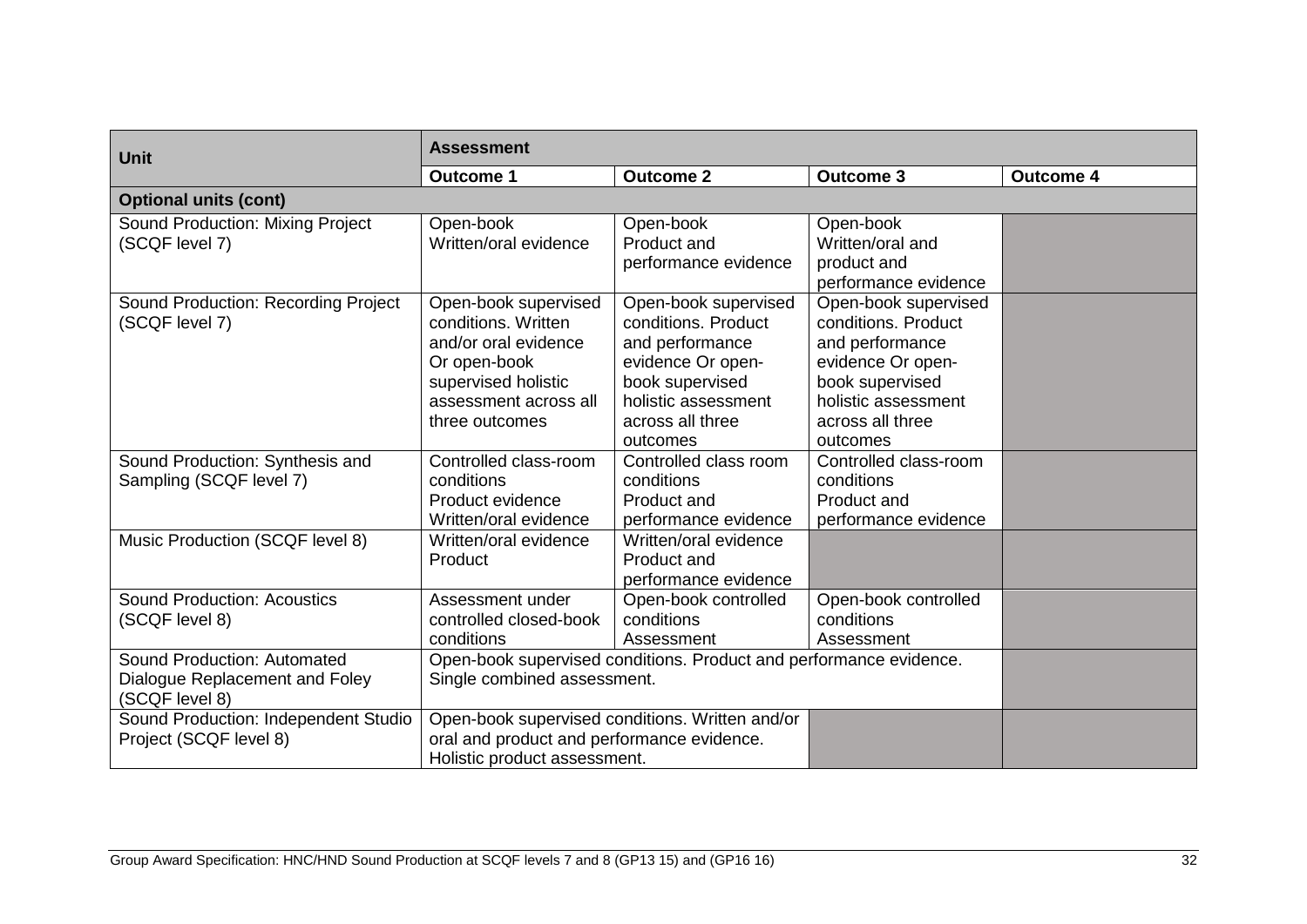## <span id="page-34-0"></span>**6 Guidance on approaches to delivery and assessment**

The HN in Sound Production is designed for learners who wish to gain work in the sound production industries. The qualifications equip learners with a range of practical sound production skills combined with knowledge of the sound production industries, current processes and practices and the personal qualities required to secure work in this field.

In the HND, learners can develop more in depth knowledge of practical and creative skills while also undertaking an industry facing professional development project which is designed to enhance the learner's entrepreneurship and employability.

It is envisaged that delivery of the HN should be contextualised within industry as far as possible, to encourage the development of employability and entrepreneurial skills alongside practical skills in sound production. Centres are encouraged to provide opportunities for learning, teaching and assessment on live projects involving internal or external clients. This approach could also provide opportunities for collaborative working within and across departments and involve external commercial, social or community partners.

Centres are encouraged to use a variety of approaches to assessment. Specific assessment approaches may be stipulated by individual units and should be adhered to for the assessment to remain valid. Where a unit allows flexibility in assessment approaches, centres are encouraged to seek prior verification from SQA, particularly if adapting recommended assessment approaches. Some units or combinations of units will afford opportunities for holistic assessment and this approach is encouraged where appropriate.

Using these approaches, on completion of the HN Sound Production qualification, learners will be prepared to enter employment, operate as freelancers or progress to higher education degree programmes.

### <span id="page-34-1"></span>**6.1 Sequencing/integration of units**

#### **HNC**

The HNC Sound Production consists mainly of mandatory units. Fundamental Skills for Sound Production are covered by the units *Sound Production: Audio Skills* (SCQF level 7) and *Sound Production: Digital Audio Workstations* (SCQF level 7). It is recommended that these units are commenced in the first block/semester of the academic year as they form the building blocks for the units *Sound Production: Recording and Mixing* (SCQF level 7) and *Sound Production: Sound for Live Events* (SCQF level 7).

*Sound Production: Skills for Business* (SCQF level 7) is designed to give learners a broad understanding of copyright, collection societies, common sound production agreements, using basic financial information and preparing for employment. It is recommended that the knowledge and skills covered in this unit are contextualised and related to the learner's practical sound production activity wherever possible. For example, as learners are creating sound recordings or undertaking sound reinforcement activities, they should be encouraged to think about copyright, contractual and budgetary issues relating to the activity.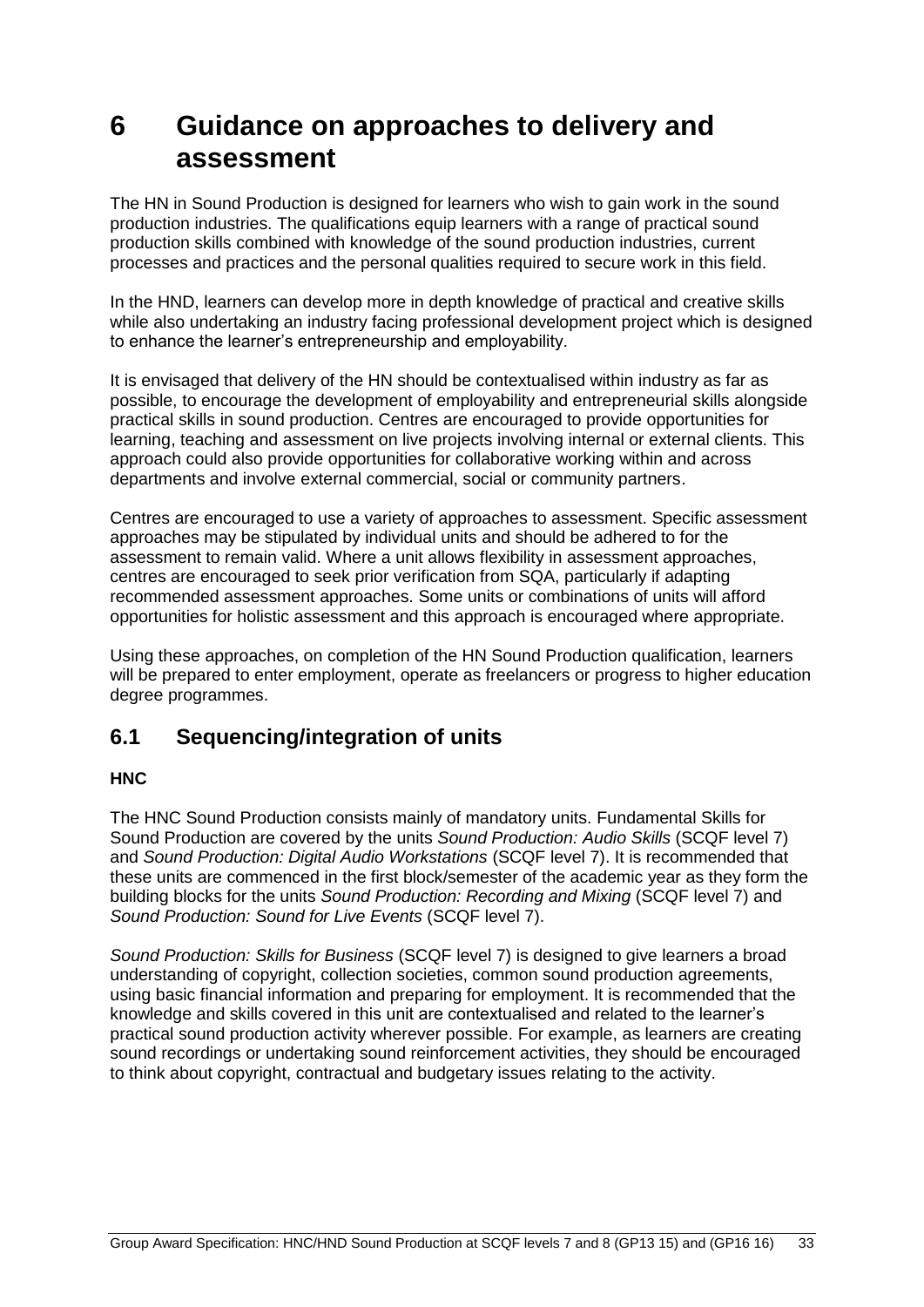As *Sound Production: Graded Unit 1* (SCQF level 7) involves learners planning for, and creating a portfolio of work to demonstrate employability within the industry, it is recommended that this is delivered towards the end of the academic year, after much of the content of the other mandatory units has been delivered and assessed. This will allow the learner to complete a number of practical sound production activities and develop an appreciation of sound production techniques and practices and key related business issues before embarking on the graded unit.

Opportunities exist for unit integration across much of the HNC and ideally, delivery of the HNC will be organised into a series of real life or simulated projects reflecting industry practice which integrate practical sound production activity while contextualising the essential employability and business skills.

#### **HND**

Overall, the HND is more flexible in allowing learners and/or centres to tailor the direction of the award by combining the mandatory units with a number of optional units. Mandatory units such as *Sound Production: Digital Audio Workstations* (SCQF level 8) and *Sound Production: Spatial Recording and Reproduction* (SCQF level 8) will advance the learner's fundamental knowledge and skills in sound production beyond the mandatory units of the HNC and the unit *Sound Production: Skills for Mastering* and *Final Format Production* (SCQF level 8) will equip learners with the knowledge and skills to allow them to output audio to standards and formats required by industry.

It is recommended that *Sound Production: Digital Audio Workstations* (SCQF level 8) and *Sound Production: Spatial Recording and Reproduction* (SCQF level 8) units are commenced in the first block/semester of the second academic year as they cover knowledge and skills that will be relevant to the unit *Sound Production: Skills for Mastering* and *Final Format Production* (SCQF level 8) and other optional units which the learner may be undertaking.

The unit *Sound Production: Professional Development Project* (SCQF level 8) gives learners the opportunity to plan, develop and implement a market facing sound production project based upon a genuine or simulated opportunity. This allows learners to draw on their practical sound production experience as well as develop their business and industry skills in the development of the project.

*Sound Production: Graded Unit 2* (SCQF level 8) involves learners planning for, and creating a portfolio of work before taking part in a presentation and interview to demonstrate employability within the industry. Although planning could take place at an earlier point in the second year, it is recommended that the portfolio submission and presentation and interview are scheduled towards the end of the HND, after much of the content of the other mandatory and optional units have been delivered and assessed. This will allow the learner to complete a wide range of practical sound production and business activities and will allow the learner through the optional units to create examples of material which are relevant to the learner's specialist interests before embarking on *Graded Unit 2*.

Again, opportunities exist for unit integration across much of the HND and ideally, delivery of the HND will be organised into a series of real life or simulated projects reflecting industry practice which integrate practical sound production activity while contextualising employability and business skills.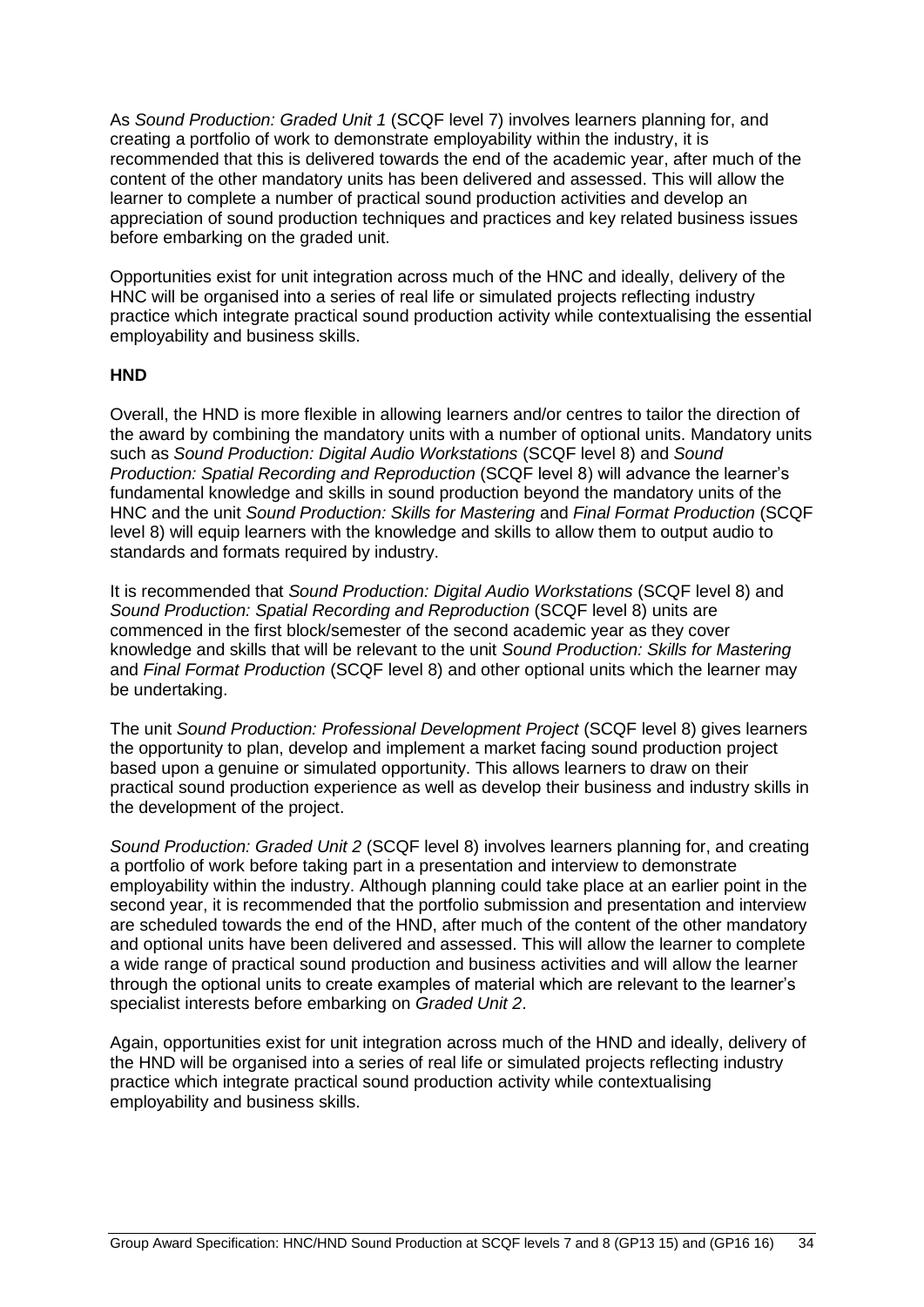## <span id="page-36-0"></span>**6.2 Recognition of prior learning**

SQA recognises that learners gain knowledge and skills acquired through formal, non-formal and informal learning contexts.

In some instances, a full group award may be achieved through the recognition of prior learning. However, it is unlikely that a learner would have the appropriate prior learning and experience to meet all the requirements of a full group award.

The recognition of prior learning may **not** be used as a method of assessing in the following types of units and assessments:

- ◆ HN Graded Units
- Course and/or external assessments
- Other integrative assessment units (which may or not be graded)
- Certain types of assessment instruments where the standard may be compromised by not using the same assessment method outlined in the unit
- Where there is an existing requirement for a licence to practice
- Where there are specific health and safety requirements
- Where there are regulatory, professional or other statutory requirements
- Where otherwise specified in an assessment strategy

More information and guidance on the *Recognition of Prior Learning* (RPL) may be found on our website **[www.sqa.org.uk](http://www.sqa.org.uk/)**.

The following sub-sections outline how existing SQA unit(s) may contribute to this group award. Additionally, they also outline how this group award may be recognised for professional and articulation purposes.

### **6.2.1 Articulation and/or progression**

There are a number of opportunities to articulate from HN Sound Production into a number of Scottish degree programmes, including:

- BSc (Hons) Music Technology, University of the West of Scotland
- BA (Hons) Commercial Music, University of the West of Scotland
- BA Commercial Sound Production, University of the West of Scotland
- BA (Hons) Sound Design, Edinburgh Napier University
- BA (Hons) Sound and Music for Games, Abertay University
- BSc (Hons) Audio Technology, Glasgow Caledonian University
- BDes (Hons) Sound for the Moving Image, Glasgow School of Art
- BSc (Hons) Audio Engineering, Perth UHI

The award is not designed to specifically articulate to any particular degree programme, but there are a number of formal and informal articulation agreements and arrangements between colleges and these universities in place.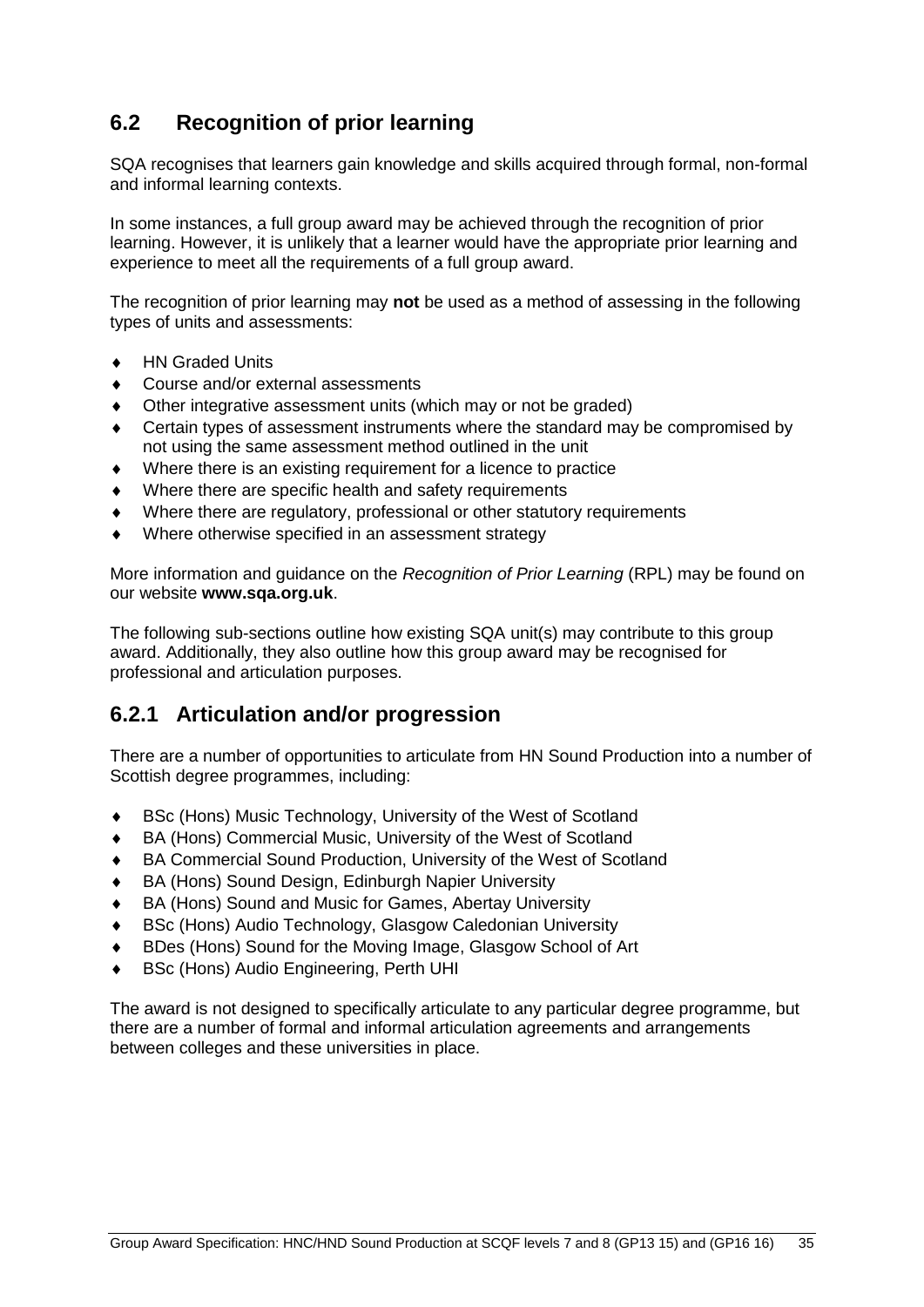## **6.2.2 Credit transfer**

For existing learners undertaking or who have undertaken elements of the previous HNC/HND Group Award in Sound Production, the following credit transfer guidance is provided:

Learners may be given credit transfer between existing HN Units and the new/revised HN Units where there is a broad equivalence between the knowledge, skills and evidence requirements of the existing and new/revised unit (or combinations of units). Learners who are given credit transfer between current units and the new/revised HN Units must still satisfy all other conditions of the award.

The following table outlines credit transfer arrangements for units where such arrangements are possible.

| <b>Title old unit</b>                               | ŏ<br>$\widehat{\mathsf{so}}$<br>ptional<br>Mandatory<br>$\overline{O}$ | <b>Credit</b><br>value | <b>Title new unit</b>                                                              | ð<br>$\widehat{\mathsf{SO}}$<br><b>Mandatory</b><br>Optional | <b>Credit</b><br>value | <b>Credit transfer conditions</b>                                                                                                                                                                               |
|-----------------------------------------------------|------------------------------------------------------------------------|------------------------|------------------------------------------------------------------------------------|--------------------------------------------------------------|------------------------|-----------------------------------------------------------------------------------------------------------------------------------------------------------------------------------------------------------------|
| F506 34 - Sound Production:<br><b>Graded Unit 1</b> | M                                                                      |                        | J0J0 34 - Sound Production:<br>Graded Unit 1 (SCQF level 7)                        | М                                                            |                        | Full transfer                                                                                                                                                                                                   |
| DR2R 35 - Sound Production:<br>Graded Unit 2        | M                                                                      | $\overline{2}$         | J0J1 35 - Sound Production:<br>Graded Unit 2 (SCQF level 8)                        | М                                                            | $\overline{2}$         | Full transfer                                                                                                                                                                                                   |
| DJ1W 35 - Acoustics 1                               | M                                                                      |                        | J0LG 35 - Sound Production:<br>Acoustics (SCQF level 8)                            | O                                                            |                        | Full transfer                                                                                                                                                                                                   |
| H1M5 35 - Digital Audio Theory                      | M                                                                      |                        | J01D 35 - Sound Production:<br>Digital Audio Theory (SCQF level 8)                 | Ω                                                            |                        | Full transfer                                                                                                                                                                                                   |
| H1M4 34 - Digital Audio<br><b>Workstations 1</b>    | М                                                                      | $\overline{2}$         | J019 34 - Sound Production: Digital<br><b>Audio Workstations</b><br>(SCQF level 7) | Μ                                                            | $\overline{2}$         | Partial transfer. Learners would be required<br>to provide new evidence for Outcome 2. This<br>could have been evidenced by the<br>successful achievement of Outcome 2 in<br>(DJ22 34) Creative Music Remixing. |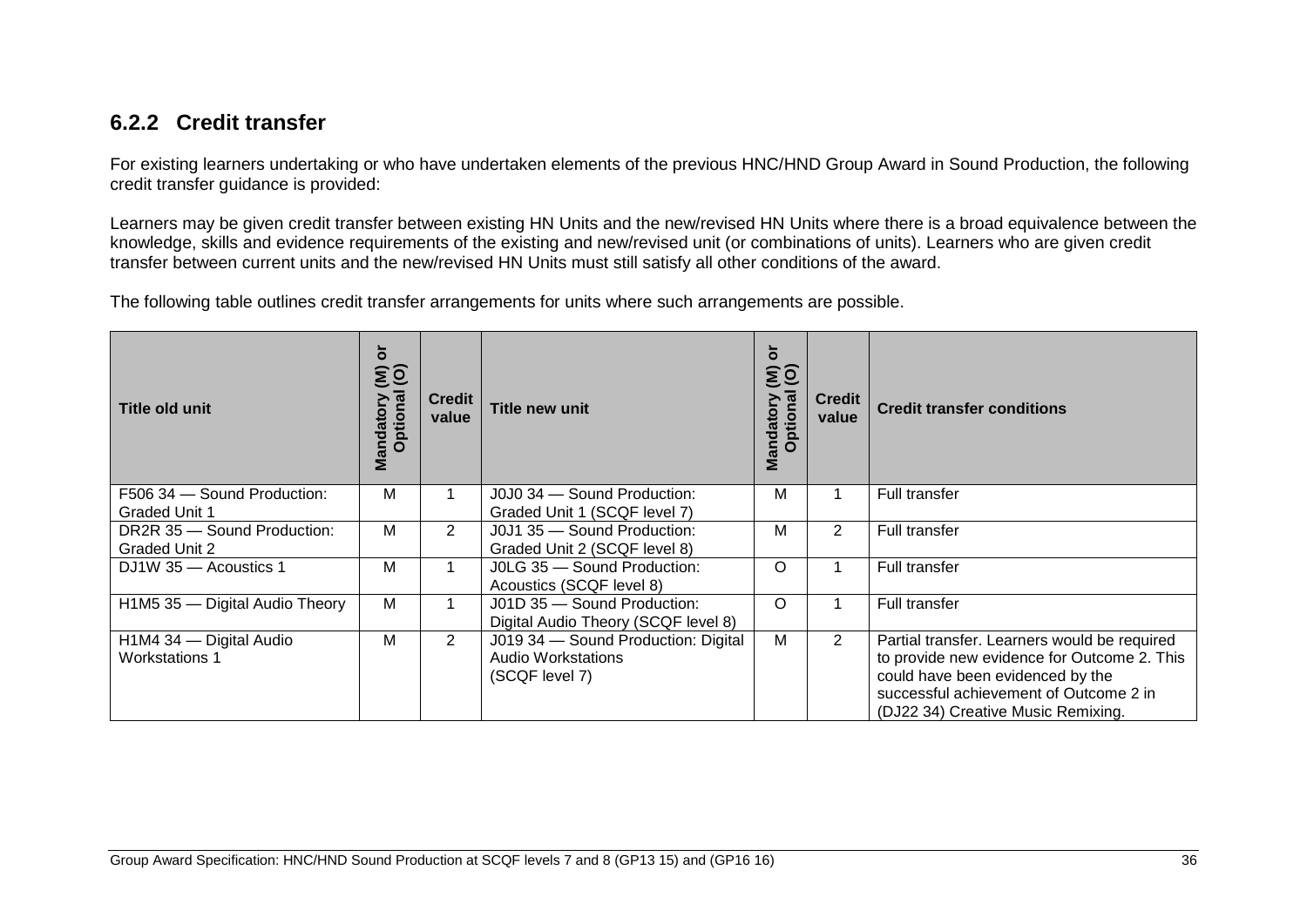| <b>Title old unit</b>                                                                            | $\overleftarrow{\mathbf{o}}$<br>andatory (M)<br>Optional (O)<br>Mandatory | <b>Credit</b><br>value | <b>Title new unit</b>                                                                     | $\overline{a}$<br>$\widetilde{\mathbf{g}}$<br>Optional<br>Mandatory | <b>Credit</b><br>value | <b>Credit transfer conditions</b> |
|--------------------------------------------------------------------------------------------------|---------------------------------------------------------------------------|------------------------|-------------------------------------------------------------------------------------------|---------------------------------------------------------------------|------------------------|-----------------------------------|
| DR0P 34 - Digital Audio<br><b>Workstations 2</b>                                                 | M                                                                         | 2                      | J01D 35 - Sound Production:<br><b>Digital Audio Workstations</b><br>(SCQF level 8)        | M                                                                   | $\overline{2}$         | Not applicable                    |
| DR1K 35 - Sound Production<br>Practice 2                                                         | M                                                                         | $\mathbf{1}$           | J01G 35 - Sound Production:<br>Spatial Recording and Reproduction<br>(SCQF level 8)       | M                                                                   | $\overline{2}$         | Full transfer                     |
| DR2P 36 - Music Production                                                                       | $\circ$                                                                   | $\mathbf{1}$           | JOLF 35 - Music Production<br>(SCQF level 8)                                              | $\circ$                                                             | $\overline{2}$         | Full transfer                     |
| H1LY 34 - Sound Production:<br>Sound Reinforcement 1                                             | $\overline{O}$                                                            | $\overline{2}$         | J01C 34 - Sound Production:<br>Sound for Live Events<br>(SCQF level 7)                    | M                                                                   | $\overline{2}$         | <b>Full transfer</b>              |
| H1M0 35 - Sound Production:<br>Sound Reinforcement 2                                             | $\circ$                                                                   | 2                      | J0LR 35 - Sound Production:<br>Sound Reinforcement<br>(SCQF level 8)                      | $\circ$                                                             | $\overline{2}$         | Full transfer                     |
| H6M4 35 - Audio Post<br><b>Production: Automated Dialogue</b><br>Replacement and Foley for Video | $\circ$                                                                   | $\overline{2}$         | J0LK 35 - Sound Production: Foley<br>and Automated Dialogue<br>Replacement (SCQF level 8) | $\circ$                                                             | $\overline{2}$         | Full transfer                     |
| DJ2F 34 - Sound Production:<br><b>Multitrack Recording</b>                                       | $\circ$                                                                   | $\overline{2}$         | J01A 34 - Sound Production:<br>Recording and Mixing<br>(SCQF level 7)                     | $\circ$                                                             | $\overline{2}$         | Full transfer                     |
| DJ1Y 33 - Audio for Multimedia:<br>An Introduction                                               | $\circ$                                                                   | $\mathbf{1}$           | J0L4 33 - Sound Production: Audio<br>for Multimedia (SCQF level 6)                        | $\circ$                                                             | $\mathbf{1}$           | Full transfer                     |
| DR31 34 - Audio for Multimedia                                                                   | $\overline{O}$                                                            | 2                      | J0L6 34 - Sound Production: Audio<br>for Multimedia (SCQF level 7)                        | $\circ$                                                             | $\overline{2}$         | Full transfer                     |
| DR2X 35 - Advanced Studio<br>Techniques                                                          | $\circ$                                                                   | 3                      | J0LN 35 - Sound Production:<br>Independent Studio Project<br>(SCQF level 8)               | $\circ$                                                             | $\overline{2}$         | Full transfer                     |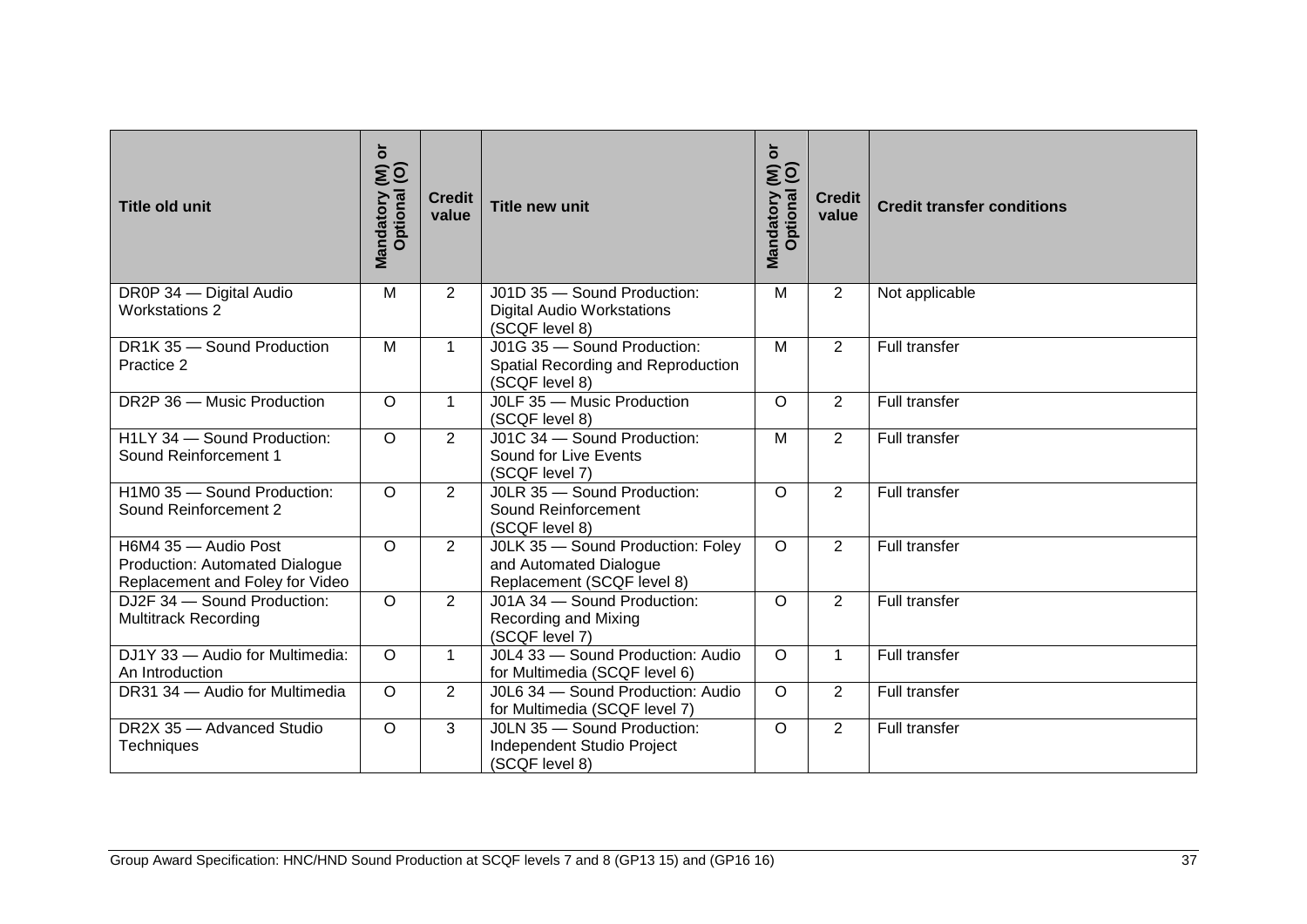| <b>Title old unit</b>                         | $\overline{\mathsf{o}}$<br>$\widehat{\mathsf{g}}$<br>Optional<br>Mandatory | <b>Credit</b><br>value | <b>Title new unit</b>                                                                  | ð<br>$\widehat{\mathsf{g}}$<br>Optional<br>Mandatory | <b>Credit</b><br>value | <b>Credit transfer conditions</b>                                                                                                                                                                                                                                       |
|-----------------------------------------------|----------------------------------------------------------------------------|------------------------|----------------------------------------------------------------------------------------|------------------------------------------------------|------------------------|-------------------------------------------------------------------------------------------------------------------------------------------------------------------------------------------------------------------------------------------------------------------------|
| DJ22 34 - Creative Music<br>Remixing          | $\circ$                                                                    | $\overline{2}$         | J0L7 34 - Sound Production:<br><b>Creative Music Remixing</b>                          | O                                                    | $\overline{2}$         | Full transfer                                                                                                                                                                                                                                                           |
| DJ36 34 - Sound Production<br>Practice 1      | M                                                                          | $\mathbf 1$            | J018 34 - Sound Production: Audio<br>Skills (SCQF level 7)                             | M                                                    | $\overline{2}$         | Partial transfer - Evidence requirements for<br>Outcomes 1 and 2 of Sound Production<br>Practice satisfy the evidence requirements<br>for Outcomes 1 and 2 of Sound Production:<br>Audio Skills (SCQF level 7). New evidence<br>would be required for Outcomes 3 and 4. |
| DJ1X 34 - Audio Electronics 1                 | $\circ$                                                                    | $\overline{2}$         | J0L5 34 - Sound Production: Audio<br>Electronics (SCQF level 7)                        |                                                      |                        | Partial transfer - new evidence would be<br>required for Outcome 4.                                                                                                                                                                                                     |
| H1M9 34 - Music History 1                     | $\overline{O}$                                                             | $\mathbf{1}$           | J00X 34 - Music History: Genres,<br><b>Record Labels and Artists</b><br>(SCQF level 7) | $\circ$                                              | $\mathbf{1}$           | Not applicable                                                                                                                                                                                                                                                          |
| DJ2G 34 - Music and Image -<br>Graphics       | $\circ$                                                                    | $\mathbf 1$            | J0M0 34 - Music and Image:<br>Graphics (SCQF level 7)                                  | O                                                    | $\mathbf{1}$           | Full transfer                                                                                                                                                                                                                                                           |
| DJ2H 35 - Music and Image:<br>Video           | $\circ$                                                                    | $\mathbf 1$            | J0MG 35 - Music and Image: Video<br>(SCQF level 8)                                     | $\circ$                                              | 1                      | Full transfer                                                                                                                                                                                                                                                           |
| DJ2V 34 - Music Law 1                         | $\Omega$                                                                   | $\mathbf{1}$           | J013 34 - Music Law<br>(SCQF level 7)                                                  |                                                      |                        | Not applicable                                                                                                                                                                                                                                                          |
| DJ2X 34 - Music Second Study<br>1: Instrument | $\circ$                                                                    | $\mathbf 1$            | J0MJ 34 - Music Second Study:<br>Instrument (SCQF level 7)                             | O                                                    | 1                      | Not applicable                                                                                                                                                                                                                                                          |
| DR12 35 - Music for the Visual<br>Arts        | $\circ$                                                                    | 1                      | J0MS 35 - Music for the Visual Arts<br>(SCQF level 8)                                  | $\circ$                                              | $\mathbf 1$            | Full transfer                                                                                                                                                                                                                                                           |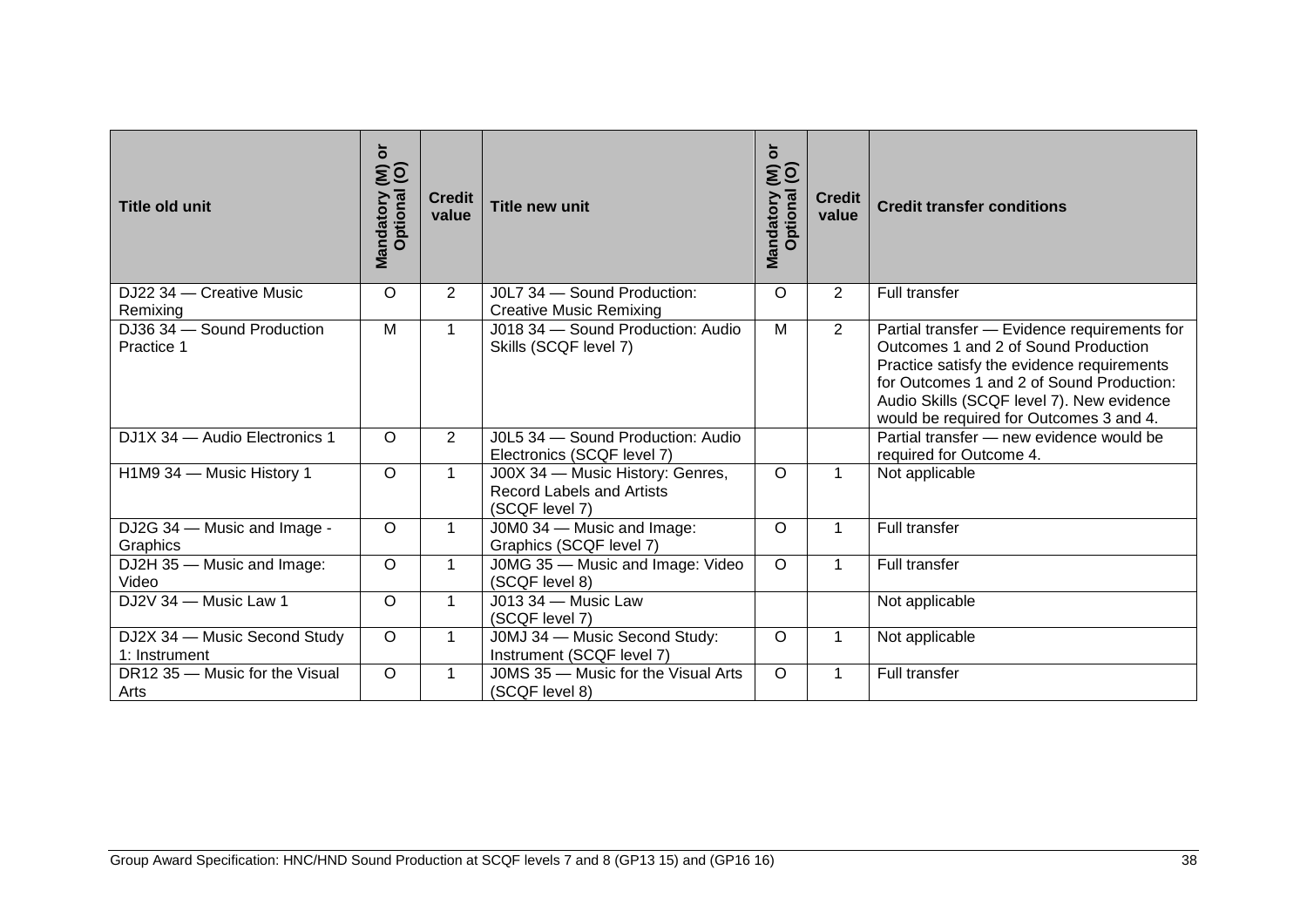| <b>Title old unit</b>                                                       | ŏ<br>εĝ<br>Optional<br>Mandatory | <b>Credit</b><br>value | <b>Title new unit</b>                               | ð<br>$\widehat{\epsilon}$<br>Optional<br>Mandatory | <b>Credit</b><br>value | <b>Credit transfer conditions</b>                                                                                                                                                    |
|-----------------------------------------------------------------------------|----------------------------------|------------------------|-----------------------------------------------------|----------------------------------------------------|------------------------|--------------------------------------------------------------------------------------------------------------------------------------------------------------------------------------|
| FN1A 35 - Music Industry<br><b>Digital Communication</b>                    | O                                |                        | J01S 35 - Music: Online Promotion<br>(SCQF level 8) | O                                                  |                        | Partial transfer for Outcomes 1 and 2 -<br>learners would be required to provide new<br>evidence for Outcome 3.                                                                      |
| H1M1 34 - Sound Production<br>Theory 1                                      | М                                |                        | Not applicable                                      |                                                    |                        | Not applicable - The relevant knowledge<br>and skills in this unit are now evidenced in<br>practical contexts across a number of new<br>and/or revised units in the new group award. |
| H1M2 35 - Sound Production<br>Theory 2                                      | М                                |                        | Not applicable                                      |                                                    |                        | Not applicable - The relevant knowledge<br>and skills in this unit are now evidenced in<br>practical contexts across a number of new<br>and/or revised units in the new group award. |
| DJ21 34 – Creative Industries<br>Infrastructure                             | М                                |                        | Not applicable                                      |                                                    |                        |                                                                                                                                                                                      |
| DJ3A 34 – Working in the<br><b>Creative Industries</b>                      | М                                |                        | Not applicable - See Table 2                        |                                                    |                        |                                                                                                                                                                                      |
| DR1J 35 - Sound Production:<br>Management Skills and Legal<br><b>Issues</b> | М                                |                        | Not applicable                                      |                                                    |                        |                                                                                                                                                                                      |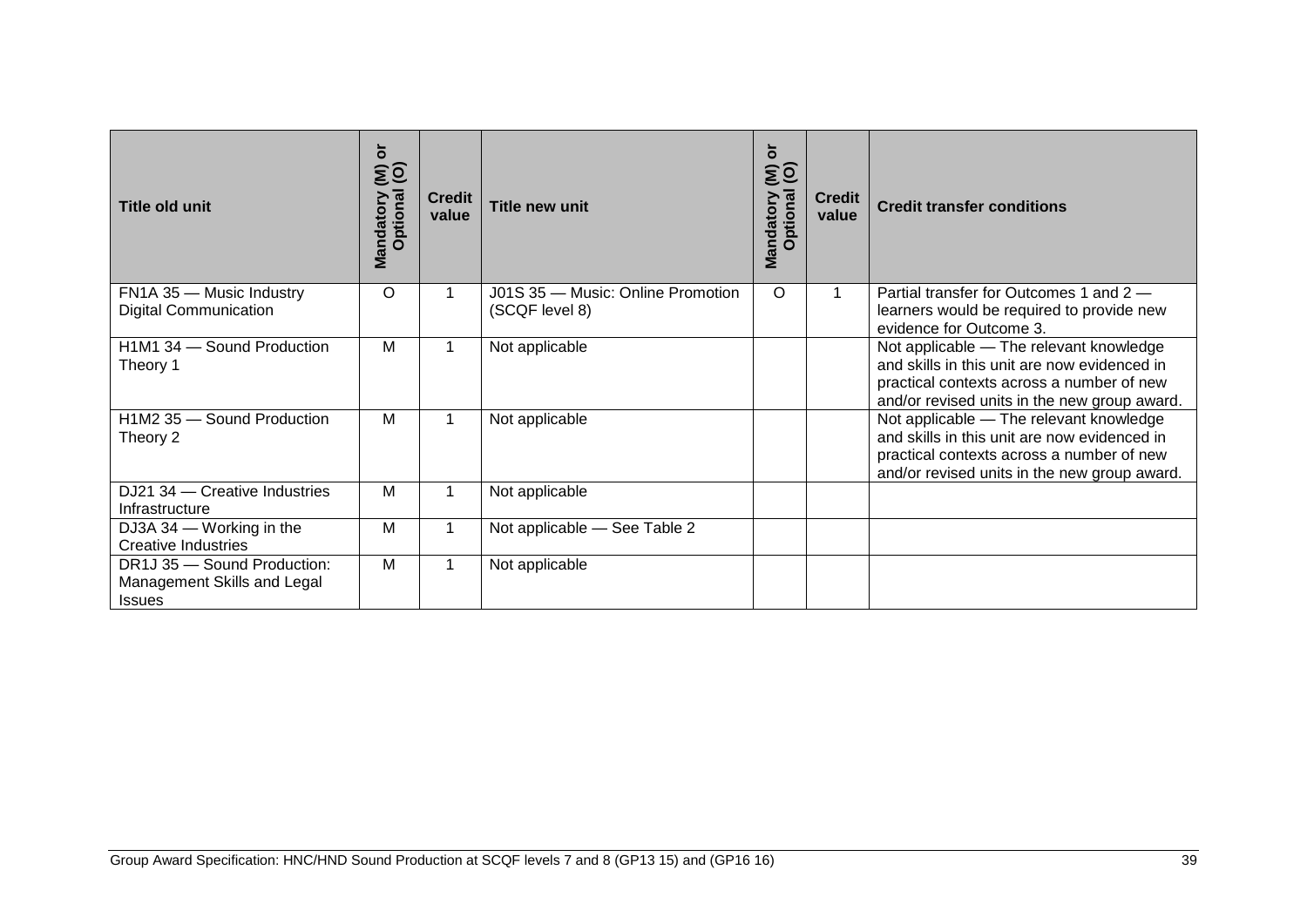### **Table 2**

| l Title new unit               | <b>Mandatory</b><br>$(M)$ or<br><b>Optional (O)</b> | <b>Credit</b><br>value | Required outcomes from old units for credit transfer to new unit                       |
|--------------------------------|-----------------------------------------------------|------------------------|----------------------------------------------------------------------------------------|
| Sound Production: Skills for   | м                                                   |                        | Partial transfer — Outcome 3 has been achieved from Working in the Creative Industries |
| Business (SCQF level 7)        |                                                     |                        | DJ3A 34, however, new evidence for Outcomes 1 and 2 is required.                       |
| Sound Production: Skills for   | м                                                   | 2                      | Not applicable - no equivalent in previous framework                                   |
| Mastering and Final Format     |                                                     |                        |                                                                                        |
| Production (SCQF level 8)      |                                                     |                        |                                                                                        |
| Sound Production: Professional | м                                                   | າ                      | Not applicable - no equivalent in previous framework                                   |
| <b>Development Project</b>     |                                                     |                        |                                                                                        |
| (SCQF level 8)                 |                                                     |                        |                                                                                        |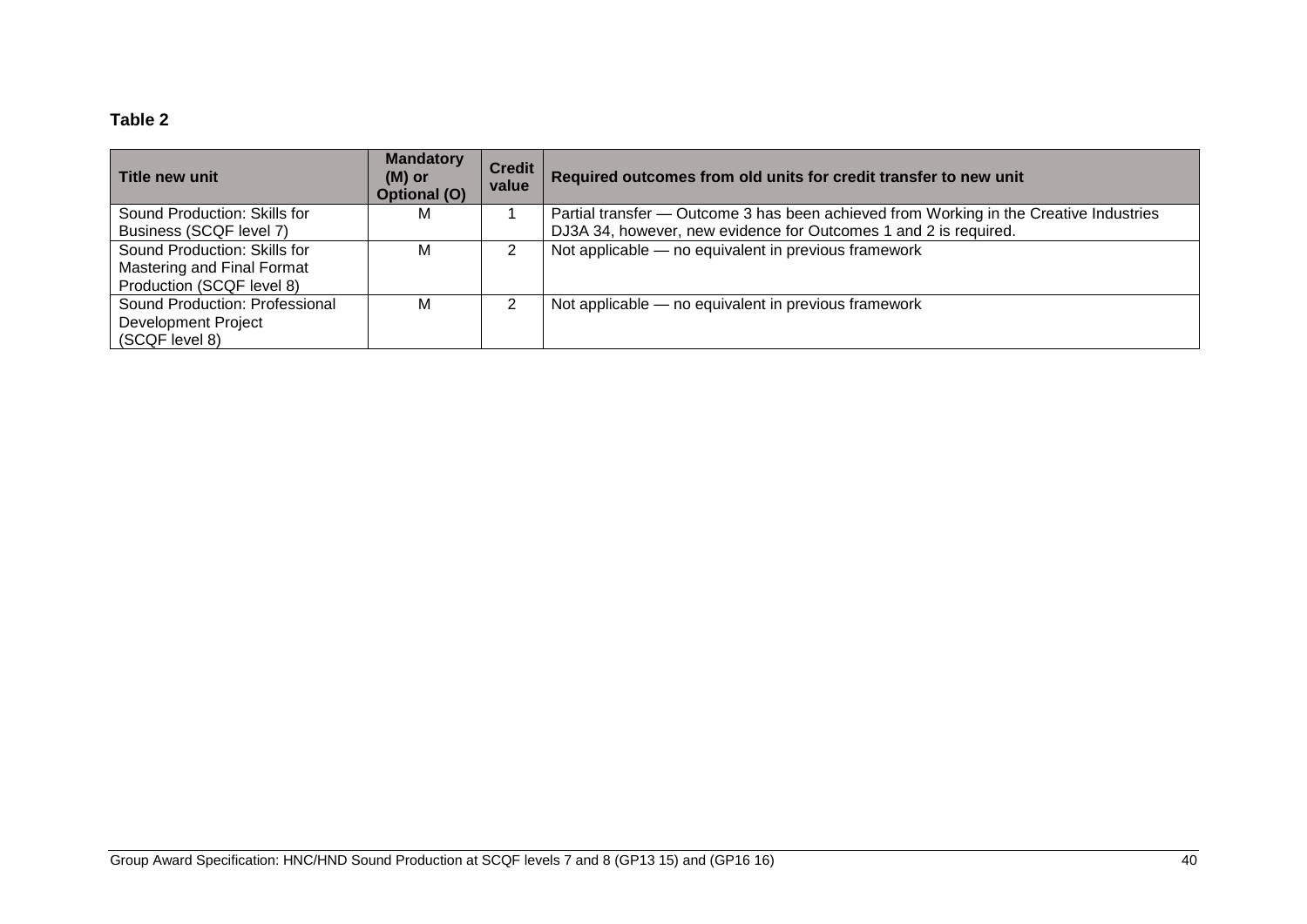## <span id="page-42-0"></span>**6.3 Opportunities for e-assessment**

The choice of delivery methods for the units making up the qualifications is particularly important as the units lend themselves to learning and teaching approaches which make it possible for learners to document and present suitable assessment evidence as they work through the units. Learners could, for example, be encouraged to create an e-portfolio, write a blog or maintain a learning journal. They could, as an integral part of the learning and teaching process, be given guidance on how to structure and organise their material so that it is in a form that can be presented for practical purposes.

Hence, in devising suitable delivery methods, it may be helpful to consider that evidence for assessment can be generated in many different ways, including:

- Use of e-portfolios: Audio and audio/visual work may be embedded or linked to, along with images and screenshots providing a record of processes carried out in the production of the work. E-portfolios can be used to encourage peer review and feedback conversations, maintain learning journals, produce project documentation, record research activities and encourage reflection on learning and assessment.
- In a similar way, online blogs could be used to embed or link to media files, project documentation, records of research and online presentations.
- Use of VLEs as course material delivery and assessment hubs.
- Use of Social Media as discussion forums, documentation of projects, and collaborative discussion and debate.

Methods such as the above link learning and teaching methods directly with the generation of formative and summative assessment evidence in a manner that many learners will be familiar with, and provide convenient access out with formally scheduled teaching time.

A noted above, e-assessment may be particularly appropriate for many elements of these group awards. By e-assessment, we mean assessment which is supported by information and communication technology (ICT), such as the use of e-portfolios or social networking sites.

Centres wishing to use e-assessment must ensure that the national standard is applied to all learner evidence and that conditions of assessment as specified in the evidence requirements for all units are met, regardless of the mode of gathering evidence. Furthermore, Centers must be able to retain all such e-assessment evidence securely for the period specified by SQA and must be able to retrieve it in the event of External Verification activity.

### <span id="page-42-1"></span>**6.4 Support materials**

Assessment Support Packs (ASPs) exist for all mandatory units and some optional units in this revised HNC/HND Group Award. These assessment support packs provide examples of assessment that are valid, reliable and practicable. Centres wishing to develop their own assessments should refer to the ASPs to ensure a comparable standard.

A **[list of existing ASPs](http://www.sqa.org.uk/sqa/46233.2769.html)** is available to view on SQA's website.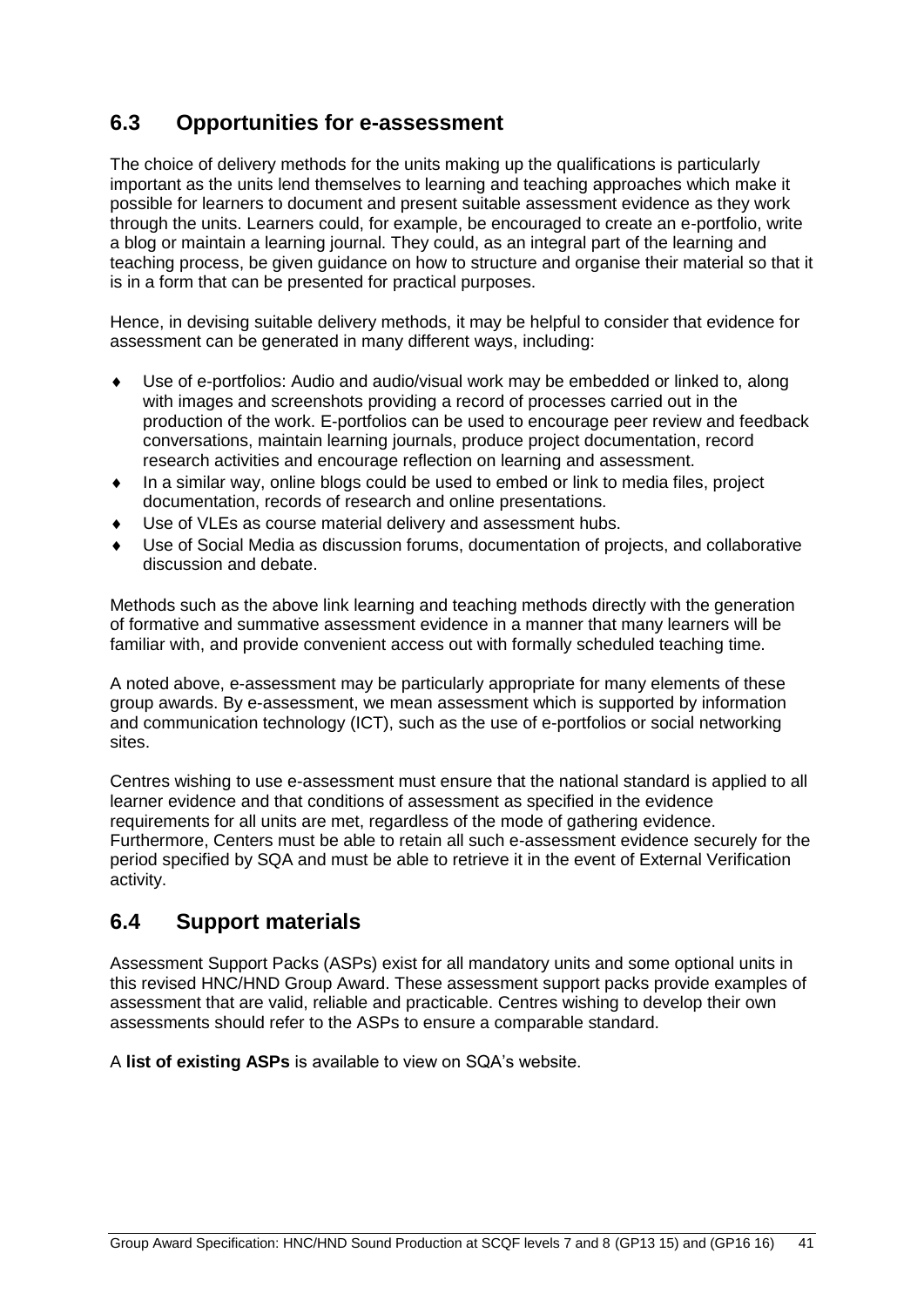## <span id="page-43-0"></span>**6.5 Resource requirements**

Centres must be satisfied through their own internal Quality Assurance systems that they are able to deliver the HNC/HND Sound Production Group Award.

Centres seeking to offer the HN Sound Production Group Awards must recognise that sound production is a resource-intensive activity, and that there must be adequate provision of sound production equipment at an appropriate quality threshold in order for learners to learn practical sound production techniques effectively. The ratio of resources to learners must be sufficient for learners to gain ample hands-on experience with sound production equipment.

The units in this award have been purposely designed to avoid reference to specific or proprietary technology that may become outdated during the lifetime of the award. As such, it is expected that centres and centre staff will deliver the qualification referencing and utilising where possible, current and emerging technology, particularly in the areas of real time audio distribution over internet protocols, networked storage of audio and current loudness and metering standards.

It is recommended that delivery staff and assessors have the necessary skills and experience to deliver and assess the mandatory units and the selected optional units in the HNC/HND Sound Production Group Award. Links to the sound production industries are very desirable to ensure that centres understand current working practices, technological developments and trends and are therefore able to deliver relevant tuition to learners.

## <span id="page-43-1"></span>**7 General information for centres**

#### **Equality and inclusion**

The unit specifications making up this group award have been designed to ensure that there are no unnecessary barriers to learning or assessment. The individual needs of learners will be taken into account when planning learning experiences, selecting assessment methods or considering alternative evidence. Further advice can be found on our website **[www.sqa.org.uk/assessmentarrangements](http://www.sqa.org.uk/sqa/14977.html)**.

#### **Internal and external verification**

All assessments used within this/these qualification(s) should be internally verified, using the appropriate policy within the centre and the guidelines set by SQA.

External verification will be carried out by SQA to ensure that internal assessment is within the national guidelines for these qualifications.

Further information on internal and external verification can be found in *SQA's Guide to Assessment* **[\(www.sqa.org.uk/GuideToAssessment\)](http://www.sqa.org.uk/sqa/files_ccc/GuideToAssessment.pdf)**.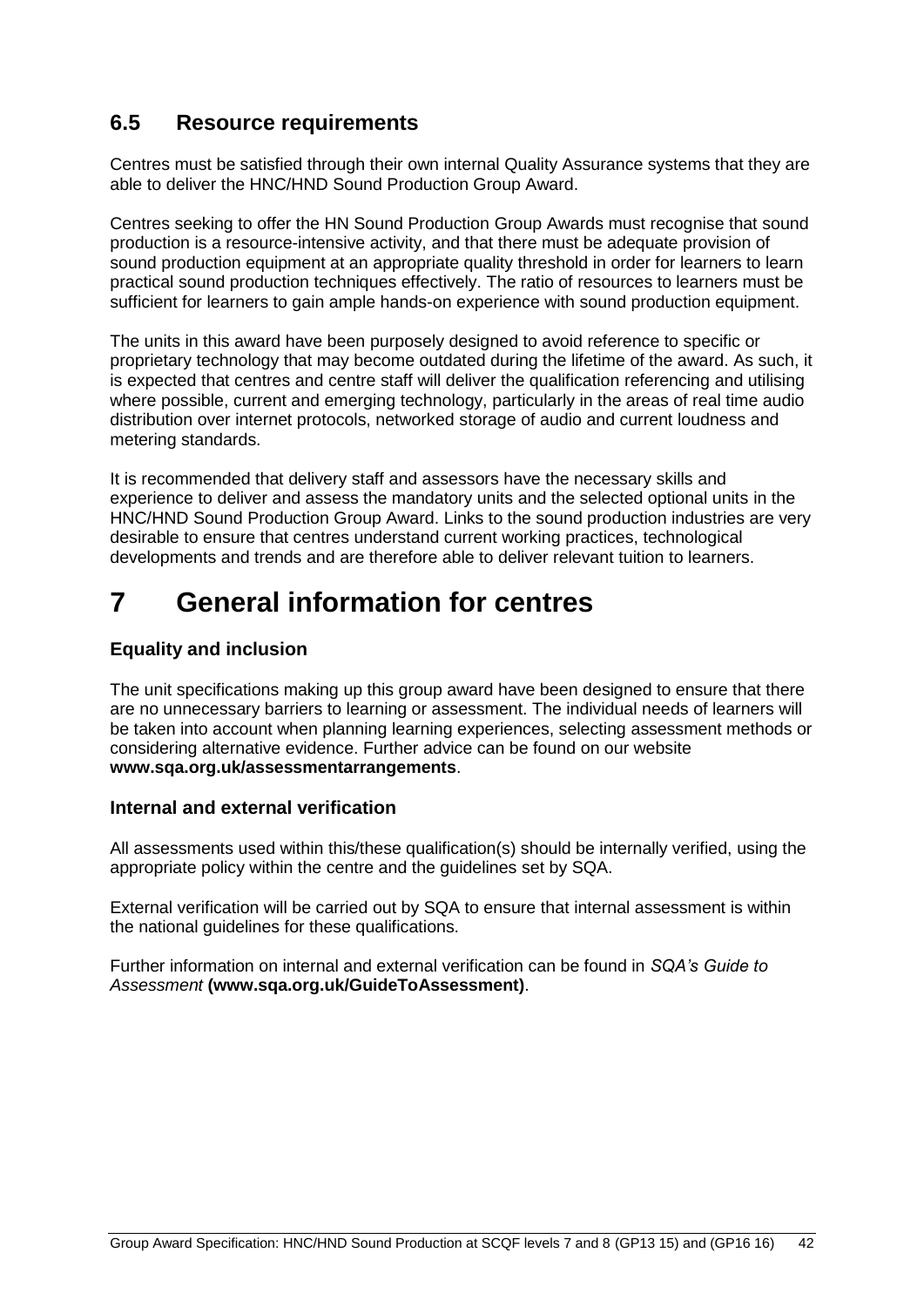## <span id="page-44-0"></span>**8 Glossary of terms**

**Embedded Core Skills:** is where the assessment evidence for the unit also includes full evidence for complete Core Skill or Core Skill components. A learner successfully completing the unit will be automatically certificated for the Core Skill. (This depends on the unit having been successfully audited and validated for Core Skills certification.)

**Finish date:** The end of a group award's lapsing period is known as the finish date. After the finish date, the group award will no longer be live and the following applies:

- learners may not be entered for the group award
- the group award will continue to exist only as an archive record on the Awards Processing System (APS)

**Graded unit:** Graded units assess learners' ability to integrate what they have learned while working towards the units of the group award. Their purpose is to add value to the group award, making it more than the sum of its parts, and to encourage learners to retain and adapt their skills and knowledge.

**Lapsing date:** When a group award is entered into its lapsing period, the following will apply:

- the group award will be deleted from the relevant catalogue
- the group award specification will remain until the qualification reaches its finish date at which point it will be removed from SQA's website and archived
- no new centres may be approved to offer the group award
- centres should only enter learners whom they expect to complete the group award during the defined lapsing period

**SQA credit value:** The credit value allocated to a unit gives an indication of the contribution the unit makes to an SQA group award. An SQA credit value of 1 given to an SQA unit represents approximately 40 hours of programmed learning, teaching and assessment.

**SCQF:** The Scottish Credit and Qualification Framework (SCQF) provides the national common framework for describing all relevant programmes of learning and qualifications in Scotland. SCQF terminology is used throughout this guide to refer to credits and levels. For further information on the SCQF visit the SCQF website at **[www.scqf.org.uk](http://www.scqf.org.uk/)**.

**SCQF credit points:** SCQF credit points provide a means of describing and comparing the amount of learning that is required to complete a qualification at a given level of the Framework. One National Unit credit is equivalent to 6 SCQF credit points. One National Unit credit at Advanced Higher and one Higher National Unit credit (irrespective of level) is equivalent to 8 SCQF credit points.

**SCQF levels:** The level a qualification is assigned within the framework is an indication of how hard it is to achieve. The SCQF covers 12 levels of learning. HNCs and HNDs are available at SCQF levels 7 and 8 respectively. Higher National Units will normally be at levels 6–9 and graded units will be at level 7 and 8. National Qualification Group Awards are available at SCQF levels 2–6 and will normally be made up of National Units which are available from SCQF levels 2–7.

**Subject unit:** Subject units contain vocational/subject content and are designed to test a specific set of knowledge and skills.

**Signposted Core Skills:** refers to opportunities to develop Core Skills that arise in learning and teaching but are not automatically certificated.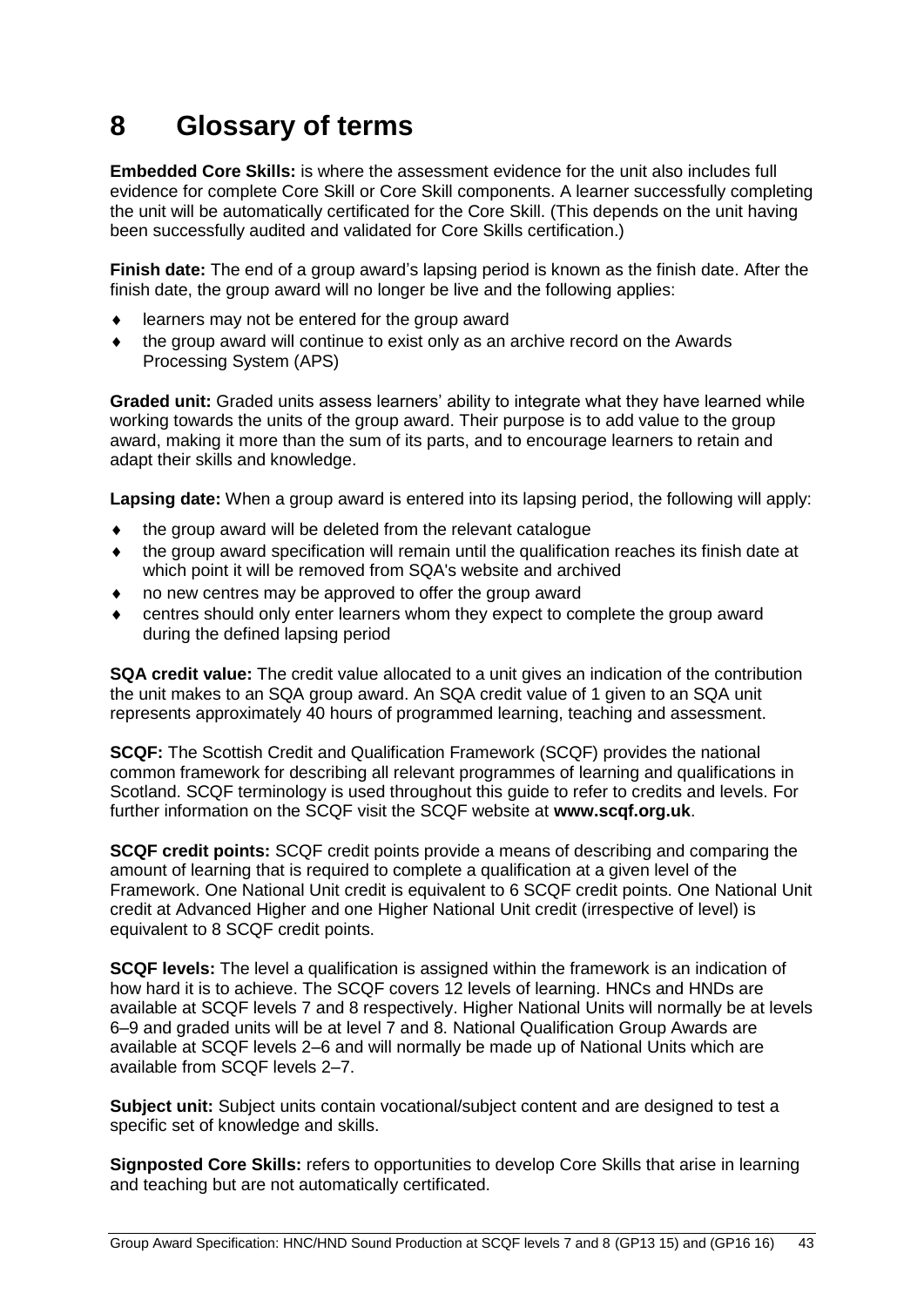## **History of changes**

It is anticipated that changes will take place during the life of the qualification and this section will record these changes. This document is the latest version and incorporates the changes summarised below. Centres are advised to check SQA's APS Navigator to confirm they are using the up to date qualification structure.

**NOTE:** Where a unit is revised by another unit:

- No new centres may be approved to offer the unit which has been revised.
- ◆ Centres should only enter learners for the unit which has been revised where they are expected to complete the unit before its finish date.

| <b>Version</b><br><b>Number</b> | <b>Description</b> | <b>Date</b> |
|---------------------------------|--------------------|-------------|
|                                 |                    |             |
|                                 |                    |             |
|                                 |                    |             |
|                                 |                    |             |
|                                 |                    |             |
|                                 |                    |             |
|                                 |                    |             |
|                                 |                    |             |
|                                 |                    |             |
|                                 |                    |             |
|                                 |                    |             |
|                                 |                    |             |

#### **Acknowledgement**

SQA acknowledges the valuable contribution that Scotland's colleges have made to the development of this qualification.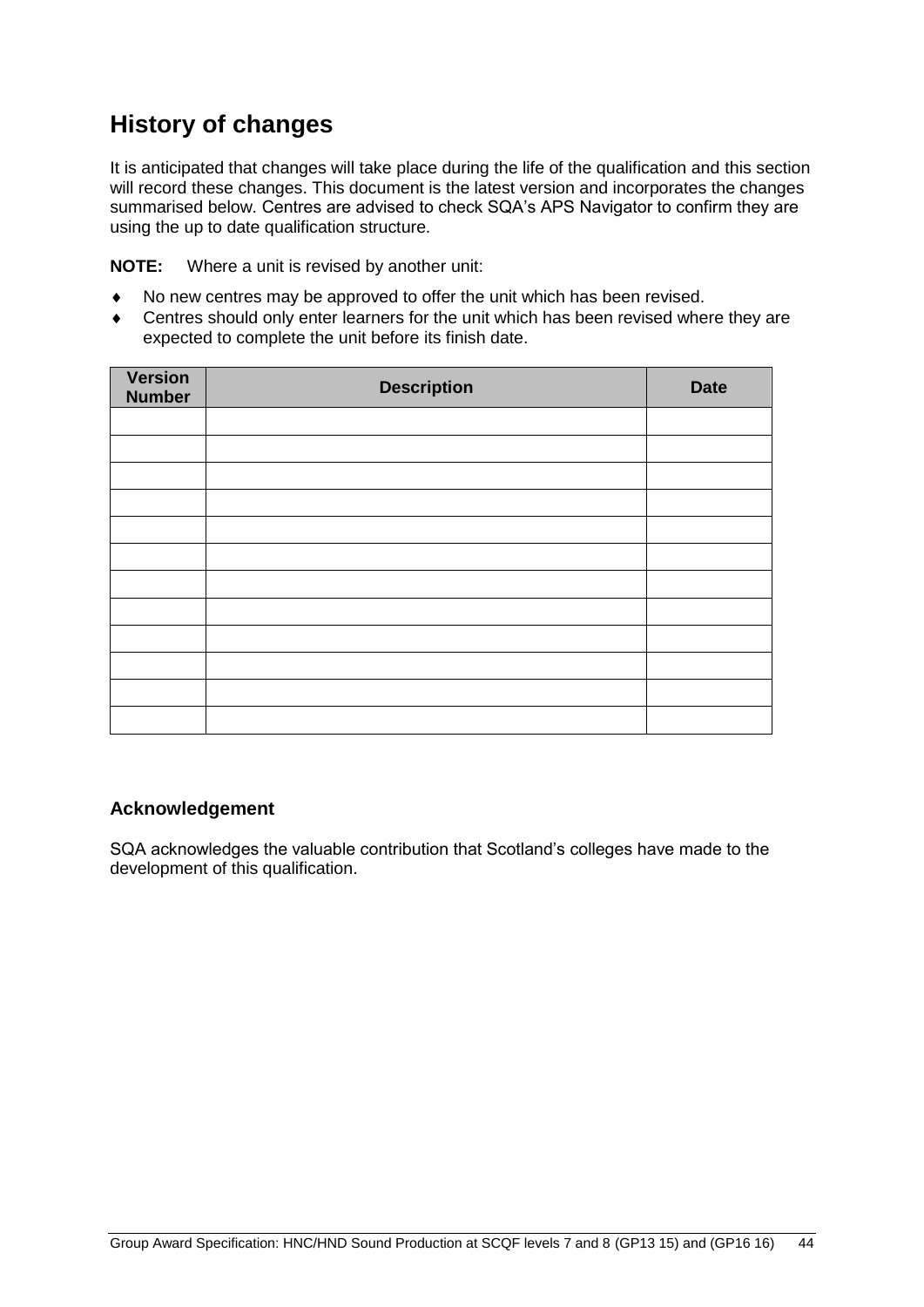## <span id="page-46-0"></span>**9 General information for learners**

This section will help you decide whether this is the qualification for you by explaining what the qualification is about, what you should know or be able to do before you start, what you will need to do during the qualification and opportunities for further learning and employment.

The HNC/HND Sound Production is a largely practical course which takes you through all the key aspects of sound production. This qualification has been developed to provide you with the knowledge and skills to progress to employment within the sound production industries, or to progress to further study. Before starting this course, you should be able to demonstrate a keen interest in sound production.

You will learn about the fundamental techniques and practices of sound production in a practical setting utilising current technology. You will develop the key underpinning knowledge and skills in the connection and configuration of audio systems using common interconnection protocols such as analogue and current digital interfacing techniques. You will develop an ability to understand and appropriately use current standard professional file formats and audio distribution and storage techniques.

In particular you will learn how to make stereo recordings and how to edit and manipulate audio and MIDI in a Digital Audio Workstation. You will learn how to make multitrack recordings and mix-downs in a multitrack studio environment. You will also learn how to configure and operate sound systems for live events. Alongside these key practical skills, you will develop an understanding of copyright, sound production agreements, budgeting, all of which are key skills to prepare you for work or further study within the sound production industries. In the HND, you will develop these knowledge and skills further and learn about sophisticated audio production, editing and manipulation techniques. You will also learn about spatial audio and reproduction and will gain knowledge and skills in preparing audio for delivery to industry standard requirements. In the HND you will also undertake a professional development project which will allow you to develop essential knowledge and skills in bringing a sound production product or service to market.

There is a graded unit in the HNC Sound Production and a further graded unit in the HND Sound Production. In the HNC Graded Unit, you will be required to plan for, and develop a portfolio of sound production work which demonstrates that you have the potential to be employed within an area, or areas of the sound production industries. In the HND Graded Unit, you will be required to respond to an opportunity for employment within a chosen specialist area of the sound production industries. You will respond by planning for the production of a portfolio, and for participation in a presentation and interview to demonstrate that you have developed the necessary knowledge and skills for employment within the chosen specialist area.

In this qualification, assessment is mainly based around practical activity, supplemented by plans, reports, and evaluations where appropriate. You will be assessed largely on how you conduct assessment activities and on the product of the practical activity itself. Assessment will be in a variety of open-book and closed-book controlled conditions.

Throughout the course you will have the opportunity to develop critical listening skills which are essential for those working within the sound production industries. You will also have the opportunity to develop a range of core skills throughout undertaking the qualification. In particular, you will have the opportunity to develop the core skills of: *Communication, ICT, Problem Solving* and *Working with Others*.